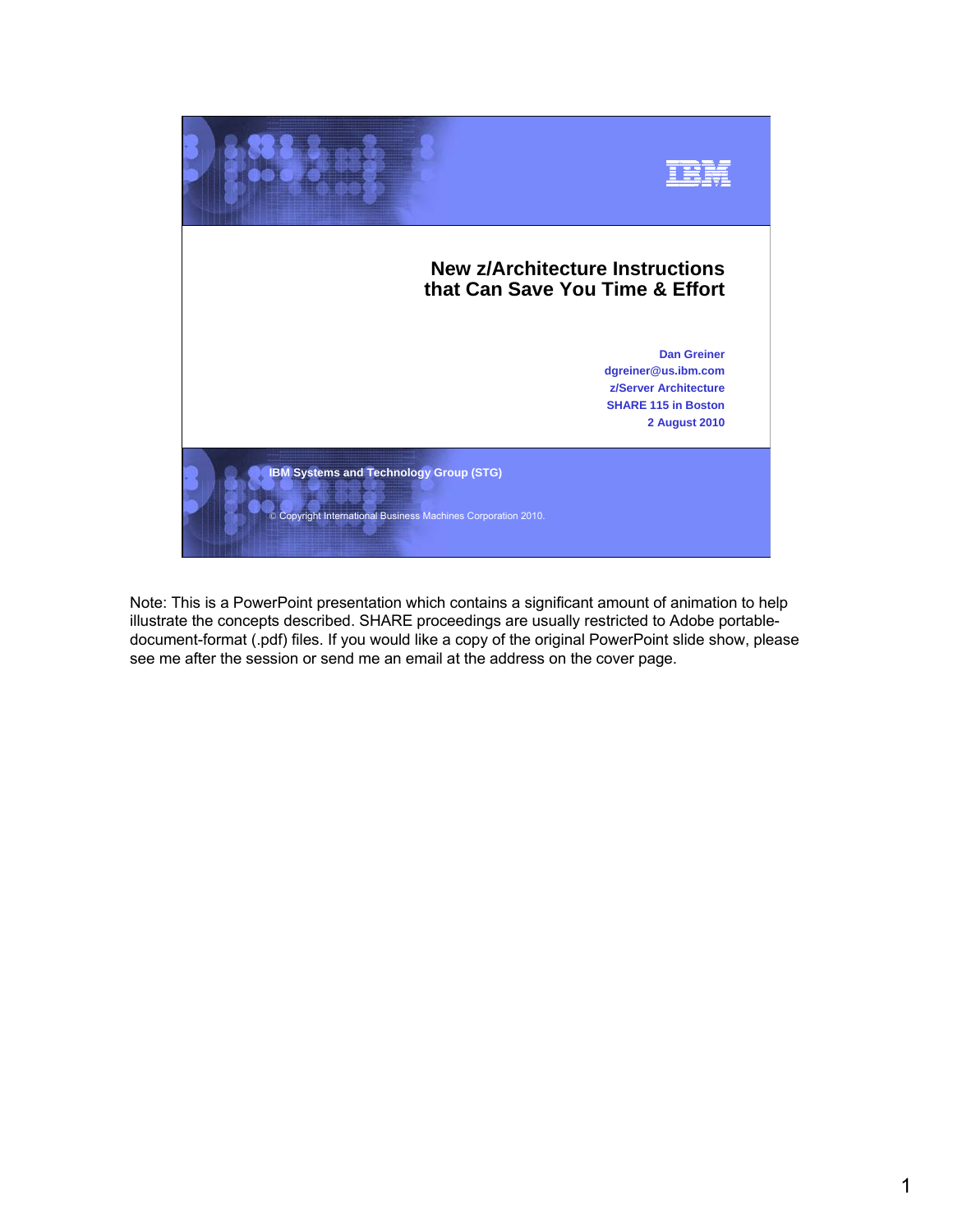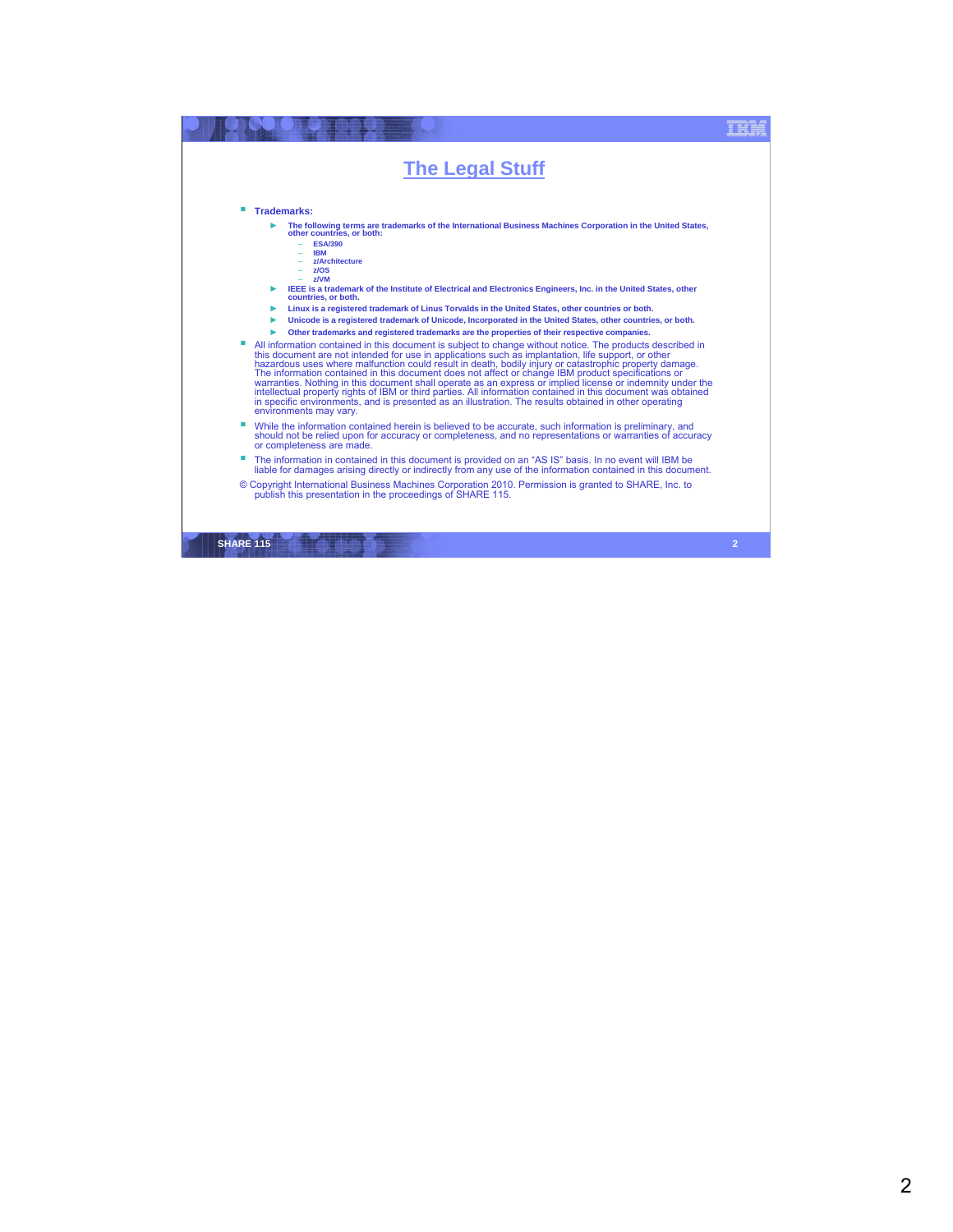

This slide lists the major CPU facilities that have been added to z/Architecture since its introduction in 2000. Many of these facilities are targeted to improving performance, but in the period of a one-hour SHARE presentation, we will not have the time to address all of these facilities (it is also doubtful whether the attention span of the audience would endure a full presentation).

If you are interested in additional details on facilities that are not discussed in this presentation, there are two presentations from SHARE 113 that provide a review of all of the new CPU facilities:

- 1. Session 1290 Additions to z/Architecture
- 2. Session 1291 Additions to z/Architecture in the IBM System z10 Enterprise Class

Some material from those presentations has been incorporated into this presentation.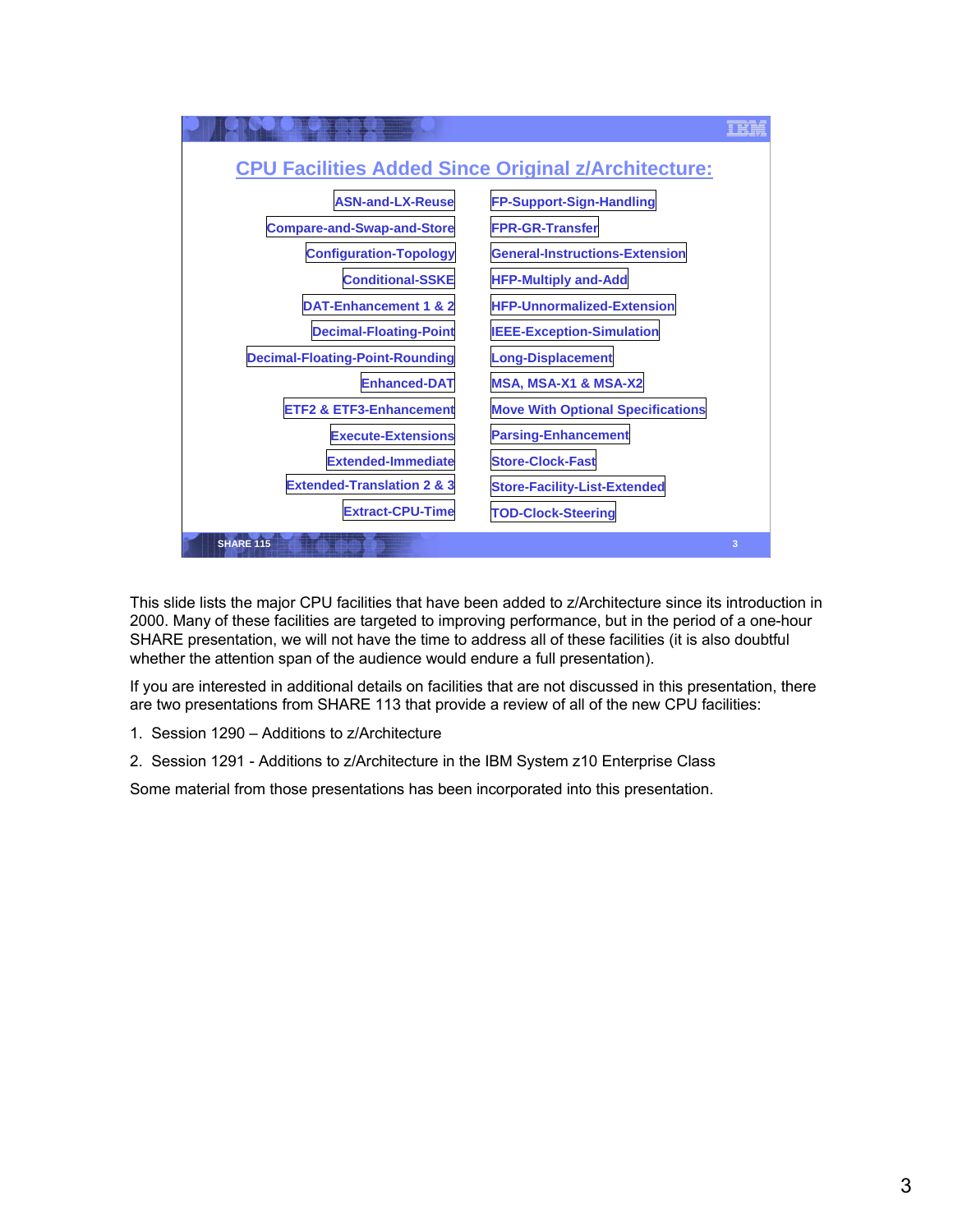| <b>Store-Facility-List-Extended (1)</b>                                                 |   |
|-----------------------------------------------------------------------------------------|---|
| " Original z/Architecture provided the STORE FACILITY LIST<br><b>(STFL) instruction</b> |   |
| STFL stores a list of facility bits at real location 200 (C8 hex)                       |   |
| STFL is a privileged operation (supervisor state)                                       |   |
| STFL's results are inaccessible unless the O/S maps real<br>frame 0 to a virtual page   |   |
| $-$ Z/OS does                                                                           |   |
| - Linux doesn't                                                                         |   |
| ► STFL's results are limited to 32 facilities (one word)                                |   |
| -Potentially extendable to 3 words in ESA/390; 8 words in z/Arch                        |   |
|                                                                                         |   |
|                                                                                         |   |
|                                                                                         |   |
| <b>SHARE 115</b>                                                                        | 4 |
|                                                                                         |   |

Before discussing particular facilities, it would be worth spending some time on how to determine if a facility is installed.

The original STORE FACILITY LIST (STFL) instruction has several limitations:

Only 32 facility bits are supported.

 The results are placed in real storage location 200 (C8 hex). Although z/OS maps real page 0 in a V=R manner, Linux does not.

**STFL is a privileged instruction.** 

Thus, for environments such as Linux, a costly system call is required to determine what hardware facilities are available.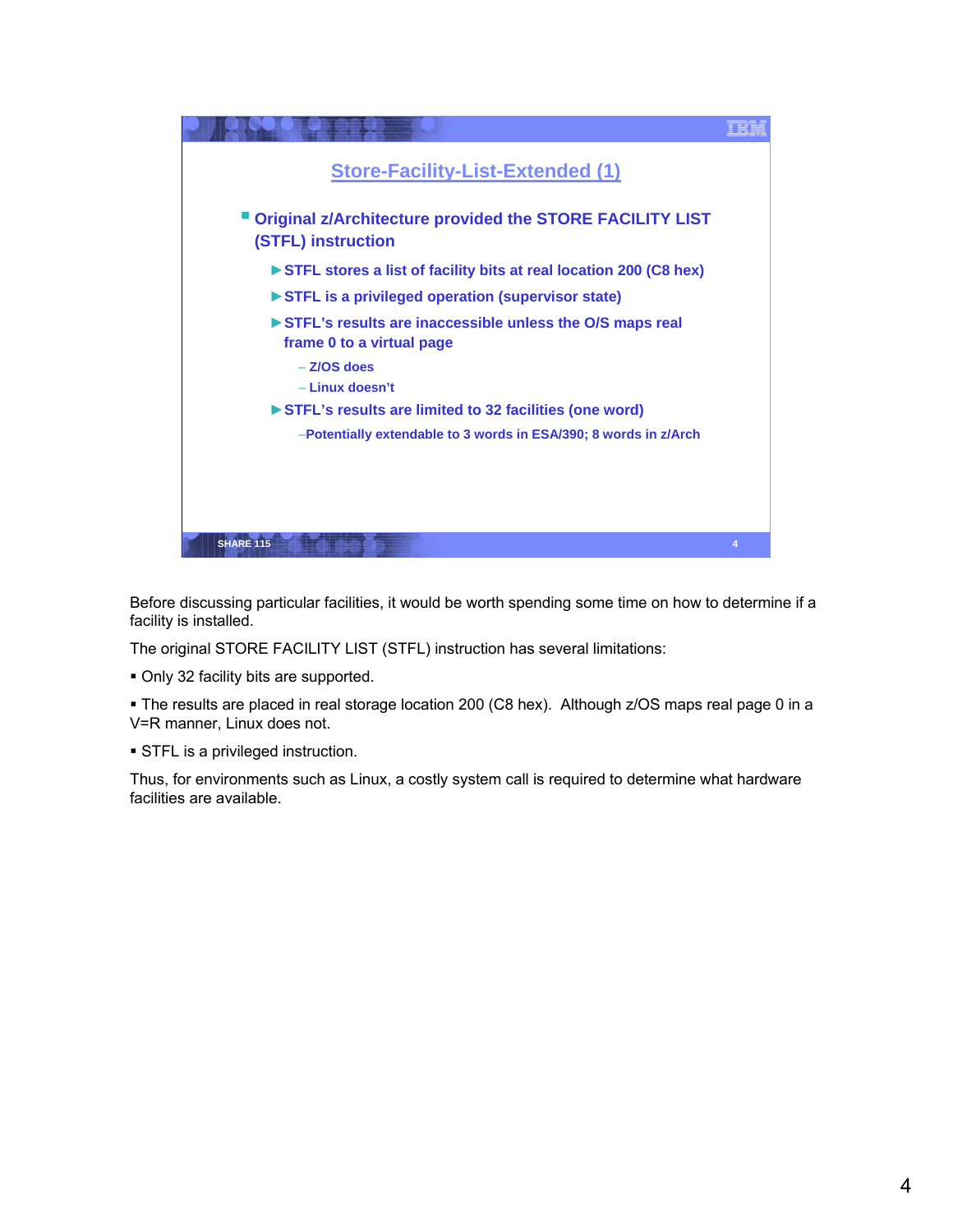| <b>Store-Facility-List-Extended (2)</b>                                                   |   |
|-------------------------------------------------------------------------------------------|---|
| <b>STFLE</b><br>$D_2(B_2)$<br>[S]<br>'B2B0'<br>в,<br>D,<br>$\mathbf{0}$<br>16<br>20<br>31 |   |
| Introduced in the System z9-109                                                           |   |
| <b>General instruction (problem state)</b>                                                |   |
| Stores the results in a program-specified location (2 <sup>nd</sup> operand)              |   |
| Up to 16,384 facilities may be indicated                                                  |   |
| GR0 designates number of doublewords that the program supplied for results                |   |
| ► Condition code indicates whether list fits in the program-specified block               |   |
| GR0 updated to indicate number of doublewords needed to accommodate<br>entire result      |   |
| STFLE maps the first 32 facilities the same as STFL                                       |   |
| ► z/OS uses STFLE to store extended results at real location 200 (C8 hex)                 |   |
|                                                                                           |   |
| <b>SHARE 115</b>                                                                          | 5 |

STFLE is a general instruction, thus any application can execute it.

The results are stored in a program-specified location.

Up to 16K of facility indications may be indicated (256 doublewords; 1 bit per facility indication).

The first 32 facility indications are identical to that provided by STFL.

z/OS continues to store facility indications at location 200, but now it uses STFLE instead of STFL. Thus facilities 32 and above may be indicated in real locations 204 and up, such that the z/OS application does not need STFLE at all.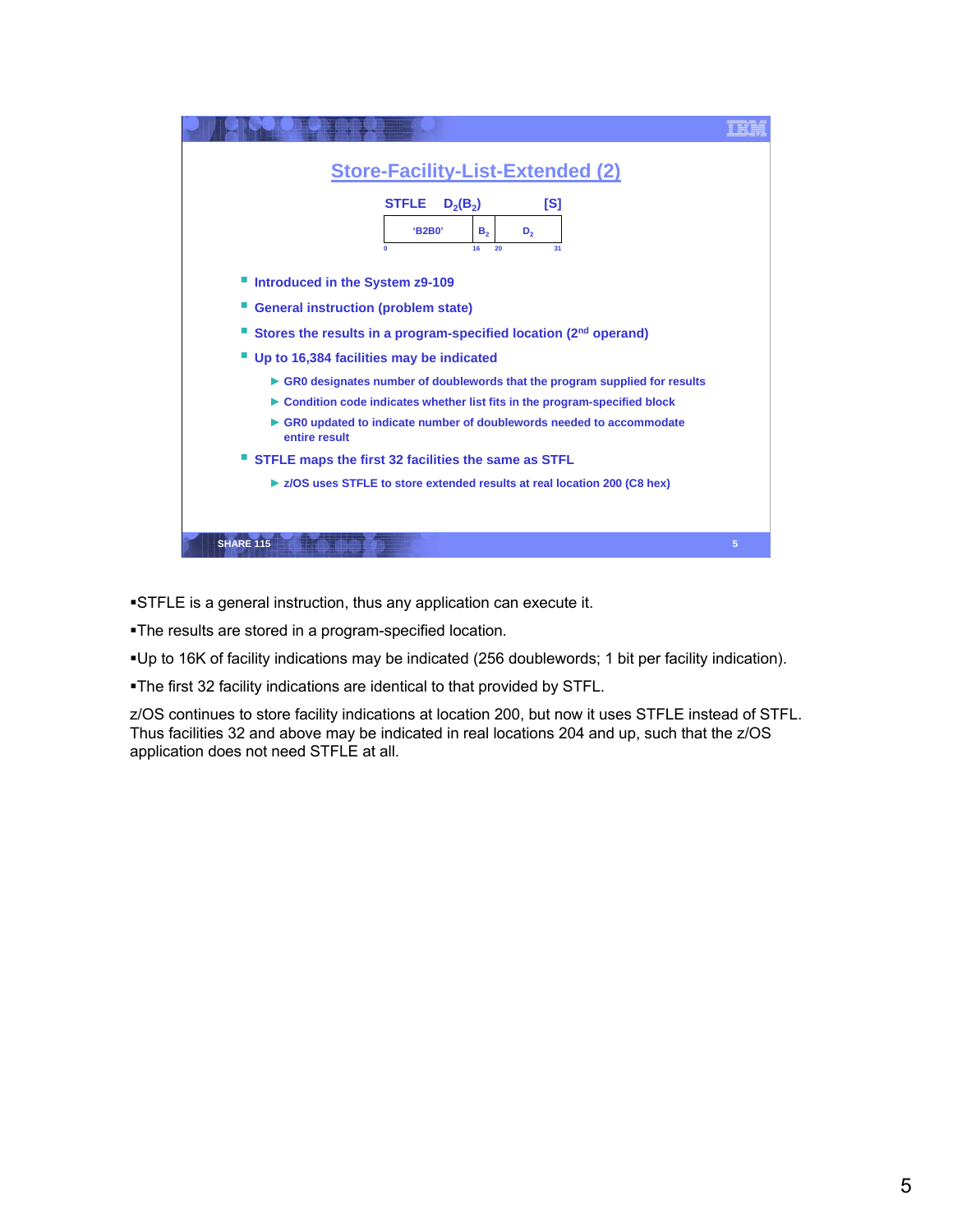

This slide enumerates the currently-defined facility bits, as stored by the STFL or STFLE instructions. Note, STFL is now deprecated, as it can only store the first 32 facility indications.

A program that needs to examine facility indications should execute STFLE (or STFL) only once! Subsequent examination of the facility indications should be done via bit testing instructions such as TEST UNDER MASK (TM), using the program's own copy of the bits stored by STFLE.

In the case of z/OS, the operating system uses STFLE to store the facility indications beginning at real location 200 (C8 hex) – the same place that STFL stores the first 32 facility indications. z/OS maps this location to the equivalent virtual address in address spaces from which instructions can be executed (i.e., primary or home).

Obviously, if your program is going to be run only on a processor in which a facility is known to be installed, then you do not need to test for its presence.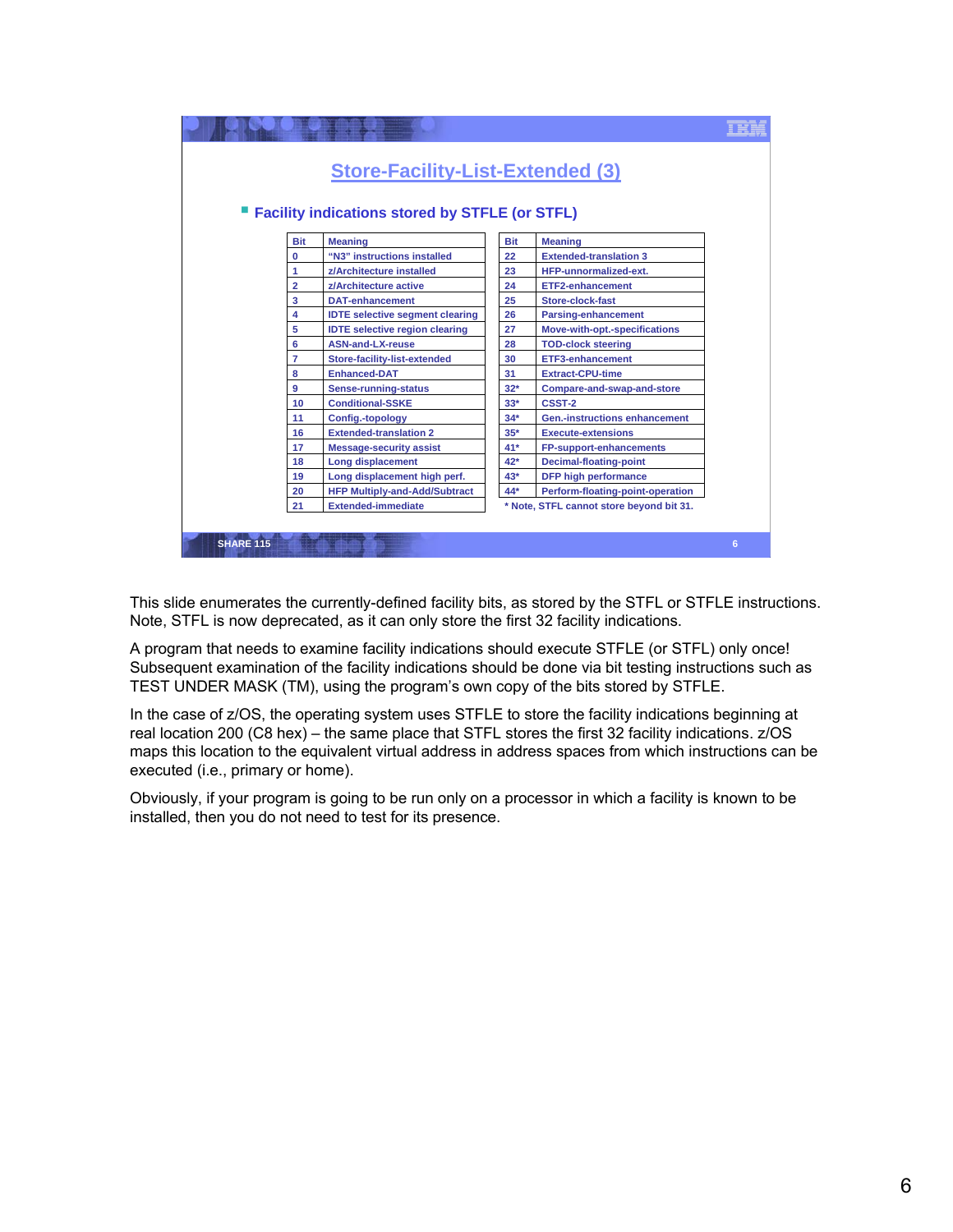

Ever since programmers started writing assembler-language code for the System 360, a common complaint has been that the 12-bit unsigned displacement provided by common storage-accessing instructions is insufficient. The 12-bit displacement field allows only a positive offset of up to 4,095 bytes.

This means that for larger programs, a single base register is inadequate, necessitating a second (or third [or fourth]) register be committed as a program base. This issue affects not only the code, but also any data areas that may exceed 4K.

The 4K limitation puts pressure on the 16 general-purpose registers. For some programs, a significant amount of code – and execution cycles – are devoted to register management. Compared to an architecture that has more registers, the register-management operations are unproductive cycles, wasted to accommodate a limited architecture.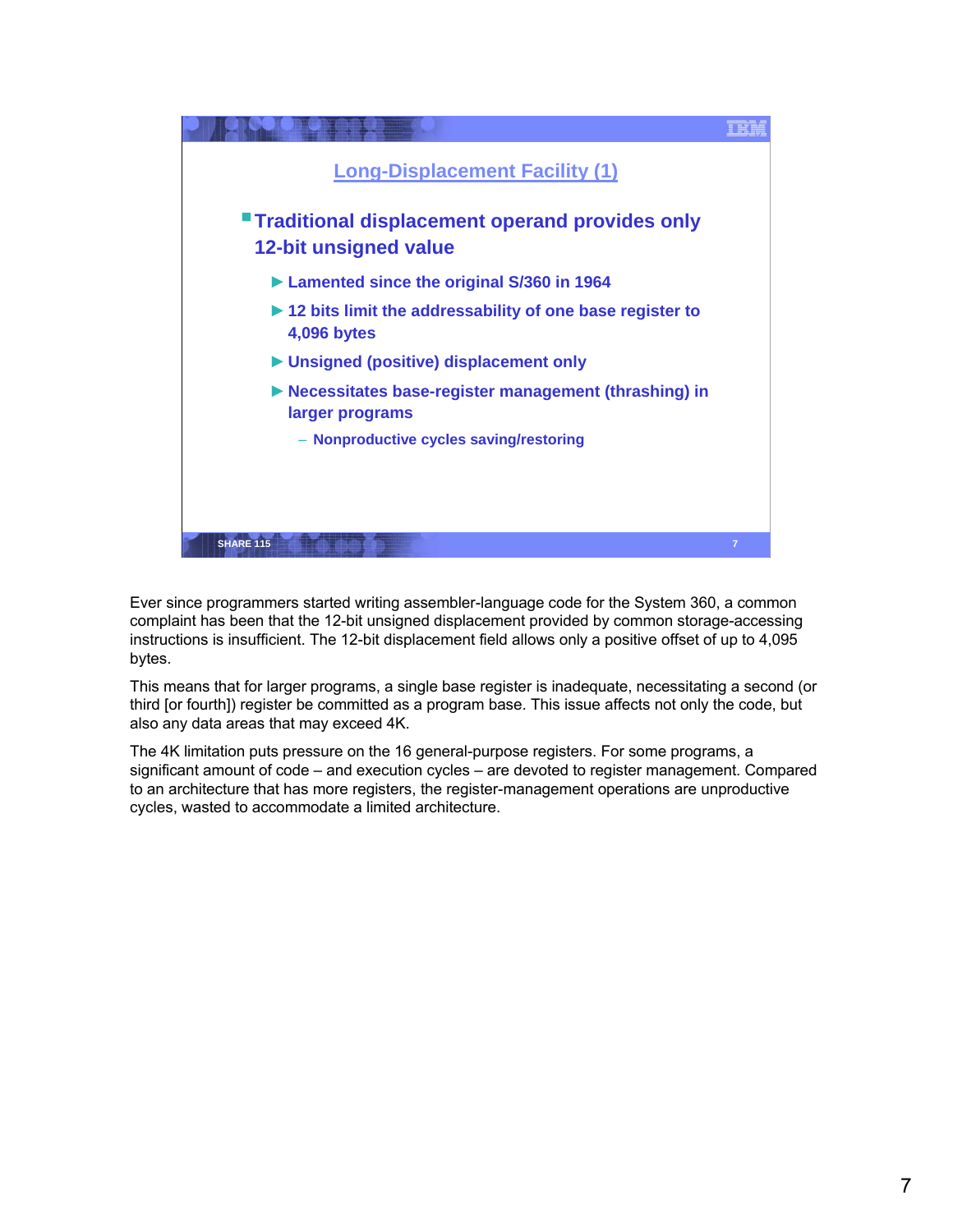

The binary floating-point facility in ESA/390 introduced the RXE instruction format. Bits 8-31 of the RXE format provide the same register, base, index, and displacement fields as the RX format, however the opcode is 16 bits – split between the first and last bytes of the instruction. Bits 32-39 of the instruction are reserved.

With the advent of z/Architecture, the RS instruction format was similarly extended to form the RSE format. The RSE and RXE instruction formats were used extensively in implementing the new 64-bit architecture.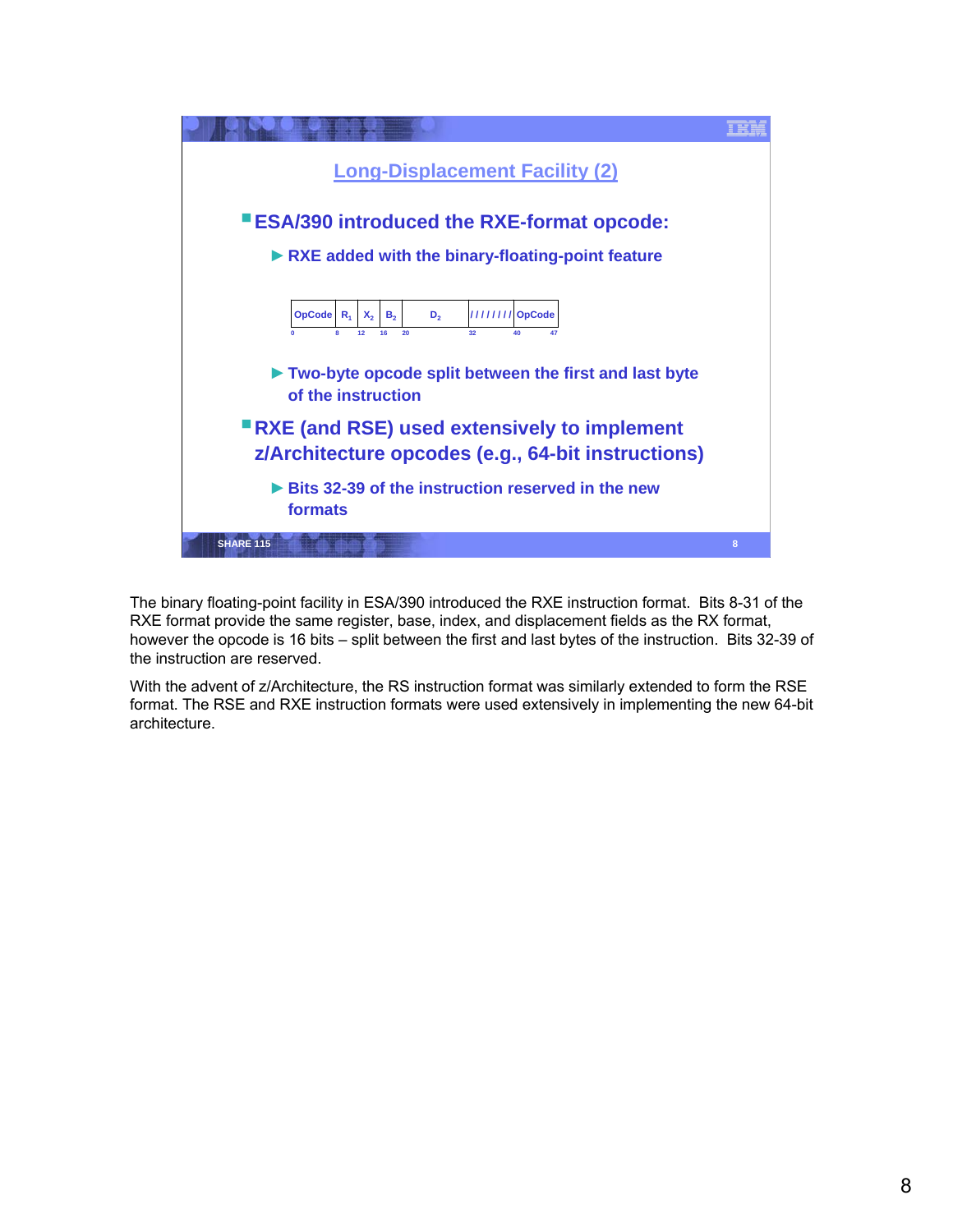

The long-displacement facility builds upon the RSE and RXE instruction formats introduced in z/Architecture. The new RSY and RXY instruction formats have all of the same fields as the RSE and RXE instructions, but with an additional field occupying the previously-reserved bits 32-39. A new SIY format, a long-displacement analog to the SI format, is also introduced.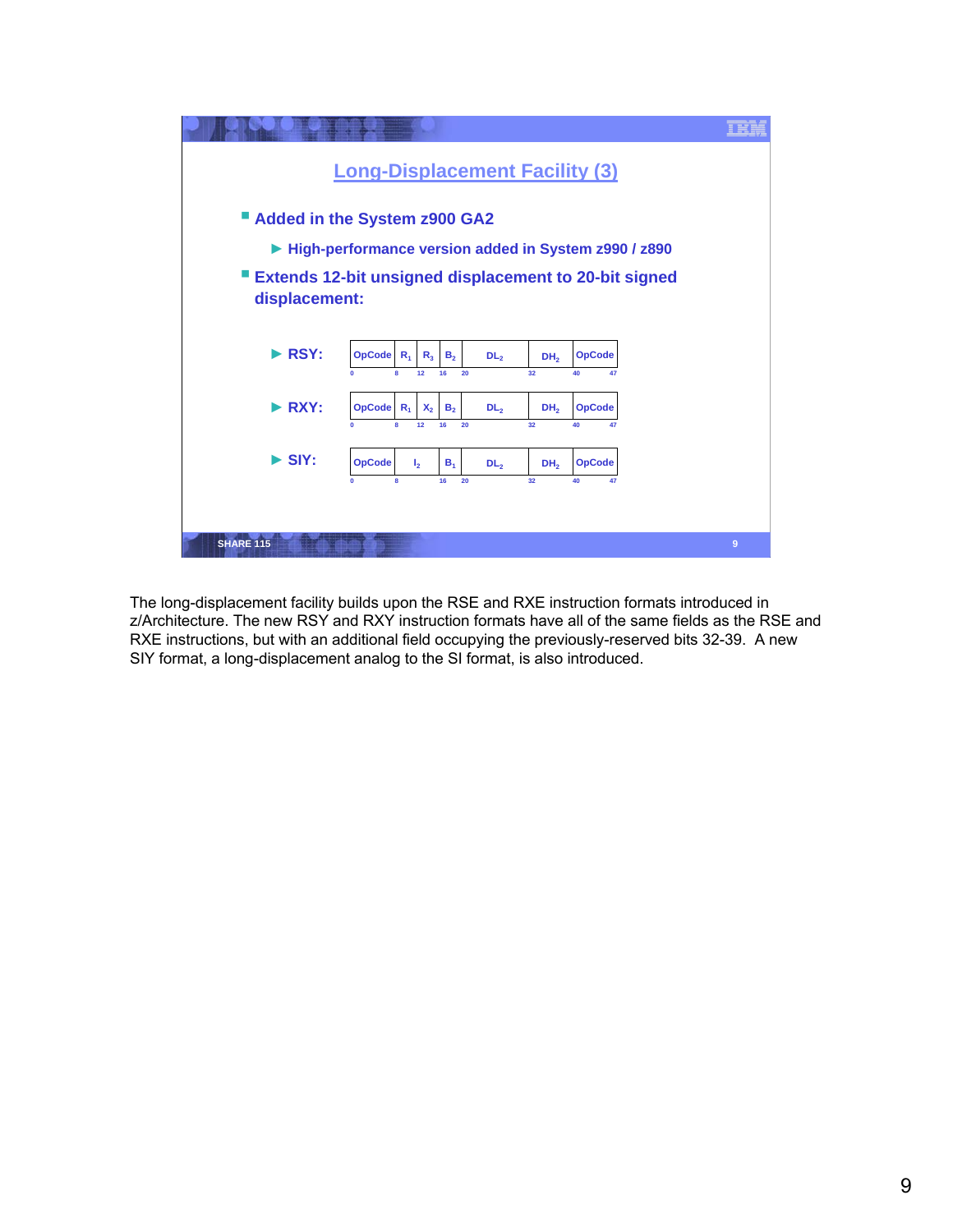

Prior to the long-displacement facility, the displacement field in an instruction was a 12-bit unsigned field, providing a displacement range from 0-4,095 bytes.

The new formats contain a 20-bit **signed** displacement, thus providing a positive or negative displacement of 512K.

Bits 32-39 of the instruction form the displacement high (DH) field that provides the most-significant bits of the displacement. Bit 32 is the sign bit.

The DH field, concatenated with the displacement low field (DL, that is, the classic 12-bit displacement in bits 20-31) form the 20-bit signed value.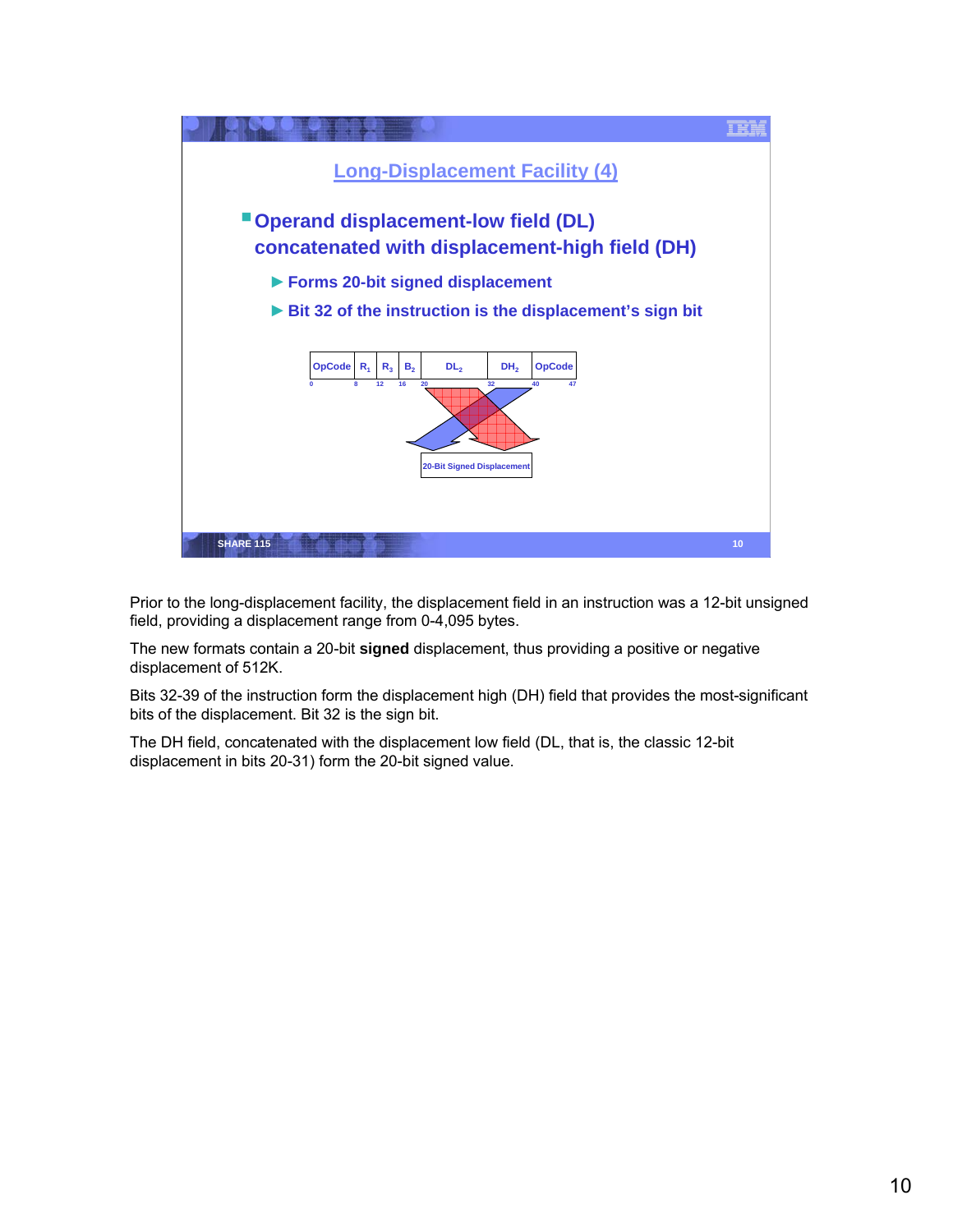

A significant number of the z/Architecture RSE and RXE instructions (that is, those that provided 64 bit support) were converted to long displacement (RSY and RXY format). Instruction-level compatibility for programs developed using 12-bit displacements is assured, since HLASM will generate zeros for the reserved fields.

Decimal and floating-point operations were not converted to long displacement.

New instructions were defined to provide long-displacement analogs for most of the 32-bit RS, RX, and SI instructions (that is, those ported to z/Architecture from ESA/390). The letter "Y" was appended to the mnemonic to indicate the long-displacement form. For example, the 32-bit LOAD includes both L and LY.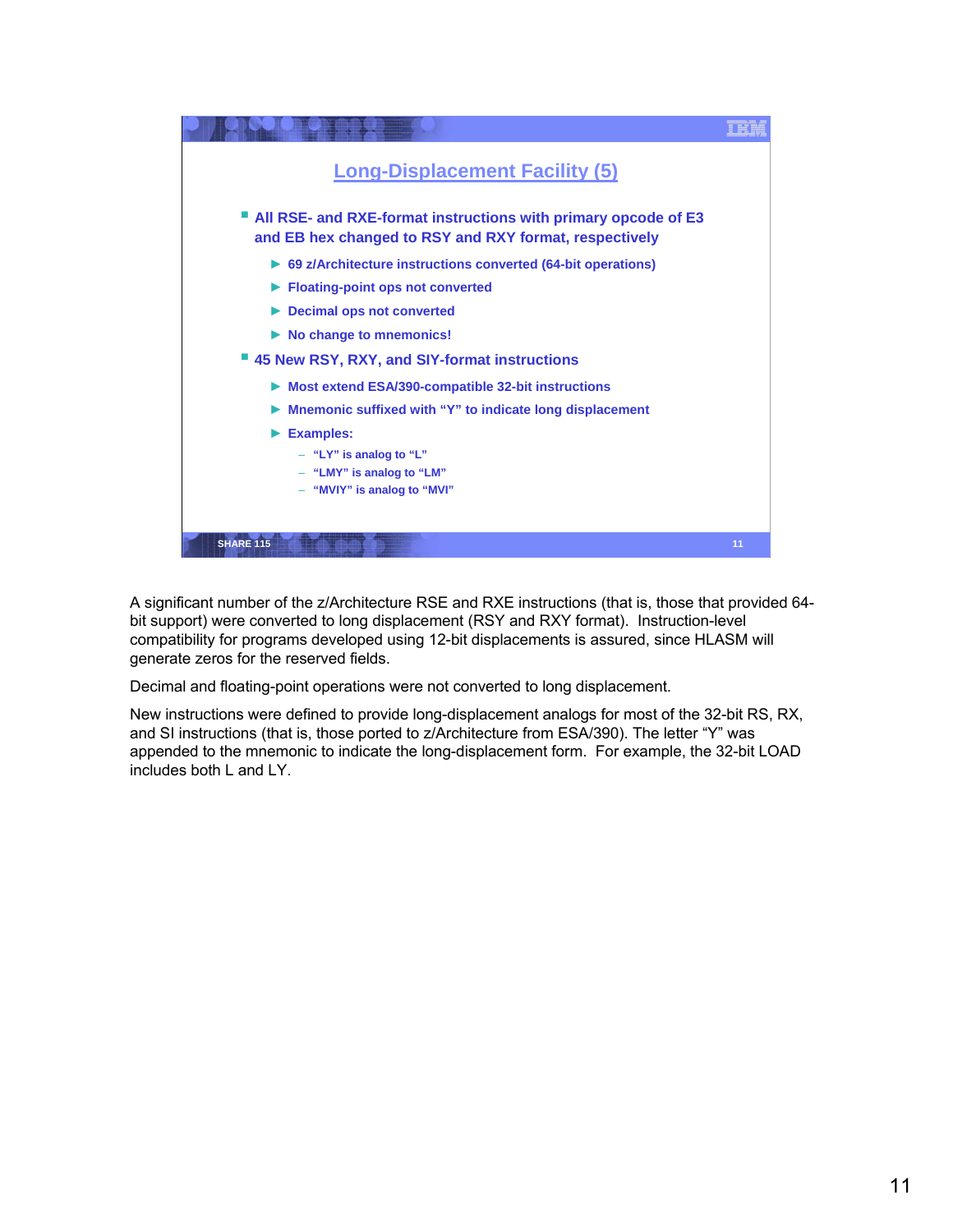

There are numerous potential advantages to using the long-displacement facility:

•The 12-bit displacement has been the bane of assembler programmers not long after the introduction of the S/360. Code that follows chains of pointers from a base structure to extension controls blocks can (conceivably) be redesigned to consolidate such linked control structures.

•Certain control structures are not zero based. The long displacement provides an easy means of pointing a register at the nominal base on the structure, allowing the prefix portion to be referenced using a negative displacement.

However there are some potential drawbacks. The facility was first introduced with the z990 processors, where all of the facility is implemented in hardware. However, the facility was retrofit to the z800 and z900 systems, where it is implemented in Millicode. There are two separate facility indications for long displacement: the first indicates the presence of the facility, and the second indicates high performance.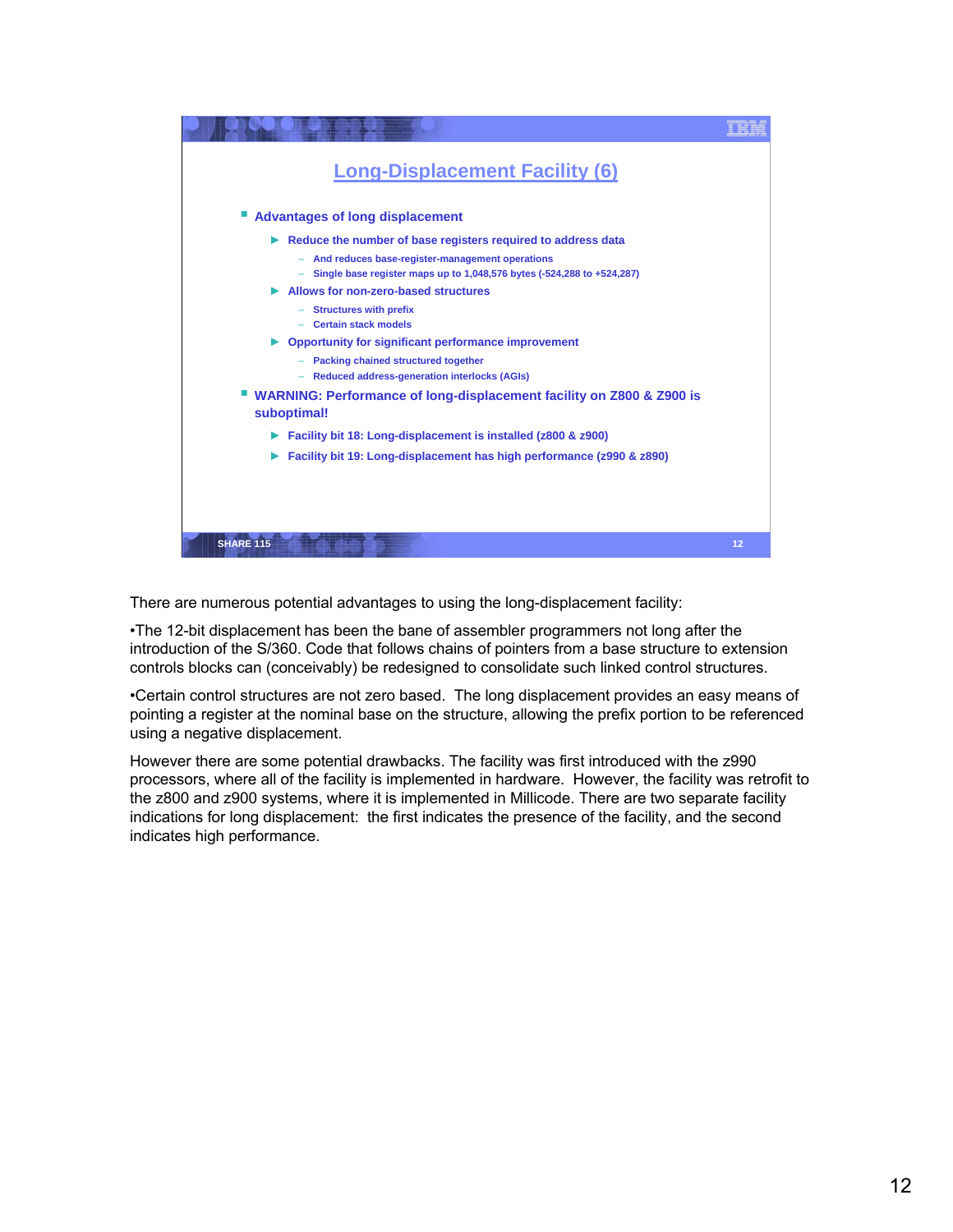

This slide illustrates one possible means of exploiting the long-displacement facility to provide addressability to the prefix area of a structure, without reloading a pointer. The example is CVTPRODN field from the prefixed portion of the z/OS communications vector table (CVT). The prefixed portion appears at an address lower than the base pointer to the CVT.

In z/OS, various locations in the first page contain a pointer to the CVT. The most commonly used pointer is the fullword at location 16 (10 hex). This example uses an alternate fullword pointer (FLCCVT2) at location 76 (4C hex), however the code actually performs a 64-bit LOAD (LG) from location 72 (48 hex), as z/OS sets locations 72-75 to zeros. On some processors, this technique may be a cycle faster than using LOAD LOGICAL THIRTY ONE BITS (LLGT).

The TEST UNDER MASK instruction tests the facility bits that z/OS stores beginning at location 200. If the high-performance long-displacement facility is not installed, then the code branches to the ADD HALFWORD IMMEDIATE (AGHI) instruction which backs up the CVT pointer to its prefix. The subsequent LOAD (LG) instruction at statement 2,841 is based on the prefix origin.

If the high-performance long-displacement facility is installed, the branch is not taken. No adjustment of the CVT pointer is required. The LOAD (LG) instruction at statement 2,835 causes a negative displacement to be generated.

This example is for illustrative purposes only; the overhead of testing for the long-displacement facility exceeds that saved by not having to adjust the CVT pointer. However, in cases where multiple accesses to a negatively displaced field occur, additional savings may be realized.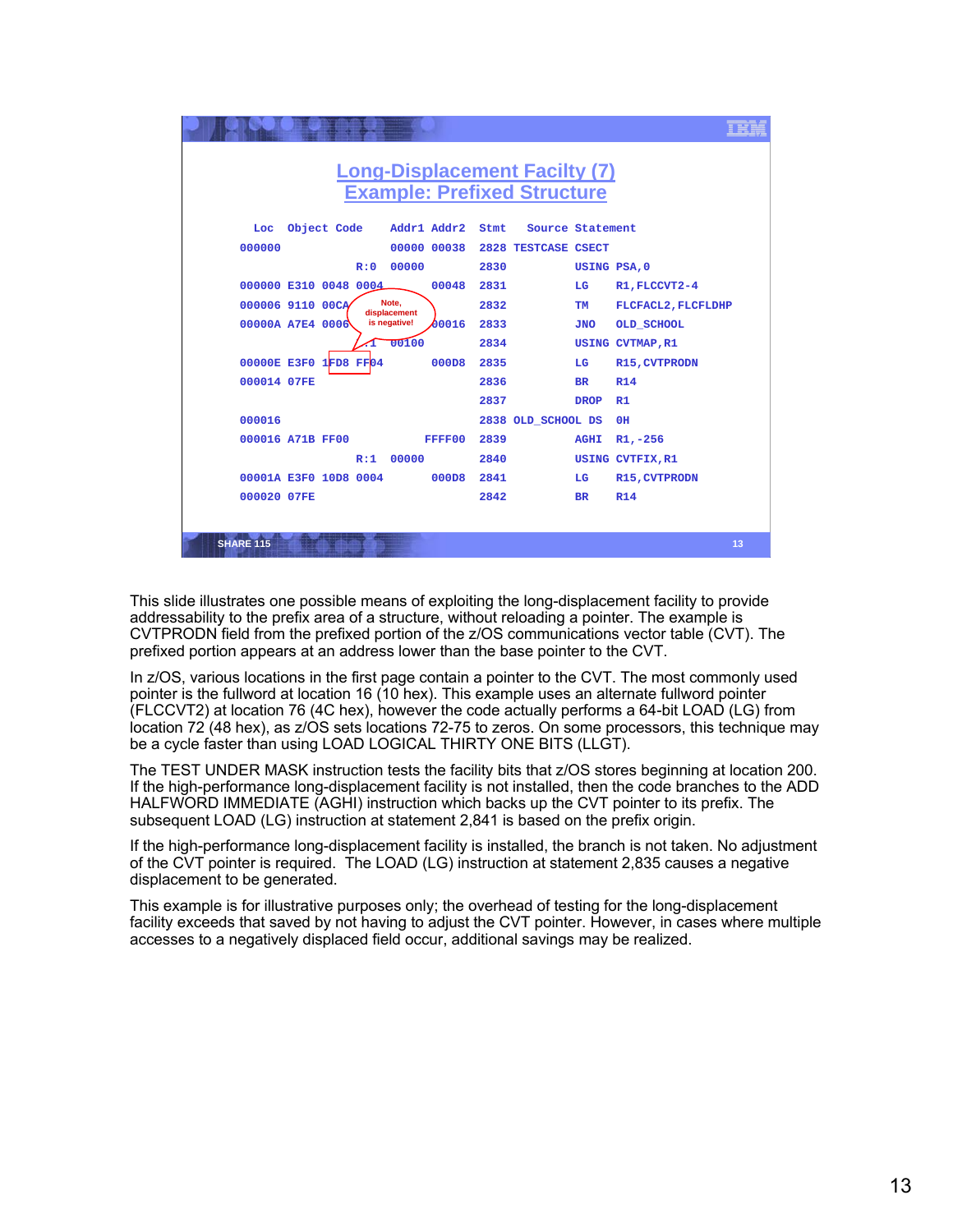

This slide shows how linked structures might be rearranged to exploit the long-displacement facility. Prior to the long-displacement facility, a structure that was greater than 4K in size required multiple base registers to address it. In some cases, as shown on the left, the structure would be broken into discontiguous sections, with pointers to the subsequent portions. Regardless of whether the structure was contiguous or not, access to a portion of data that was not addressable by the structure's base pointer required subsequent loading of registers to provide addressability.

The long displacement facility provides a means by which such structures may be coalesced back into a single, contiguous structure that can be addressed by a single base register. In the example shown on the left of the slide, access to the data object STUFF requires two extra loads. In the longdisplacement example shown on the right, access to STUFF requires only the initial load of the pointer to the block.

Remember that the long displacement is signed; the 20-bit displacement field provides a positive or negative displacement of 512K.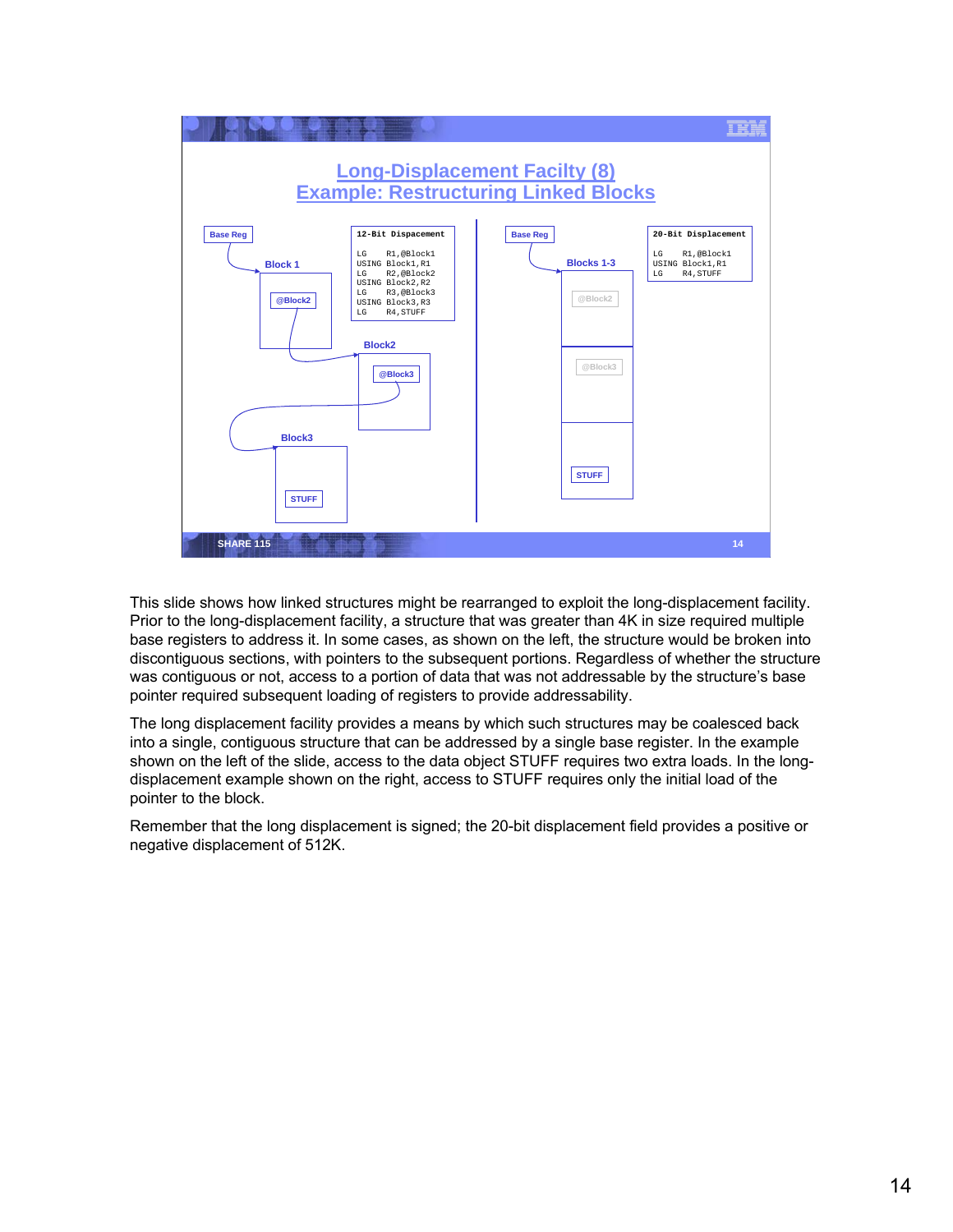

The *immediate-and-relative-instruction facility* (circa 1996) introduced a number of instructions with 16-bit immediate operands, for example LOAD HALFWORD IMMEDIATE. These ESA/390 instructions became part of the base z/Architecture.

The **extended-immediate facility** adds several instructions with 32-bit immediate fields, performing the basic arithmetic, logical, and comparison functions enumerated on this slide. One advantage of having immediate operands is that once the instruction is fetched, there is no separate fetch required for the immediate operand.

**Note:** The base z/Architecture provided 16-bit versions of AND IMMEDIATE and OR IMMEDIATE, but not EXCLUSIVE OR IMMEDIATE. The extended-immediate facility provides 32-bit versions of all of these instructions (no 16-bit exclusive-OR operation is needed).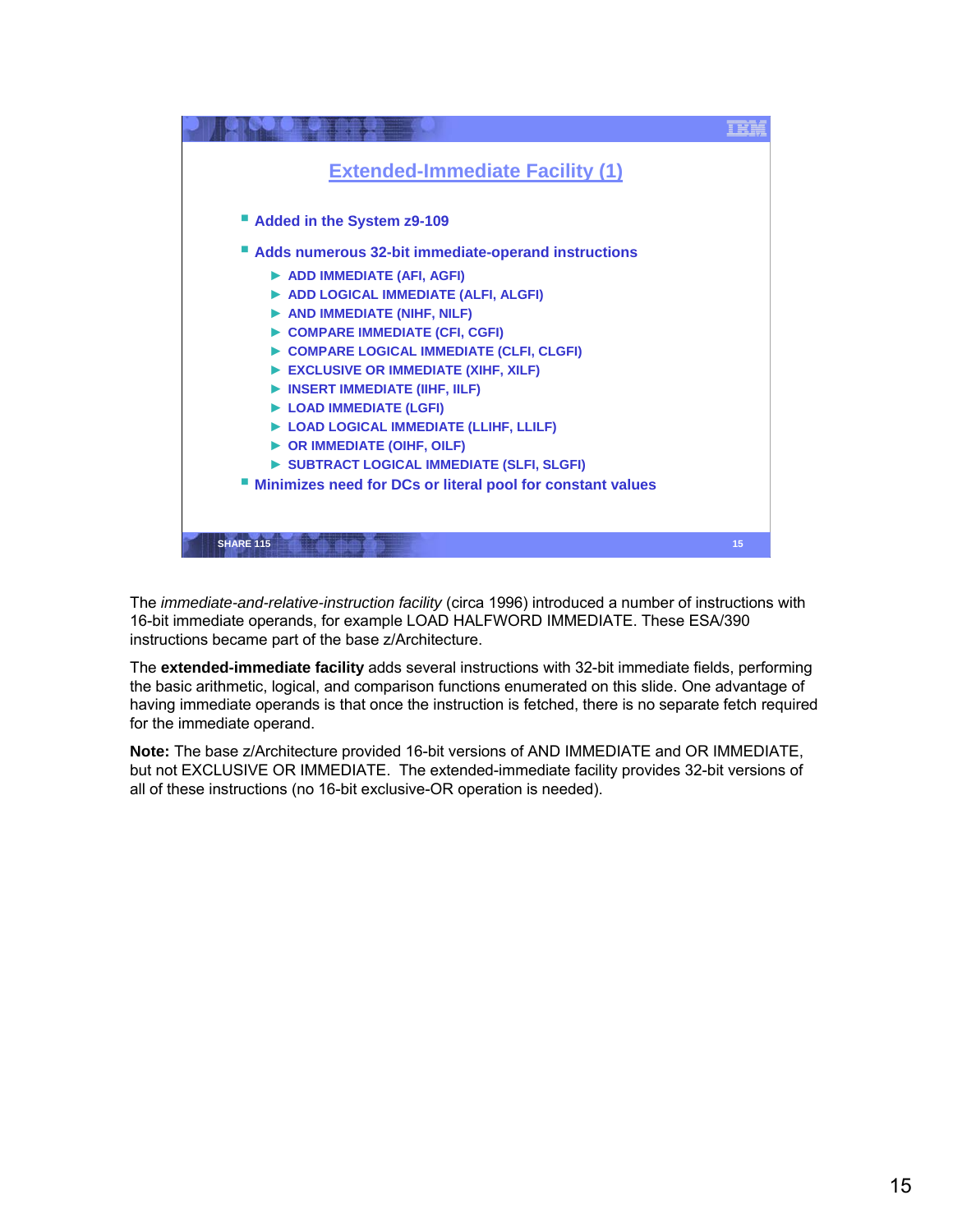

The extended-immediate facility also includes several other non-immediate-related instructions, as enumerated on this slide.

FIND LEFTMOST ONE returns the bit position of the leftmost 1 bit in a register, and the original operand with the leftmost 1 bit turned off in another register. It is particularly useful in manipulating bit maps.

LOAD AND TEST (LT, LTG) provide for the loading from storage and testing of a value. It is similar to the combination of L/LT (or LG/LTG), but in a single instruction. Note, ICM is not truly equivalent, as it provides neither an index register nor support of 64-bit values.

The extended-immediate facility potentially improves code performance by reducing storage references (having an immediate operand fetched along with the instruction). The additional instructions listed on this slide provide additional utility in a single instruction, combining what previously might take multiple instructions to provide equivalent function.

The following slides highlight some of the instructions in the facility, showing the advantages of using them as compared to equivalent earlier instructions.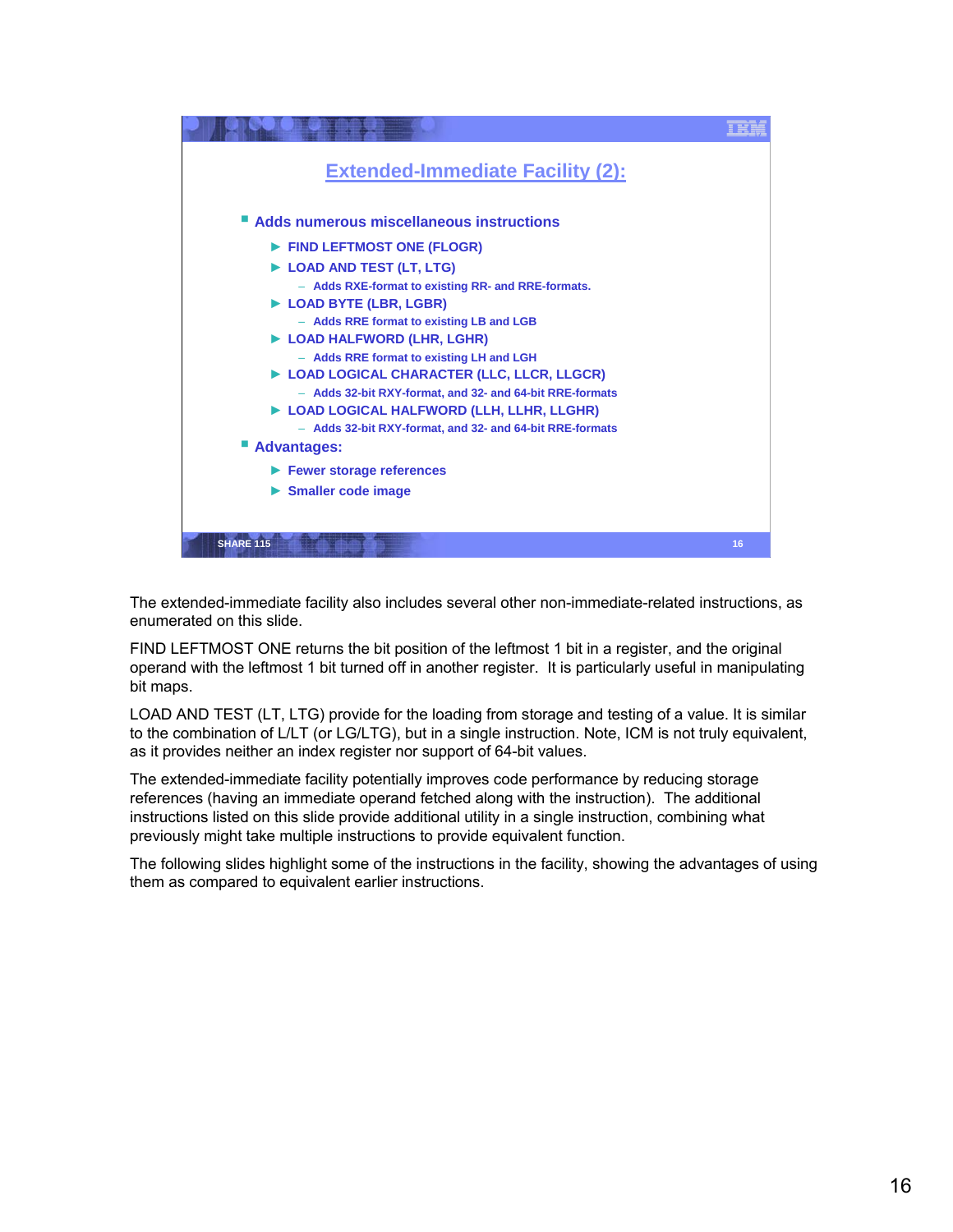

This slide shows the ADD IMMEDIATE (AGFI) instruction. AGFI is similar to ADD HALFWORD IMMEDIATE (AGHI), except that the second operand of AGFI is 32 bits, whereas the second operand of AGHI is a halfword.

In the comparison at the bottom of the slide, the difference is not immediately obvious – both the SUBTRACT (SG) and the AGFI are a single instruction. Because AGFI adds a signed value, it can also serve as a subtract operation by having the second operand be negative. The advantage of AGFI is that the second operand is fetched as a part of the instruction! There is additional program space required for the second-operand constant (shown on the left as a literal), and there is no need to fetch a separate second operand during execution.

Depending on the storage-access characteristics of the program, the immediate operand can have a significant performance advantage.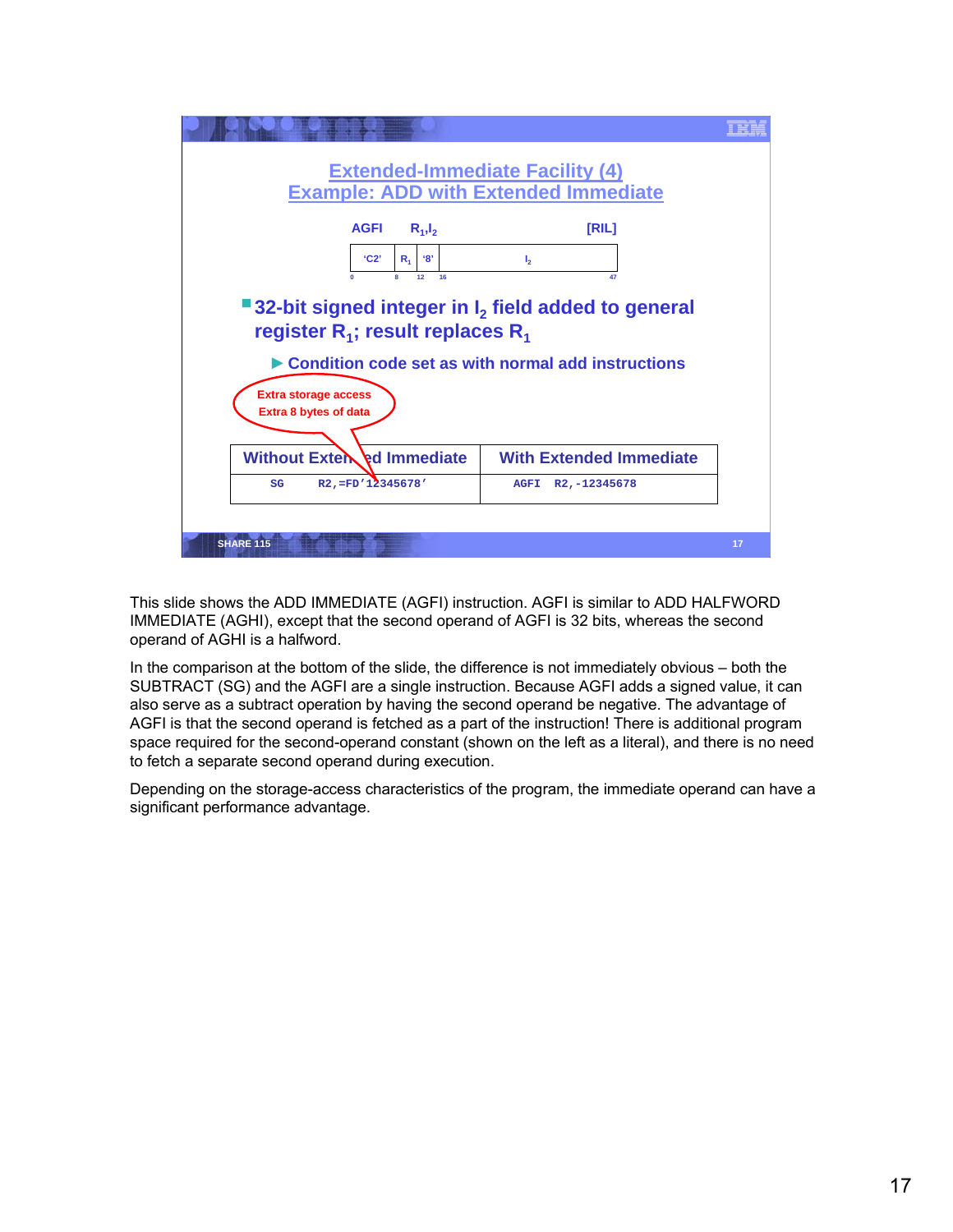

The slide illustrates the LOAD AND TEST instruction with a storage operand.

- In some circumstances, the traditional LOAD/LOAD AND TEST sequence can simply be replaced with an INSERT CHARACTER UNDER MASK (ICM). However, ICM is not equivalent to the LOAD/LOAD AND TEST sequence for two reasons:
- 1. In this example, a 64-bit value is being loaded. ICM can only accommodate a 32-bit value.
- 2. ICM has no means of accommodating an index register (as is used in this example).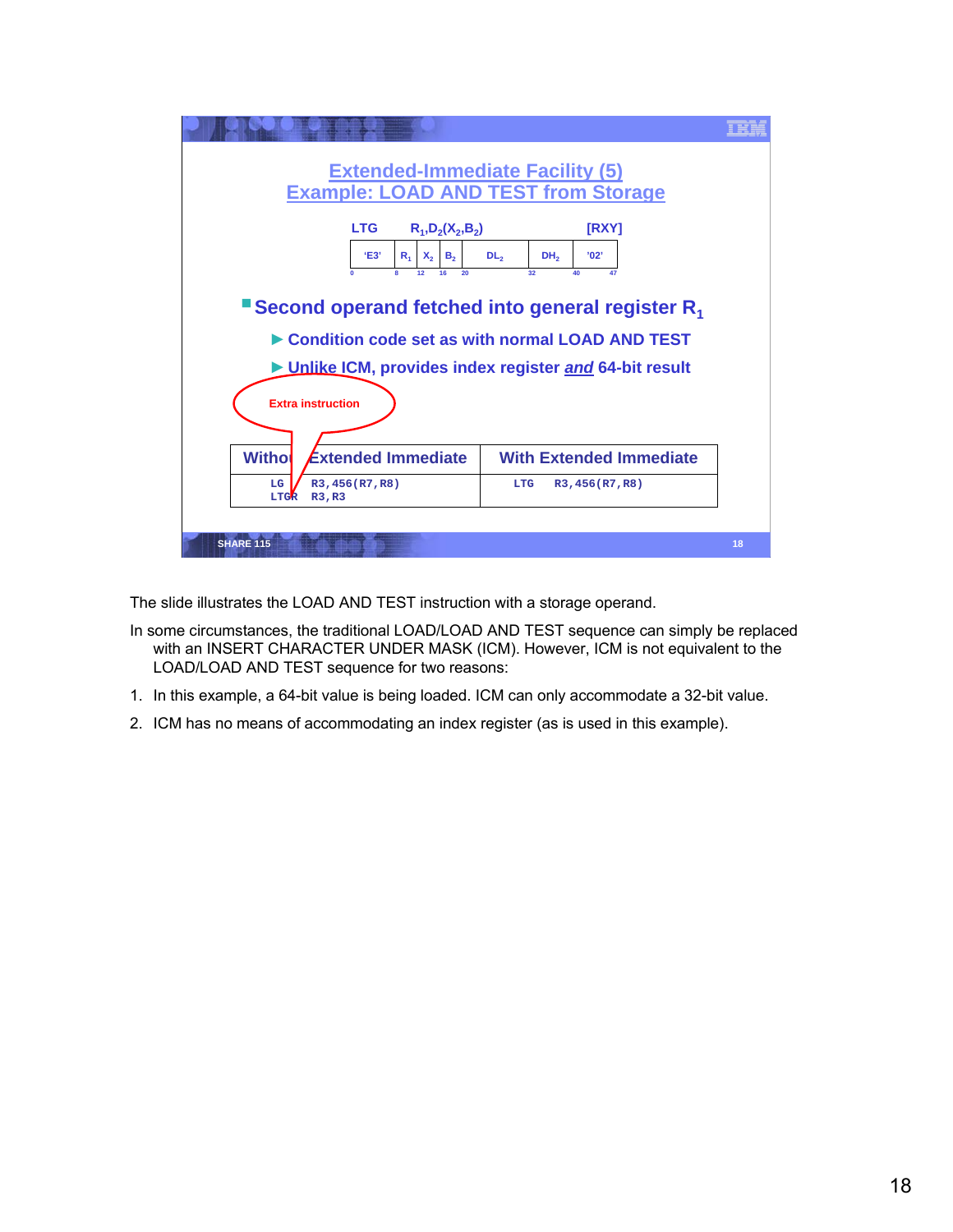

The third example shows the isolation of bits 48-63 of a signed value in a register, where the sign is propagated to the rightmost bits.

Without the extended-immediate facility, two shift operations are required.

- 1. The first logically shifts the rightmost 16 bits to the left of the register.
- 2. The second arithmetically shifts the 16 bits back to the rightmost bits of the register, propagating the sign.

The register-to-register form of LOAD HALFWORD does this operation in a single instruction.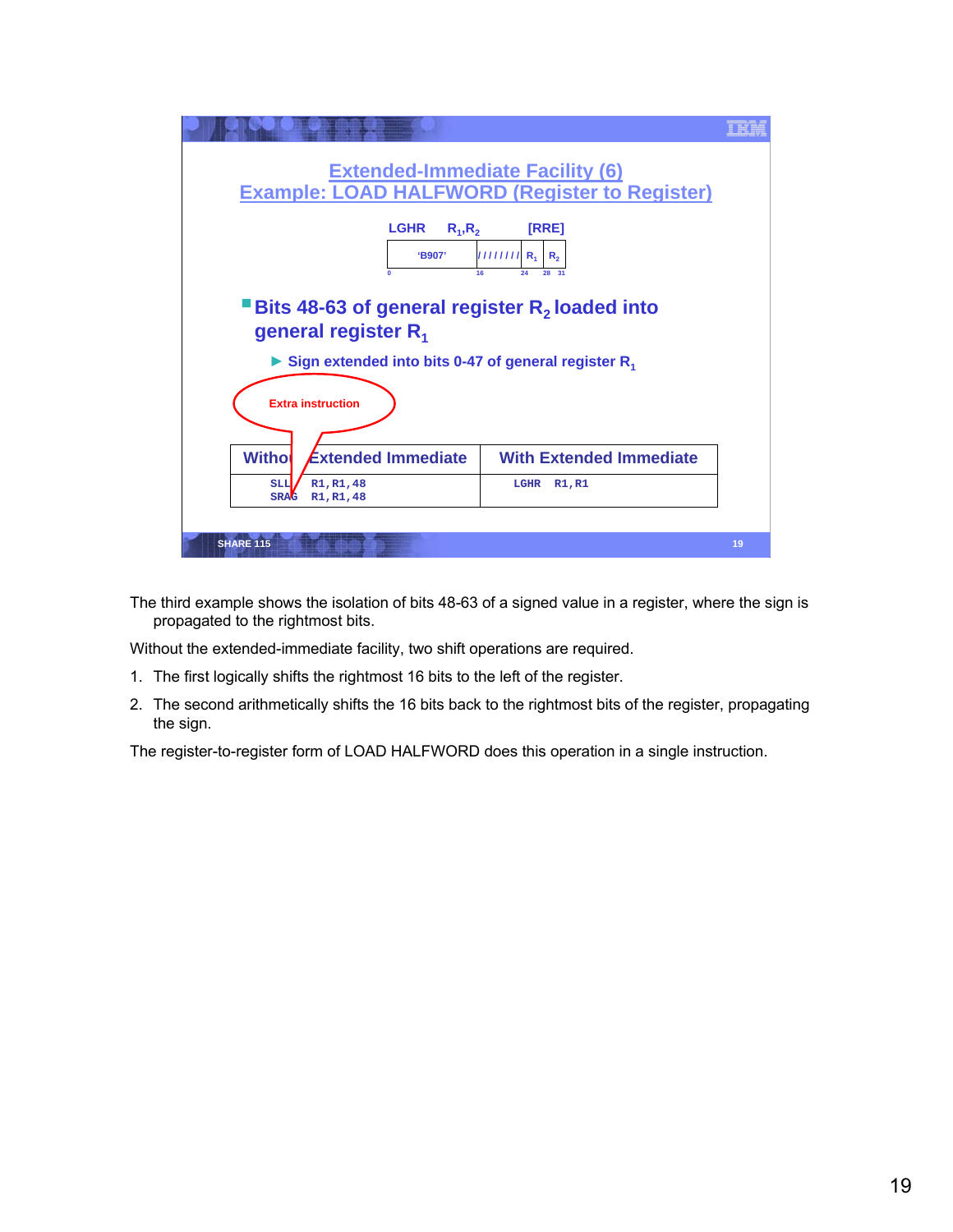

The fourth example shows a simple isolation of bits 56-63. All other bits in the register are set to zeros.

For the purposes of this example, we want to retain the original value in general register 6. In the example on the left, an extra instruction is required to perform the copy, whereas LLGCR accomplishes this feat in one instruction.

To avoid the storage reference shown in the left example, some programmers may use a pair of logical shift instructions (similar to the technique used on the previous slide). However the register-toregister LOAD LOGICAL CHARACTER instruction effects the isolation of the rightmost byte in a single instruction, without a storage reference.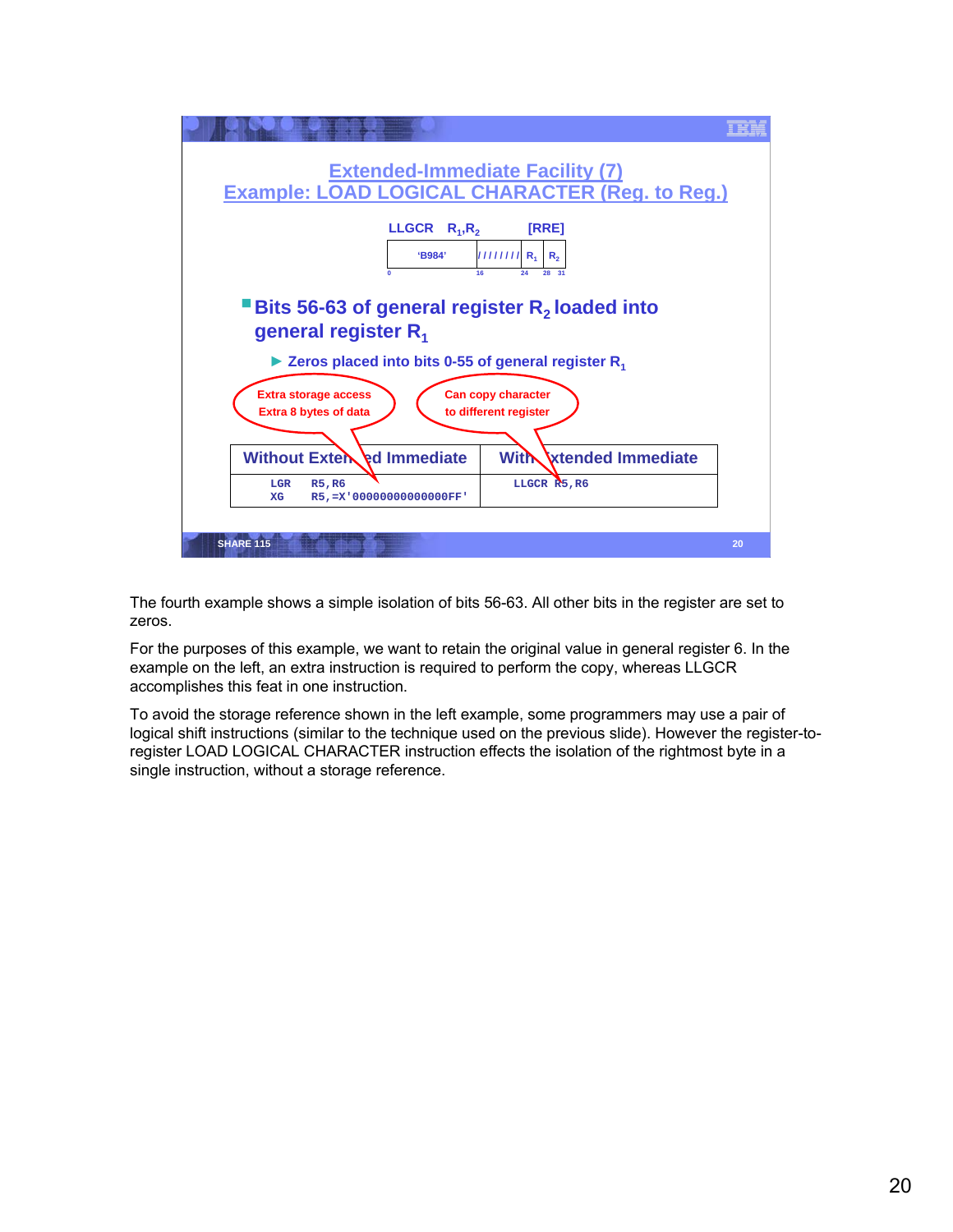

FIND LEFTMOST ONE (FLOGR) is an extremely powerful instruction that can be used for a variety of bit-manipulation operations.

The instruction identifies the numeric bit position of the first 1 bit in the second-operand register, placing the result in the even-numbered register of the first operand. The second operand, with the leftmost one bit set to zero, is placed in the odd-numbered register of the first operand.

The *z/Architecture Principles of Operation* (SA22-7832) contains an example of the use of FLOGR in Appendix A.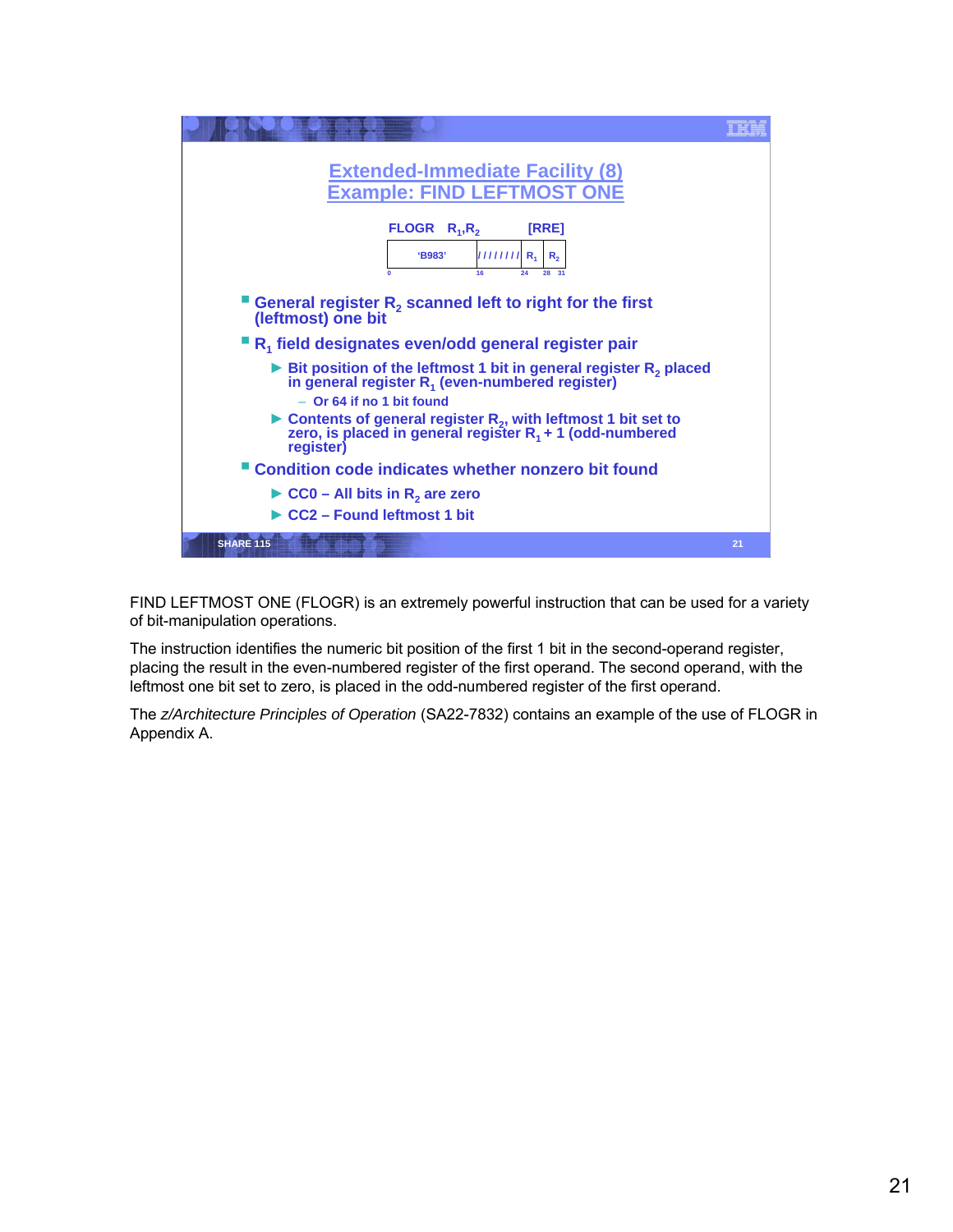

This left of this slide shows a sequence of instructions that would otherwise be required to implement the FIND LEFTMOST ONE operation shown on the right.

To perform the FLOGR function, this code on the left may need to loop up to 64 times. The final portion of the sequence is needed to set the condition code compatibly with that of FIND LEFTMOST ONE. Additionally, this sequence alters extra registers (0 and 3) that the FLOGR instruction do not.

On a System z9, FLOGR performs all these operations in 3 machine cycles!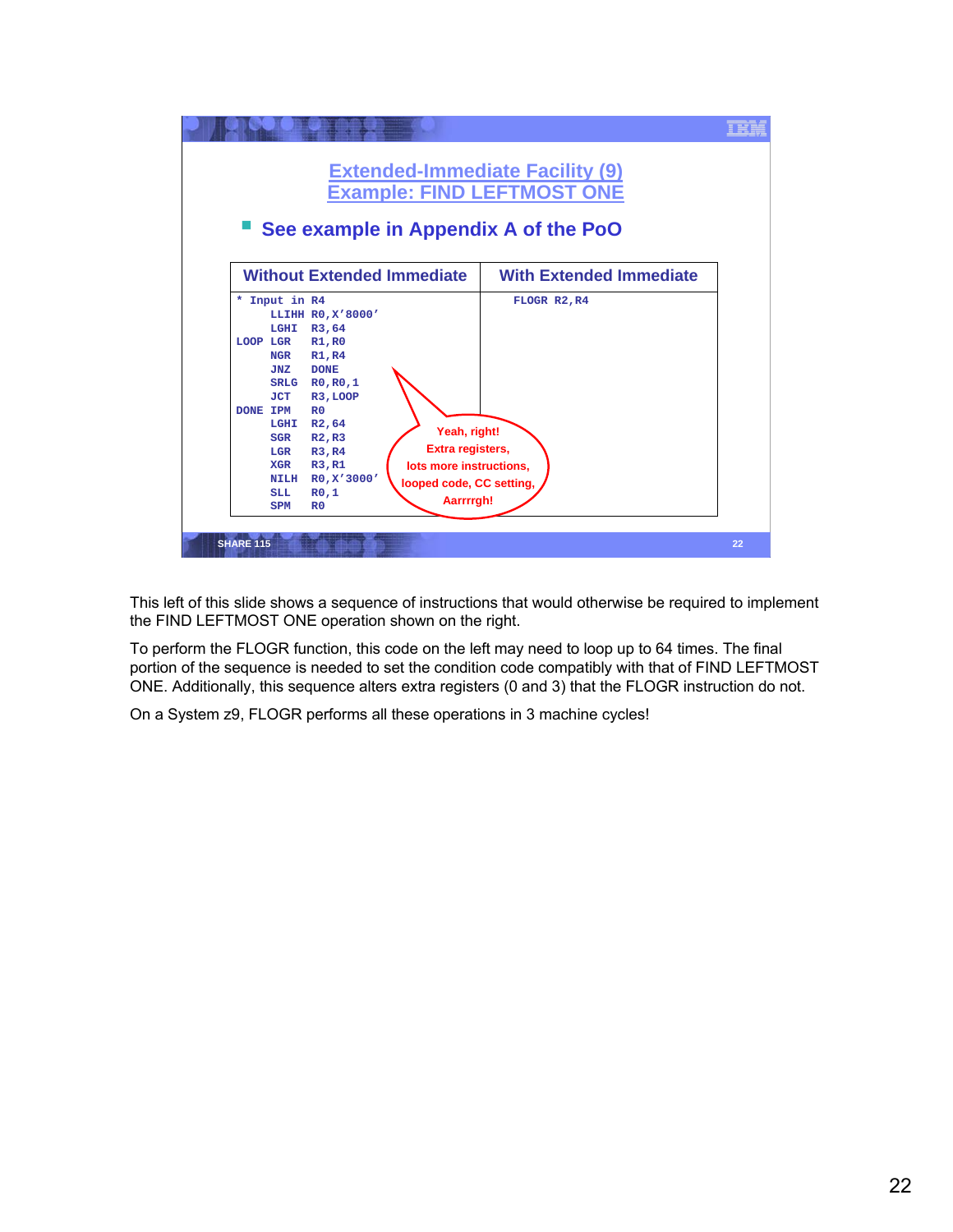

MOVE WITH OPTIONAL SPECIFICATIONS provides functions similar to that of MOVE TO PRIMARY, MOVE TO SECONDARY, MOVE WITH DESTINATION KEY, MOVE WITH KEY, and MOVE WITH SOURCE KEY – and much more.

The source and target operands are both base/displacement storage operands (sorry, short displacement only). General register 1 contains a true length value; up to 4,096 bytes may be moved for each execution.

General register 0 contains operand-access controls (OAC) for both the source and target operands. The OAC contains specifications as to the storage key and address-space control (ASC) to be used for accessing each operand. The storage key may either be that of the current PSW or that specified in the OAC. Similarly, the address space control may be either that of the current PSW or that specified in the OAC. When GR0 contains zero, the source and target key/ASC values come from the PSW.

When executed in the problem state, the key specifications for both operands must be valid in the PSW key mask (CR3.32-47).

The instruction does not perform operand-overlap checking (unlike MVCL). However, because MVCOS performs several other authorization checks, its performance may be less than MVCL.

The instruction can specify any address-space control, however specification of AR-mode ASC is not particularly useful. If you already have access-register capability, then any other move instruction (e.g., MVC) can be used.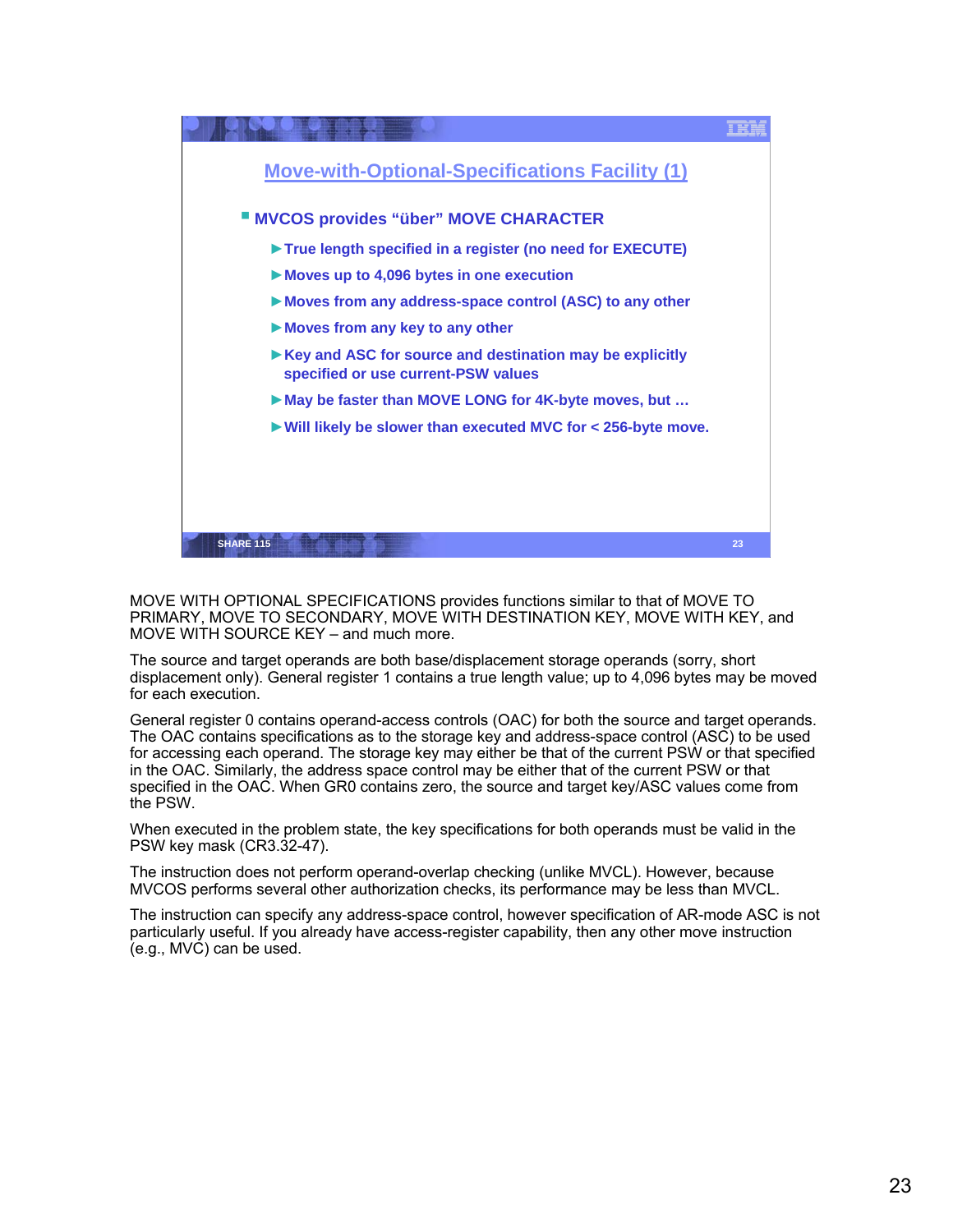

MOVE WITH OPTIONAL SPECIFICATIONS provides functions similar to that of MOVE TO PRIMARY, MOVE TO SECONDARY, MOVE WITH DESTINATION KEY, MOVE WITH KEY, and MOVE WITH SOURCE KEY – and much more.

The source and target operands are both base/displacement storage operands (sorry, short displacement only). General register  $R<sub>3</sub>$  contains a true length value; up to 4,096 bytes may be moved for each execution. The condition code indicates whether the true length was greater than 4,096.

The instruction does not perform operand-overlap checking (unlike MVCL). However, because MVCOS performs several other authorization checks, its performance may be less than MVCL.

One of the advantages of MVCOS (as opposed to MVCL or MVCLE) is that MVCOS provides a displacement field for both the source and target operands. Another advantage is the specification of a true length (thus avoiding all that messy executed-MVC hassle for a variable-length operand).

The instruction can specify any address-space control, however specification of AR-mode ASC is not particularly useful: If you already have access-register capability, then any other move instruction (e.g., MVC) can be used.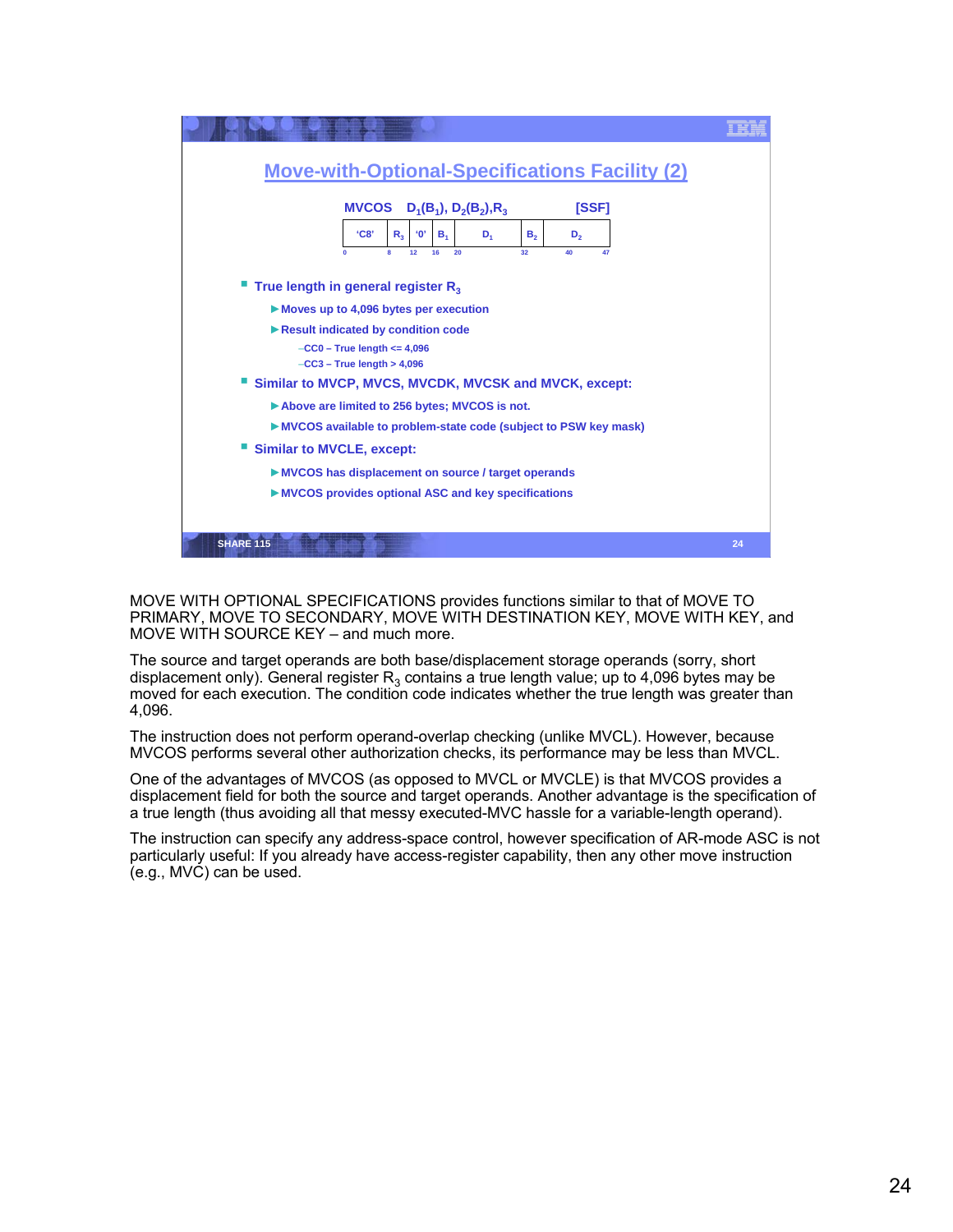

This slide shows a comparison of techniques for moving a variable number of bytes.

The technique on the left uses an executed MOVE (MVC) instruction. If the length to be moved is known to be less than 256 bytes, a single EXECUTE will suffice. However, if the length to be moved exceeds 256 bytes, then the looping technique shown is necessary.

The technique in the center uses a MOVE LONG instruction. Although MVCL allows the specification of a true length, there are several disadvantages: four registers are required for the source and target addresses and lengths. Furthermore, unlike MVC (and MVCOS), the MVCL instruction has no provision for specifying an operand displacement.

The techniques shown on the right shows a simple use of MVCOS in the problem state – using the current key and address-space control in the PSW. If the length is known to be less than 4K, then a single MVCOS is required. If the length is larger than 4K, then the operation needs to be incorporated into a loop, as shown.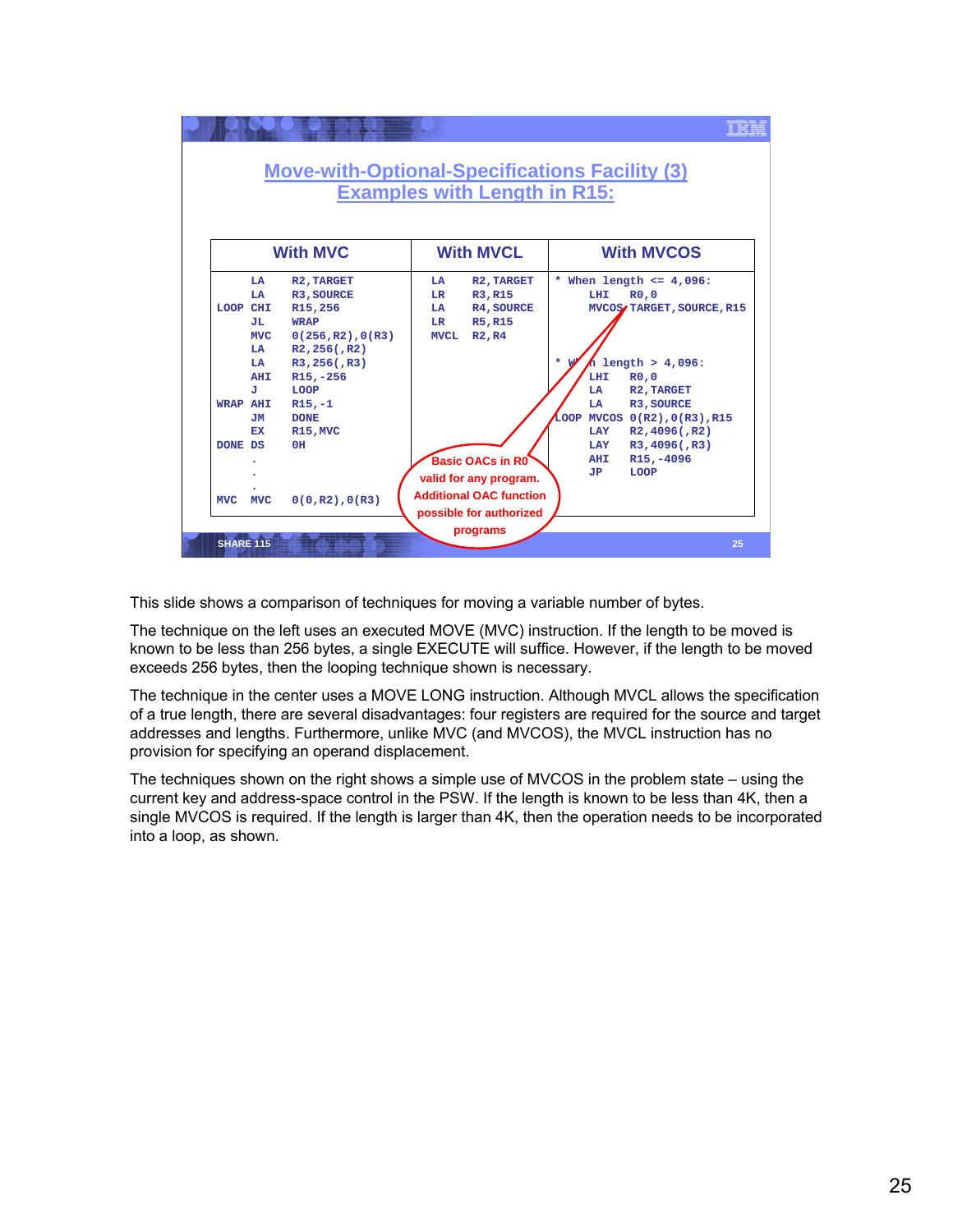

This slide shows the MVCOS implied operand in general register 0.

General register 0 contains operand-access controls (OACs) for both the first (target) and second (source) operands. For each operand, the OAC contains specifications as to the storage key and address-space control (ASC) to be used for accessing the operand. Bits 32-47 of general register 0 are the OAC for the first operand, and bits 48-63 of the register are the OAC for the second operand.

Bit 14 of each OAC is the key control (K) for the operand. When the K bit is zero, the access key in bits 8-11 of the PSW is used. When the K bit is one, bits 0-3 of the OAC are the access key. Similarly, bit 15 of each OAC is the address-space control (A) for the operand. When the K bit is zero, the address-space control in bits 16-17 of the PSW is used. When the K bit is one, bits 8-9 of the OAC are the address-space control.

Obviously, this instruction is extremely powerful, and accordingly, is subject to certain restrictions when executed in the problem state. When executed in the problem state, the key specifications for both operands must be valid in the PSW key mask (CR3.32-47). Other restrictions also apply. However, if a problem-state program simply wishes to use this instruction to simply move using the PSW key and current address space, setting GR0 to zeros works fine.

General register 0 contains operand-access controls (OAC) for both the source and target operands. The storage key may either be that of the current PSW or that specified in the OAC. Similarly, the address space control may be either that of the current PSW or that specified in the OAC. When GR0 contains zero, the source and target key/ASC values come from the PSW.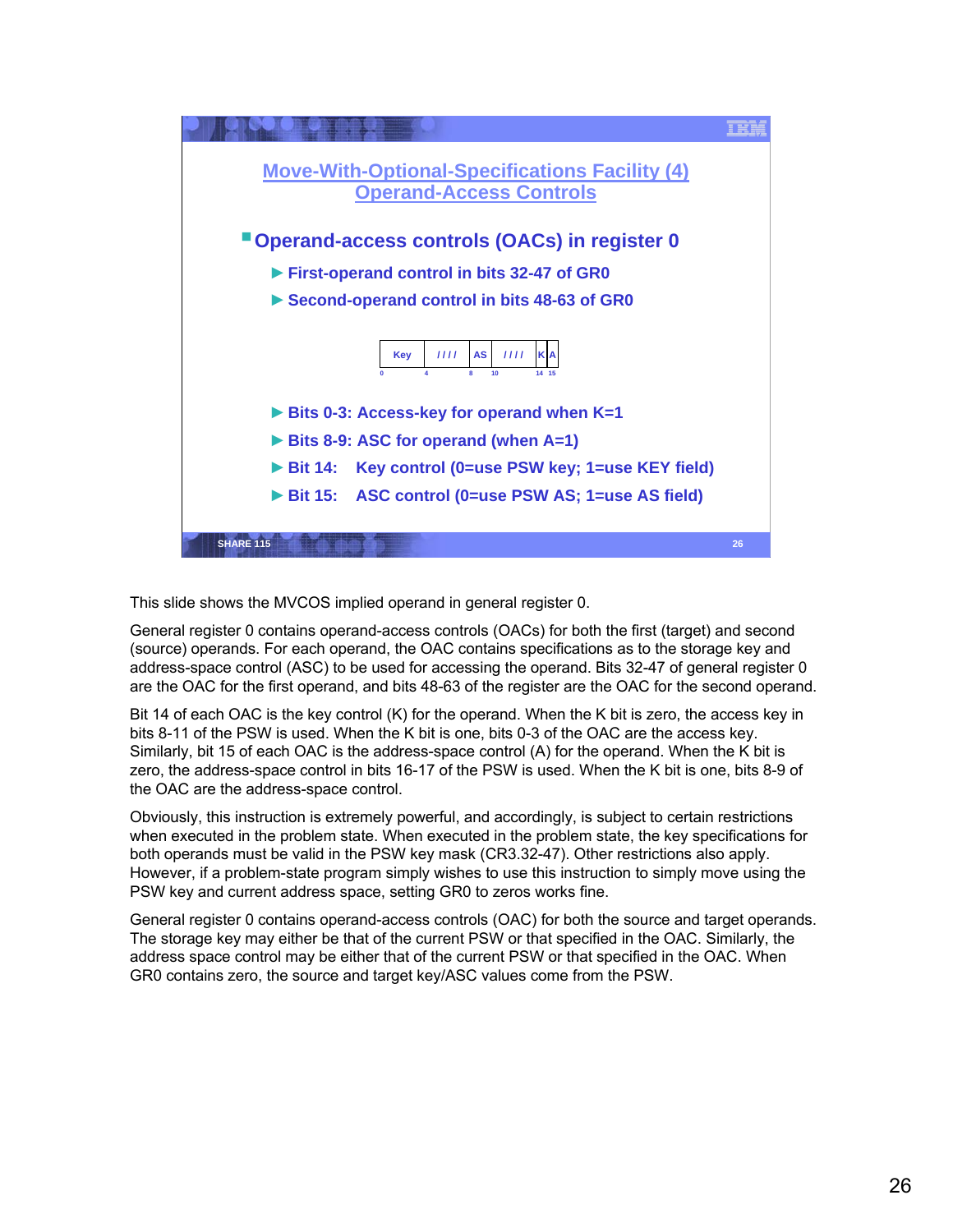

The general-instructions-extension facility (GIEF) was primarily developed in response to requirements from IBM's compiler-development organization in Toronto. As noted on this slide, performance was the driving factor in implementing (most of) these instructions.

The 72 instructions of the GIEF are divided into several categories, based on the instructions' characteristics. In some cases, an instruction's category characteristics overlap – for example, PREFETCH DATA RELATIVE LONG, which is described in the cache-cognizance category – also has the relative-long-second-operand characteristic.

The following slides will illustrate a small sampling of the GIEF instructions.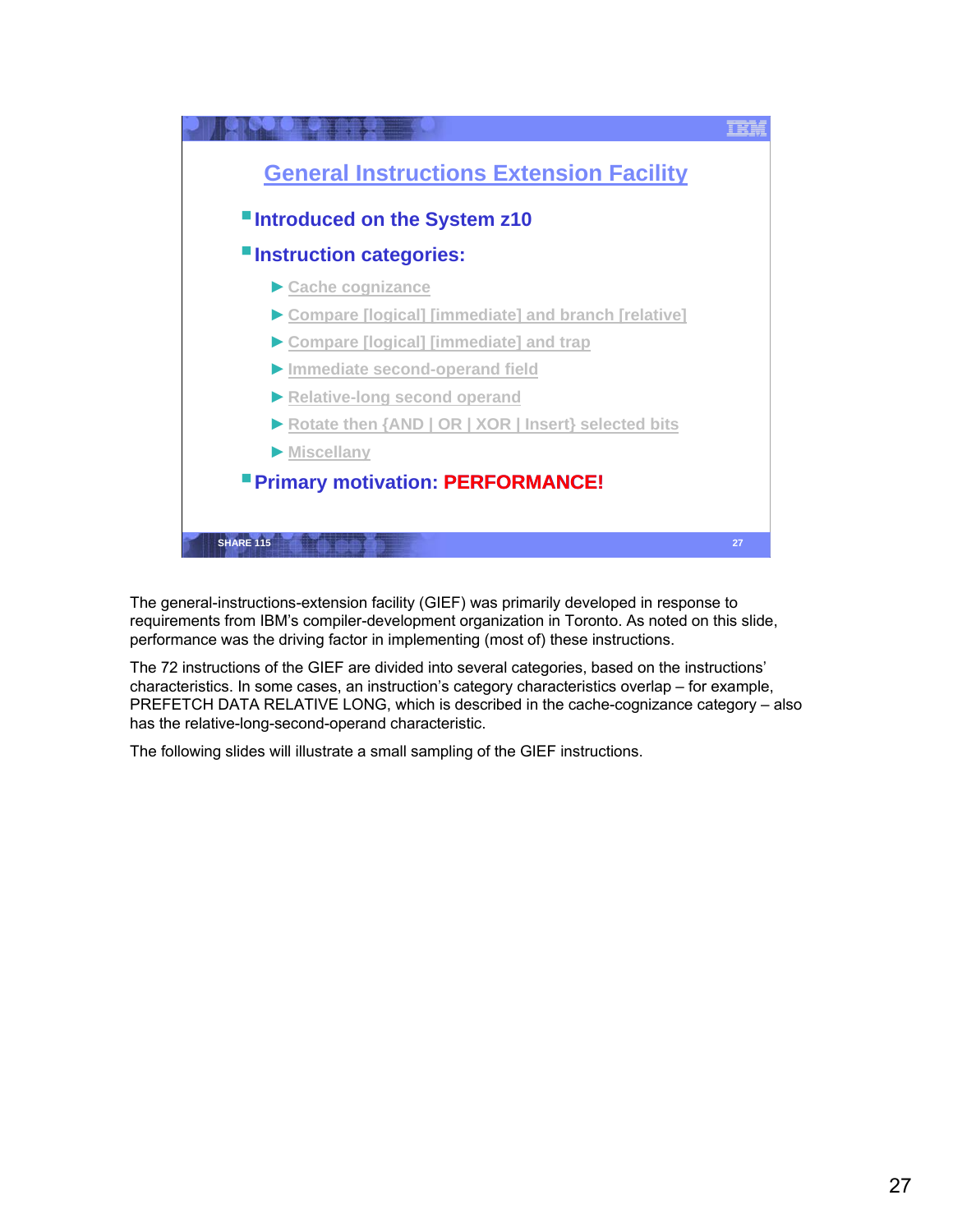|                  |                                                      | <b>General-Instructions Extension Facility:</b><br><b>Cache Cognizance Instructions</b>                                                                                                                           |       |      |                      |    |                       |             |    |
|------------------|------------------------------------------------------|-------------------------------------------------------------------------------------------------------------------------------------------------------------------------------------------------------------------|-------|------|----------------------|----|-----------------------|-------------|----|
|                  | <b>Instruction</b>                                   |                                                                                                                                                                                                                   | Mne-  | Op-  | <b>First Operand</b> |    | <b>Second Operand</b> |             |    |
|                  |                                                      |                                                                                                                                                                                                                   | monic | Code | <b>Location</b>      |    | Size Location         | <b>Size</b> |    |
|                  |                                                      | <b>EXTRACT CACHE ATTRIBUTE</b>                                                                                                                                                                                    | ECAG  |      | <b>EB4C</b> Register | 64 | S(20)                 | N/A         |    |
|                  | <b>PREFETCH DATA</b>                                 |                                                                                                                                                                                                                   | PFD   | E336 | <b>Mask</b>          | 16 | S(20)                 | MD          |    |
|                  |                                                      | <b>PREFETCH DATA RELATIVE LONG</b><br><b>PFDRL</b><br>C62<br><b>Mask</b><br>16<br><b>RL</b><br>MD                                                                                                                 |       |      |                      |    |                       |             |    |
|                  | <b>Explanation:</b><br>N/A<br><b>MD</b><br><b>RL</b> | <b>Not applicable</b><br><b>Model Dependent</b><br>Relative-long operand; 32-bit immediate value, multiplied by two and added to the current<br>instruction address, provides the storage location of the operand |       |      |                      |    |                       |             |    |
|                  | S(20)                                                | Storage operand addressed using base, index, and 20-bit signed displacement.                                                                                                                                      |       |      |                      |    |                       |             |    |
| <b>SHARE 115</b> |                                                      |                                                                                                                                                                                                                   |       |      |                      |    |                       |             | 28 |

Three instructions fall into the cache-cognizance category:

EXTRACT CACHE ATTRIBUTE provides a means by which various characteristics of a CPU's cache(s) may be determined.

PREFETCH DATA and PREFETCH DATA RELATIVE LONG provide the means by which a storage operand may be fetched into – or released from – a cache line.

We'll take a look at PREFETCH DATA in the following slides.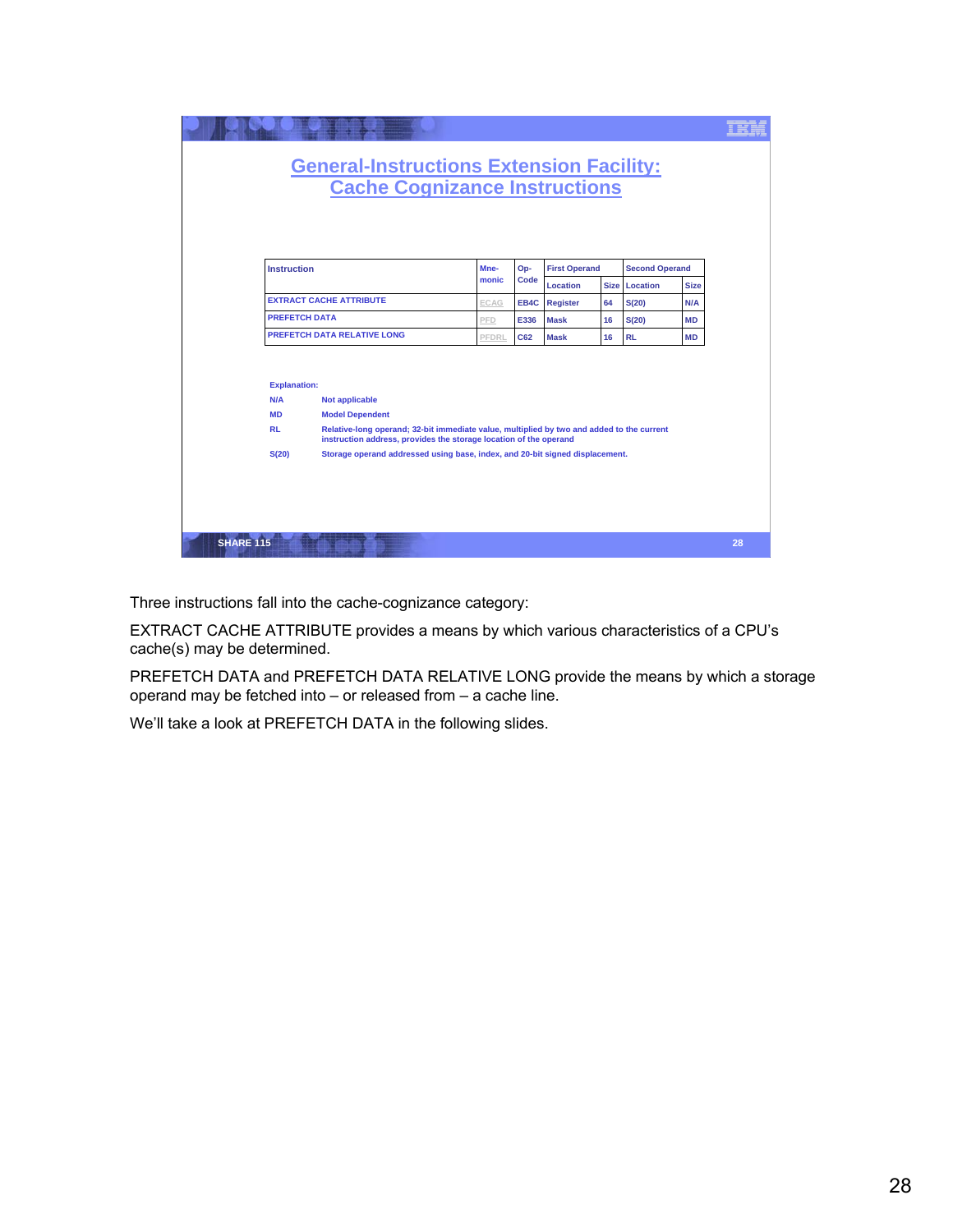

For PREFETCH DATA (PFD), the second-operand address designates a storage location. Depending on the code specified in the  $M_3$  field (bits 8-11 of the instruction), one of the following actions may be requested for the storage location:

1 -The location is to be brought into a cache line for fetch-access only.

2 -The location is to be brought into a cache line for fetch or store access.

6 -The location, potentially already in a cache line, is to be degraded from fetch-and-store access to fetchaccess only.

7 - The location, potentially already in a cache line, is to be removed from the cache.

The second operand may designate any storage location; no alignment, access, or PER-storage-alteration exceptions are recognized. The size of a cache line may be determined by the EXTRACT CACHE ATTRIBUTE instruction.

Codes 1 and 2 may be used in anticipation of accessing a storage location by subsequent instructions. Code 6 may be used when a storage location that was previously used for storing will subsequently be used only for fetching. Code 7 may be used when the storage location is not anticipated to be used in the near future.

All of these codes are merely hints to the CPU as to the anticipated use of the second-operand location; the CPU may not implement all codes, in which case the instruction acts as a no-op.

Note: significant performance degradation may occur if an inappropriate code is used, for example, code 7 is specified, but the storage location is immediately referenced.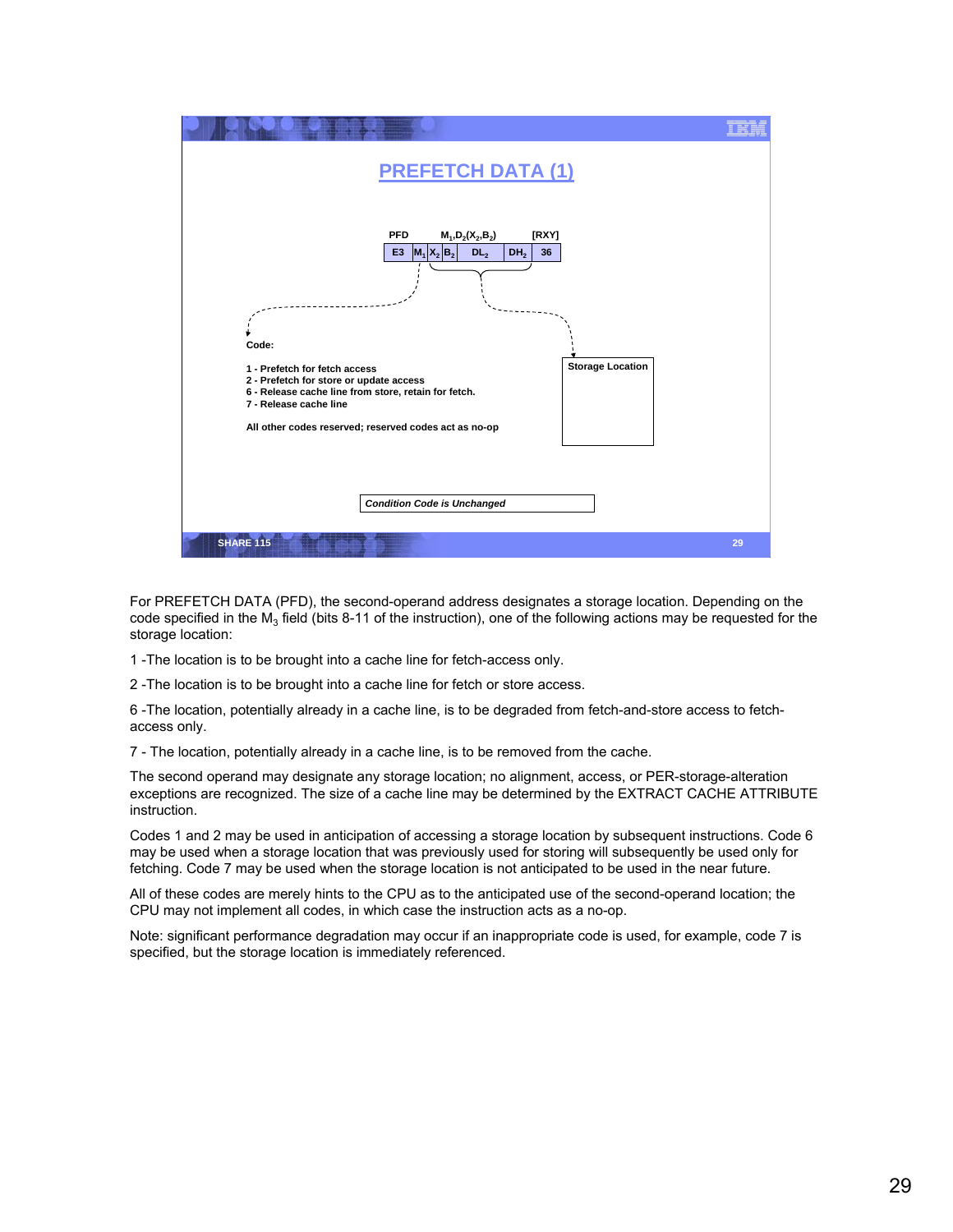| <b>PREFETCH DATA (2)</b>                                     |                    |                                                                              |    |  |  |  |  |  |
|--------------------------------------------------------------|--------------------|------------------------------------------------------------------------------|----|--|--|--|--|--|
|                                                              |                    | <b>Example: Scan a Queue of Records for a Name</b>                           |    |  |  |  |  |  |
| R1 points to next element on queue (zero means end of queue) |                    |                                                                              |    |  |  |  |  |  |
|                                                              |                    | $\triangleright$ R15 points to name to match (first byte is length of field) |    |  |  |  |  |  |
|                                                              |                    |                                                                              |    |  |  |  |  |  |
|                                                              |                    |                                                                              |    |  |  |  |  |  |
| <b>LOOP</b><br>LTR                                           | R2, R1             | Copy record address to R2 and test for zero                                  |    |  |  |  |  |  |
| JZ.                                                          | NOT FOUND          | Zero? End of queue without match                                             |    |  |  |  |  |  |
|                                                              | USING RECORD, R2   | Make record addressable                                                      |    |  |  |  |  |  |
| L.                                                           | R1.NEXT            | Point R1 to next record                                                      |    |  |  |  |  |  |
| <b>PFD</b>                                                   | 1.0(.R1)           | Prefetch the next record                                                     |    |  |  |  |  |  |
| IC.                                                          | R3. NAME           | Get length to compare                                                        |    |  |  |  |  |  |
|                                                              | EXRL R3, CLC       | Compare the record name with requested                                       |    |  |  |  |  |  |
| JE.                                                          | <b>FOUND</b>       | Equal, we've got a winner.                                                   |    |  |  |  |  |  |
| J.                                                           | <b>LOOP</b>        | Not equal, play it again, Sam.                                               |    |  |  |  |  |  |
|                                                              |                    |                                                                              |    |  |  |  |  |  |
| <b>CLC</b><br><b>CLC</b>                                     | $0(0, R15)$ , NAME | Compare names, including length byte.                                        |    |  |  |  |  |  |
| <b>RECORD</b>                                                | <b>DSECT</b>       |                                                                              |    |  |  |  |  |  |
| <b>NEXT</b><br><b>DS</b>                                     |                    | Record queue element.                                                        |    |  |  |  |  |  |
| <b>PREV</b><br><b>DS</b>                                     | $\mathbf{A}$<br>A  | Pointer to next element<br>Pointer to previous element.                      |    |  |  |  |  |  |
| <b>NAME</b><br><b>DS</b>                                     | <b>AL1.CL63</b>    | Name (1st byte is length of the rest).                                       |    |  |  |  |  |  |
|                                                              |                    | Other fields in the record.                                                  |    |  |  |  |  |  |
| $\cdots$<br><b>RECLEN</b><br>EOU                             | *-RECORD           | Length of record.                                                            |    |  |  |  |  |  |
|                                                              |                    |                                                                              |    |  |  |  |  |  |
|                                                              |                    |                                                                              |    |  |  |  |  |  |
|                                                              |                    |                                                                              |    |  |  |  |  |  |
|                                                              |                    |                                                                              |    |  |  |  |  |  |
| <b>SHARE 115</b>                                             |                    |                                                                              | 30 |  |  |  |  |  |
|                                                              |                    |                                                                              |    |  |  |  |  |  |

This slide shows a sample use of the PREFETCH DATA (PFD) instruction. This example shows the traversal of a linked list of elements which, among other things, includes a name field to be examined.

Let's assume that general register 1 contains the starting address of the queue element, the format of which is described in the RECORD DSECT. Let's also assume that general register 15 contains the address of a variable-length name field that we're searching for. For convenience, we'll also assume that the first byte of the name field contains the length of the rest of the valid data in the field.

**Note:** Embedding the length at the beginning of the field is a handy technique for comparison purposes. If, for example, the name to be compared is "John Smith", the length of the name is 10. Thus, the name field contains 0AD196989540E29489A388 hex. The executed CLC compares both the length byte and the name "John Smith", so that there is no accidental match against "John Smithson". Having the length byte exclude itself means that there is no need to decrement the length prior to performing the EX instruction.

First, a plug for a separate z10 facility: the execute-extension facility. If we replace the EX instruction with an EXECUTE RELATIVE LONG (EXRL, as shown in red), then the CLC instruction can be anywhere within 2 G-bytes of the EXRL … either before or after the EXRL.

In the sample program, note that the pointer to the next element of the queue is loaded before doing the name comparison. This allows us to slip in a PREFETCH DATA instruction immediately thereafter, allowing the next record of the queue to be fetched into the cache while the comparison operation is being executed. Depending on its use, PFD can provide significant performance benefit for applications.

**Note:** When comparing the name field in the record with that of the search value (addressed by GR15), this code fragment uses the length in the current queue element. This simple example does not address any access-exception conditions that might occur if the name length in the record exceeds that of the searched-for name (addressed by GR15). A more robust technique may be warranted in a real app.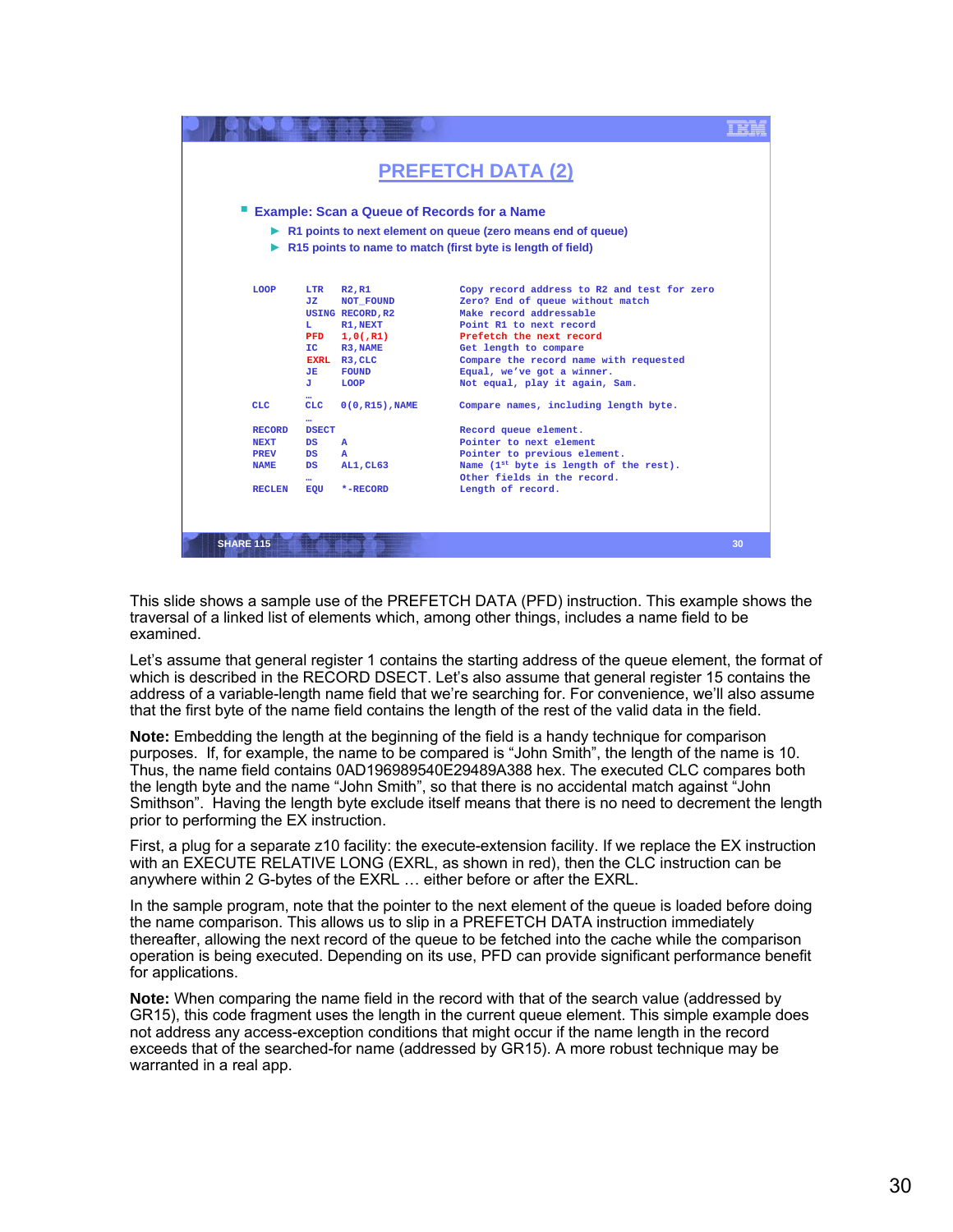| <b>General-Instructions Extension Facility:</b><br><b>Compare [Logical] [Immediate] and Branch [Relative]</b> |       |                  |                      |             |                       |             |                 |
|---------------------------------------------------------------------------------------------------------------|-------|------------------|----------------------|-------------|-----------------------|-------------|-----------------|
| <b>Instruction</b>                                                                                            | Mne-  | Op-              | <b>First Operand</b> |             | <b>Second Operand</b> |             | <b>Branch</b>   |
| monic                                                                                                         |       | Code             | Location             | <b>Size</b> | Location              | <b>Size</b> | Location        |
| <b>COMPARE AND BRANCH</b>                                                                                     | CRB   | ECF <sub>6</sub> | <b>Register</b>      | 32          | <b>Register</b>       | 32          | S(12)           |
| <b>COMPARE AND BRANCH</b>                                                                                     | CGRB  | ECE4             | <b>Register</b>      | 64          | <b>Register</b>       | 64          | S(12)           |
| <b>COMPARE AND BRANCH RELATIVE</b>                                                                            | CRJ   | <b>EC76</b>      | <b>Register</b>      | 32          | <b>Register</b>       | 32          | <b>Relative</b> |
| <b>COMPARE AND BRANCH RELATIVE</b>                                                                            | CGRJ  | <b>EC64</b>      | <b>Register</b>      | 64          | <b>Register</b>       | 64          | <b>Relative</b> |
| <b>COMPARE IMMEDIATE AND BRANCH</b>                                                                           | CIB   | <b>ECFE</b>      | <b>Register</b>      | 32          | <b>Immediate</b>      | 8           | S(12)           |
| <b>COMPARE IMMEDIATE AND BRANCH</b>                                                                           | CGIB  | <b>ECFC</b>      | <b>Register</b>      | 64          | <b>Immediate</b>      | 8           | S(12)           |
| <b>COMPARE IMMEDIATE AND BRANCH RELATIVE</b>                                                                  | CIJ   | EC7E             | <b>Register</b>      | 32          | <b>Immediate</b>      | 8           | <b>Relative</b> |
| <b>COMPARE IMMEDIATE AND BRANCH RELATIVE</b>                                                                  | CGIJ  | EC7C             | <b>Register</b>      | 64          | <b>Immediate</b>      | 8           | <b>Relative</b> |
| <b>COMPARE LOGICAL AND BRANCH</b>                                                                             | CLRB  | ECF7             | <b>Register</b>      | 32          | <b>Register</b>       | 32          | S(12)           |
| <b>COMPARE LOGICAL AND BRANCH</b>                                                                             | CLGRB | ECE5             | <b>Register</b>      | 64          | <b>Register</b>       | 64          | S(12)           |
| <b>COMPARE LOGICAL AND BRANCH RELATIVE</b>                                                                    | CLRJ  | <b>EC77</b>      | <b>Register</b>      | 32          | <b>Register</b>       | 32          | <b>Relative</b> |
| <b>COMPARE LOGICAL AND BRANCH RELATIVE</b>                                                                    | CLGRJ | <b>EC65</b>      | <b>Register</b>      | 64          | <b>Register</b>       | 64          | <b>Relative</b> |
| <b>COMPARE LOGICAL IMMEDIATE AND BRANCH</b>                                                                   | CLIB  | <b>ECFF</b>      | <b>Register</b>      | 32          | <b>Immediate</b>      | 8           | S(12)           |
| <b>COMPARE LOGICAL IMMEDIATE AND BRANCH</b>                                                                   | CLGIB | <b>ECFD</b>      | <b>Register</b>      | 64          | <b>Immediate</b>      | 8           | S(12)           |
| <b>COMPARE LOGICAL IMMEDIATE AND BRANCH RELATIVE</b>                                                          | CLIJ  | EC7F             | <b>Register</b>      | 32          | <b>Immediate</b>      | 8           | <b>Relative</b> |
| <b>COMPARE LOGICAL IMMEDIATE AND BRANCH RELATIVE</b>                                                          | CLGIJ | EC7D             | <b>Register</b>      | 64          | Immediate             | 8           | <b>Relative</b> |
| S(12)<br>Storage operand addressed using base, index, and 12-bit unsigned displacement.                       |       |                  |                      |             |                       |             |                 |
|                                                                                                               |       |                  |                      |             |                       |             |                 |

The COMPARE AND BRANCH instructions combine a compare operation and, if the specified condition is met, a branch operation, in a single instruction. When the specified condition is not met, execution continues with the next sequential instruction. The bracketed terms in this slide's title illustrate the many forms of the instruction, providing the following characteristics:

- Numeric attribute: signed versus unsigned (top half of the table versus bottom half)
- Second-operand location: register versus immediate field (every four rows)
- Branch designation: base and 12-bit displacement versus 16-bit signed relative (every two rows)
- First operand size: 32-bit versus 64-bit (every other row)

The instructions have a rich set of operands. For the instruction formats with the comparand (second operand) in an immediate field, there is only room for an 8-bit value. We will explore a few of these instructions in the following slides.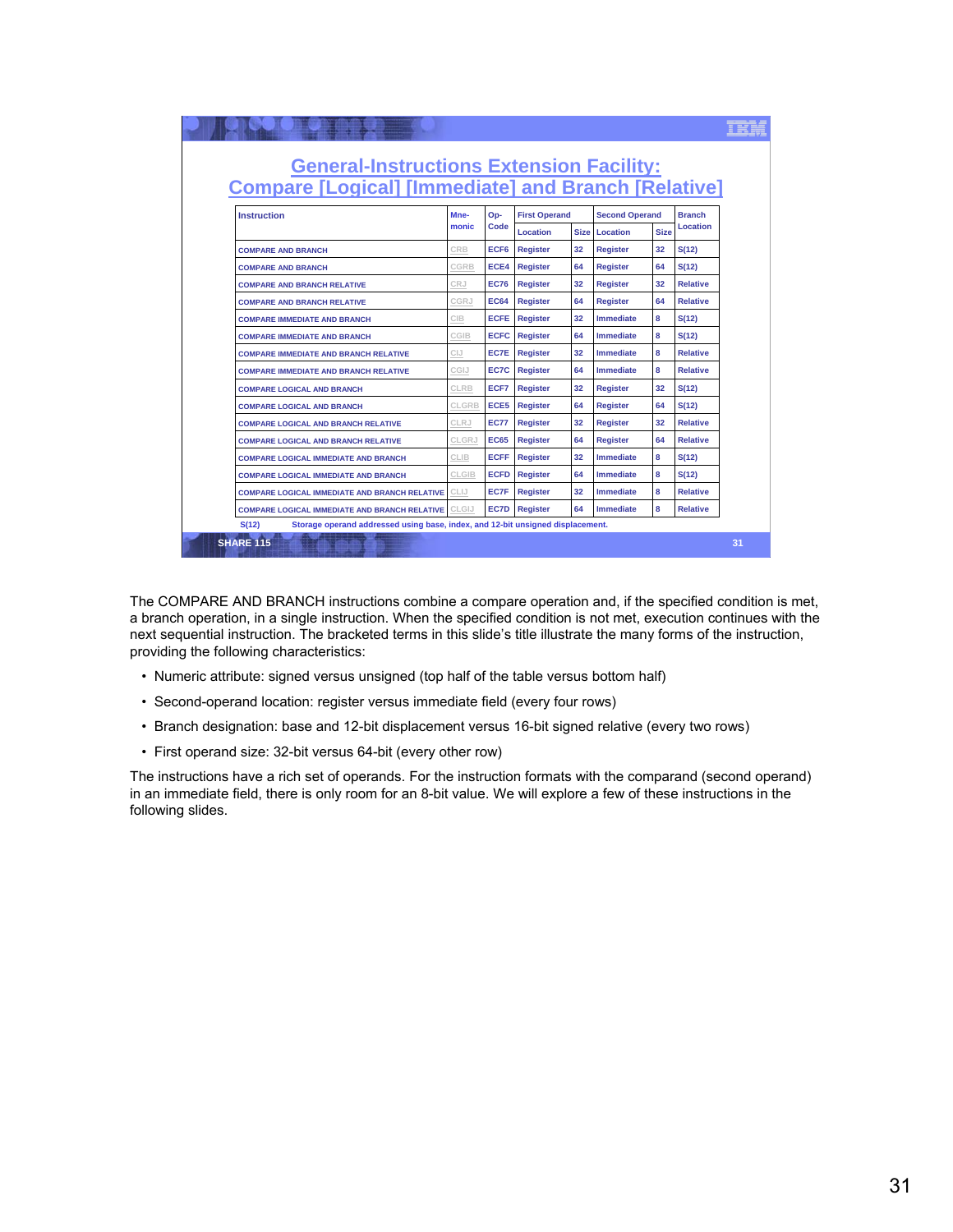

COMPARE AND BRANCH (CRB) compares the 32-bit signed binary integer in bits 32-63 of the firstoperand register with a 32-bit signed binary integer in the corresponding bits in the second-operand register.

If the conditions specified by the mask field (the third operand) are true, then control branches to the location specified by the fourth operand. The fourth operand is a storage location designated by a base register and 12-bit unsigned displacement.

If the conditions specified by the mask field are not true, then execution continues with the next sequential instruction.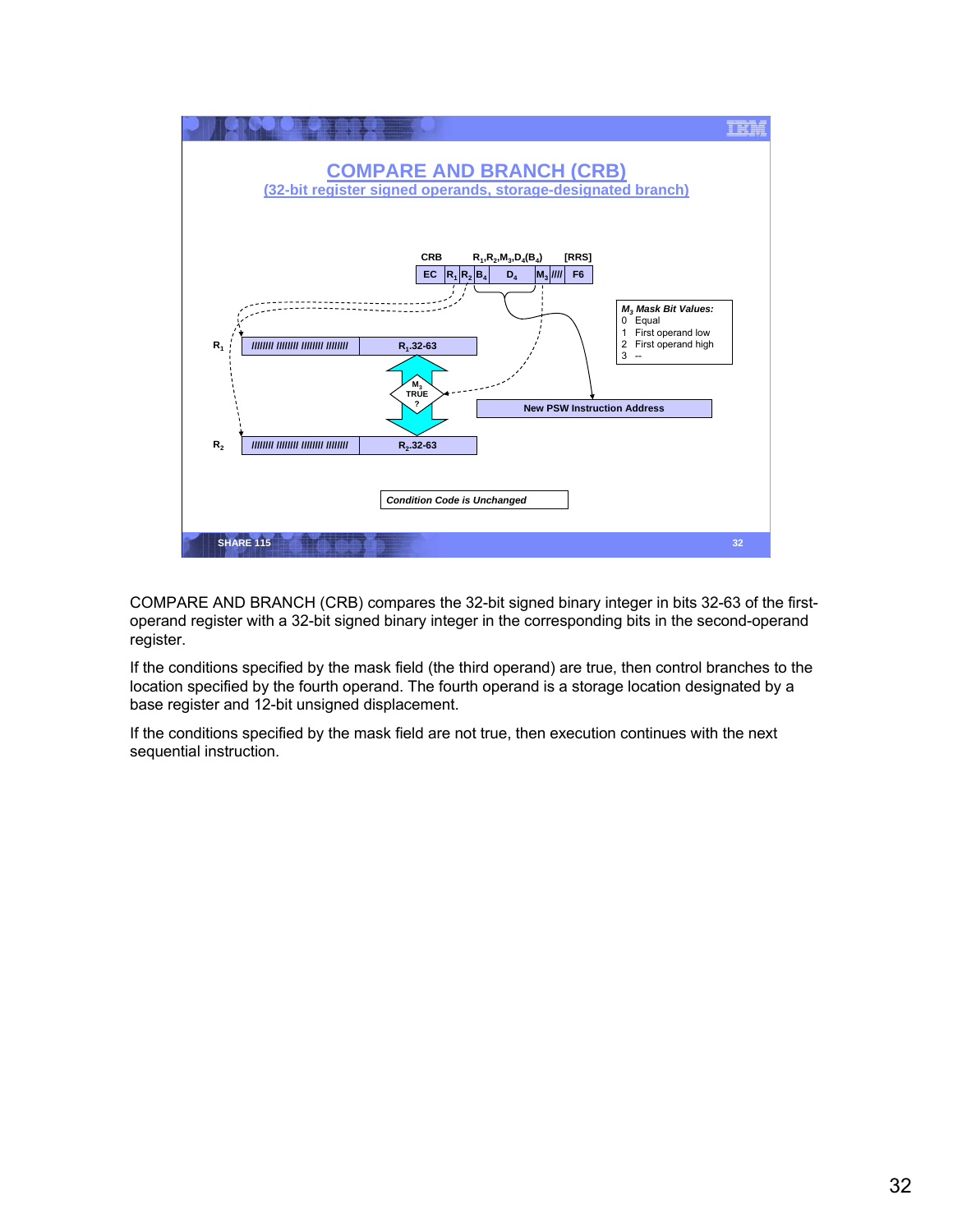

COMPARE LOGICAL IMMEDIATE AND BRANCH RELATIVE (CLGIJ) compares the 64-bit unsigned binary integer in the first-operand register with an 8-bit unsigned binary integer in the  $I_2$  field of the instruction, extended on the left with 56 binary zeros.

If the conditions specified by the mask field (the third operand) are true, then control branches to the location specified by the fourth operand. The fourth operand is relative to the current instruction address. The  $I_4$  field contains a 16-bit signed binary integer which is multiplied by two and then added to the current instruction address (subject to addressing-mode constraints).

If the conditions specified by the mask field are not true, then execution continues with the next sequential instruction.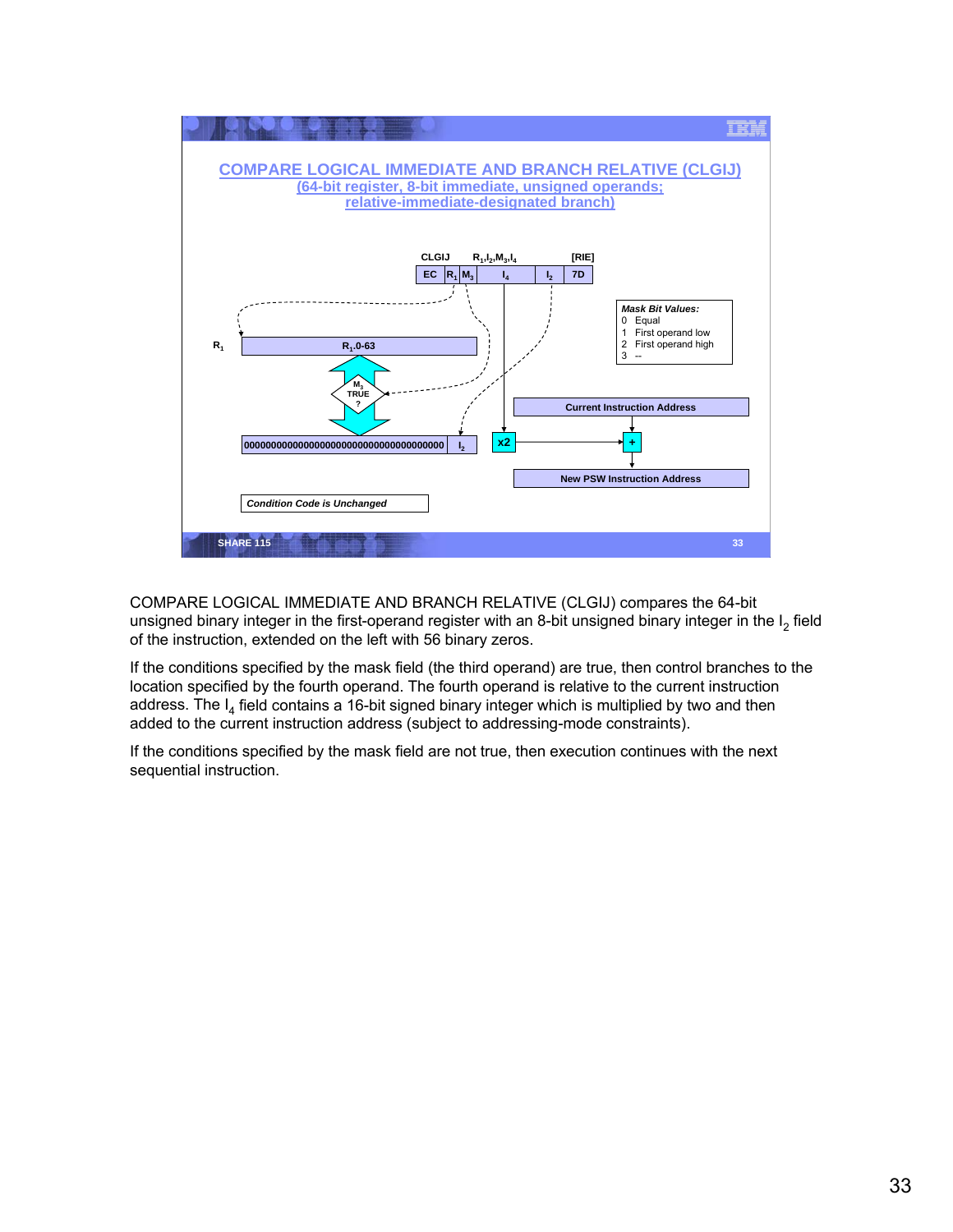

For each of the COMPARE AND BRANCH (and COMPARE AND TRAP) instructions, the High Level Assembler implements extensions to the mnemonics in lieu of the  $M_3$  field. The extensions include:

| E   | equal     | $M3$ = 1000 binary |
|-----|-----------|--------------------|
| н   | high      | $M3 = 0010$ binary |
| L   | low       | $M3 = 0100$ binary |
| NF. | not equal | $M3 = 0110$ binary |
| NΗ  | not high  | $M3$ = 1100 binary |
| NL  | not low   | $M3$ = 1010 binary |

When the mnemonic extension is coded, the  $M_3$  field must be omitted.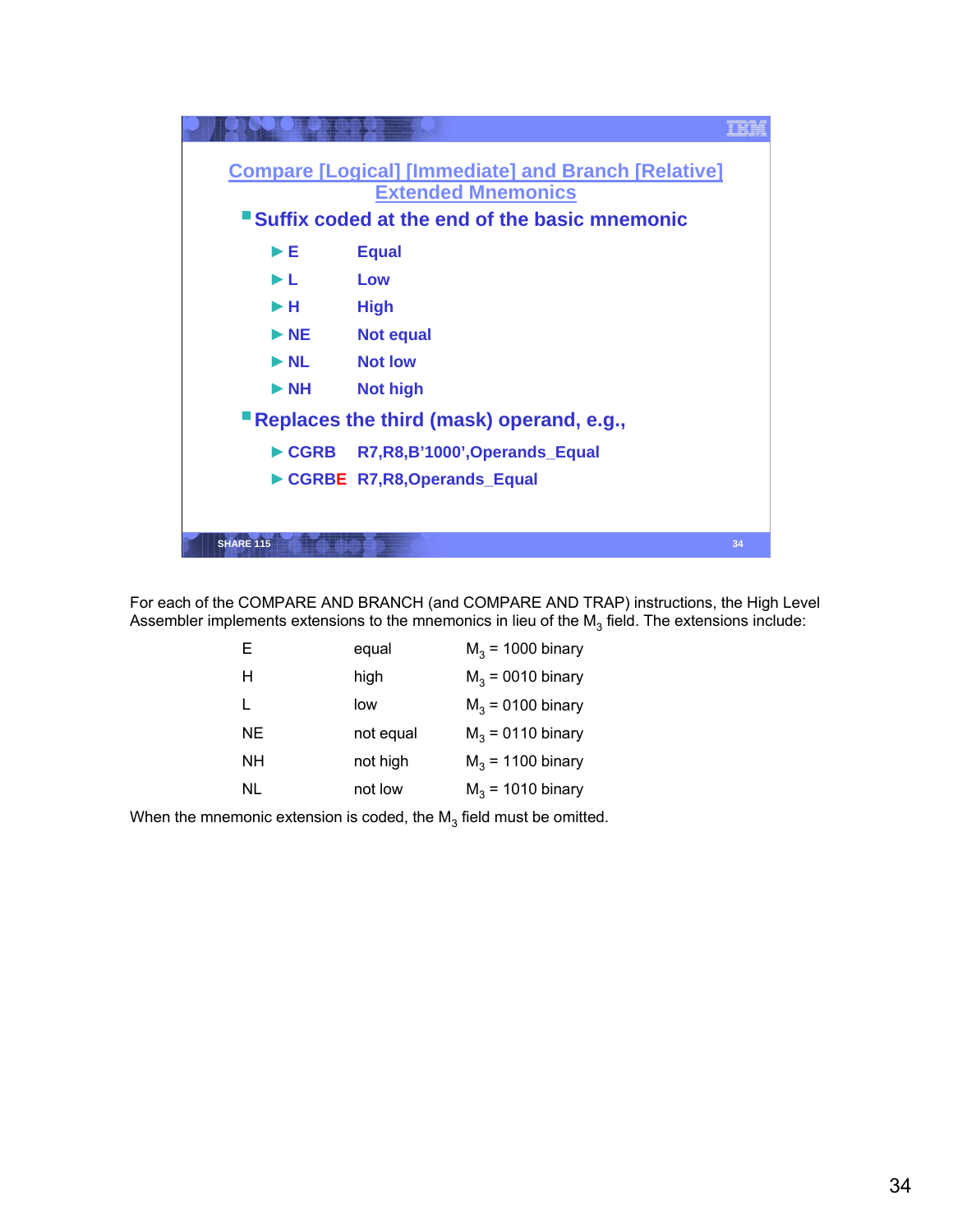| <b>Compare [Logical] [Immediate] and Branch [Relative]</b><br><b>Example: Validate a Branch Index</b><br>"Given a parameter value in register 15, ensure<br>that it is between 4 and 16, and is a multiple of 4. |                                                                                                                              |
|------------------------------------------------------------------------------------------------------------------------------------------------------------------------------------------------------------------|------------------------------------------------------------------------------------------------------------------------------|
| <b>Without Compare &amp; Branch</b>                                                                                                                                                                              | <b>With Compare &amp; Branch</b>                                                                                             |
| TMLL R15, X'0003'<br>NOT MULTIPLE OF 4<br><b>JNZ</b><br>CGHI R15,4<br>TOO LOW<br>JL 1<br>CGHI R15,16<br>JH<br>TOO HIGH<br>$*(R15)$<br>B.<br>                                                                     | R15, X'0003'<br>TMLL<br>NOT MULTIPLE OF 4<br><b>JNZ</b><br>CGIJL R15, 4, TOO LOW<br>CGIJH R15, 16, TOO_HIGH<br>$*(R15)$<br>в |
| <b>SHARE 115</b>                                                                                                                                                                                                 | 35                                                                                                                           |

Here we see an example of ensuring a value in general register 15 can safely be used as an index into a table of four branch instructions. We need to do a few checks first:

1. Make sure that the value is a multiple of four

2. Make sure that the value is equal to or greater than 4 (a value of zero would cause this code sequence to loop forever).

3. Make sure that the value is less than or equal to 16.

The first test is performed by the TEST UNDER MASK (TMLL) instruction that examines bits 62 and 63 of general register 15. If either of these bits is one, the value cannot be a multiple of four, and the following branch invokes an error routine.

On the left side (without the compare-and-branch) instructions, a separate comparison instruction, followed by a branch instruction is needed to determine if the value is within the low and high bounds.

On the right side, the compare and branch instructions are combined into a single instruction, saving code space and machine cycles.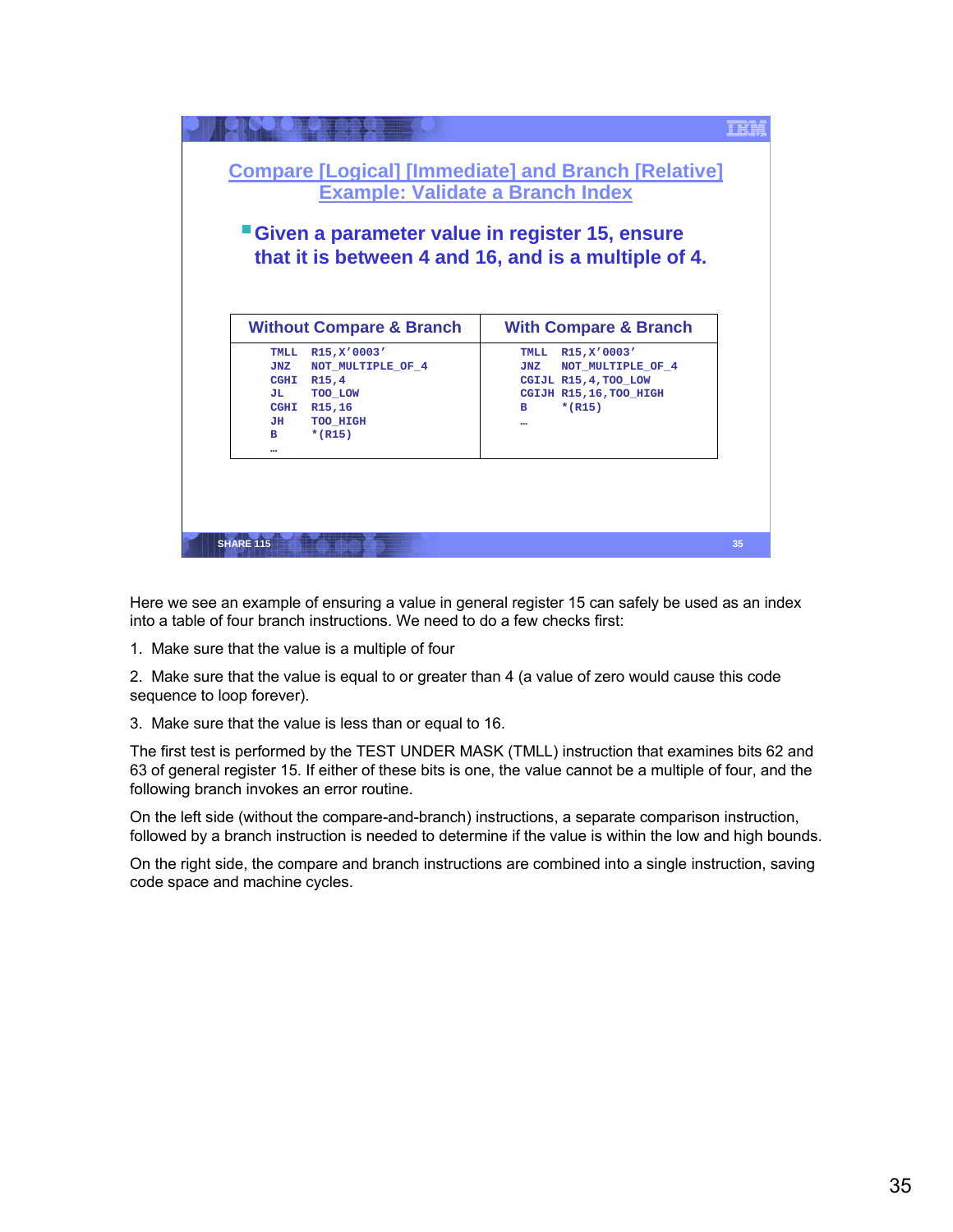| <b>Instruction</b>                                                                                                                                                   | Mne-  | Op-         | <b>First Operand</b> |                 | <b>Second Operand</b> |             |
|----------------------------------------------------------------------------------------------------------------------------------------------------------------------|-------|-------------|----------------------|-----------------|-----------------------|-------------|
|                                                                                                                                                                      | monic | Code        | Location             | <b>Size</b>     | Location              | <b>Size</b> |
| <b>COMPARE AND TRAP</b>                                                                                                                                              | CRT   | <b>B972</b> | <b>Register</b>      | 32              | <b>Register</b>       | 32          |
| <b>COMPARE AND TRAP</b>                                                                                                                                              | CGRT  | <b>B960</b> | <b>Register</b>      | 64              | <b>Register</b>       | 64          |
| <b>COMPARE IMMEDIATE AND TRAP</b>                                                                                                                                    | CIT.  | <b>EC72</b> | <b>Register</b>      | 32              | <b>Immediate</b>      | 16          |
| <b>COMPARE IMMEDIATE AND TRAP</b>                                                                                                                                    | CGIT  | <b>EC70</b> | <b>Register</b>      | 64              | <b>Immediate</b>      | 16          |
| <b>COMPARE LOGICAL AND TRAP</b>                                                                                                                                      | CLRT  | <b>B973</b> | <b>Register</b>      | 32              | <b>Register</b>       | 32          |
| <b>COMPARE LOGICAL AND TRAP</b>                                                                                                                                      | CLGRT | <b>B961</b> | <b>Register</b>      | 64              | Register              | 64          |
| <b>COMPARE LOGICAL IMMEDIATE AND TRAP</b>                                                                                                                            | CLFIT | <b>EC73</b> | <b>Register</b>      | 32 <sup>2</sup> | <b>Immediate</b>      | 16          |
| <b>COMPARE LOGICAL IMMEDIATE AND TRAP</b>                                                                                                                            | CLGIT | <b>EC71</b> | <b>Register</b>      | 64              | <b>Immediate</b>      | 16          |
| "Useful when there is no need (or when you're too lazy) to<br>establish a recovery environment<br>Same extended mnemonics as with compare-and-branch<br>instructions |       |             |                      |                 |                       |             |

The COMPARE AND TRAP instructions combine a compare operation and, if the specified condition is met, a program interruption, in a single instruction. When the specified condition is met, a dataexception program interruption is generated, and a data-exception code (DXC) of FF hex is stored at real location 147. When the specified condition is not met, execution continues with the next sequential instruction. Many forms of the instruction are provided based on these characteristics:

- Numeric attribute: signed versus unsigned
- Operand size: 32-bit versus 64-bit
- Second-operand location: register versus immediate field

Because there is no branch location required (as in COMPARE AND BRANCH), the instruction formats with an immediate-field comparand provide a 16-bit value.

For each of the COMPARE AND TRAP instructions, the High Level Assembler implements extensions to the mnemonics in lieu of the  $M_3$  field, as described in the notes for COMPARE AND BRANCH.

COMPARE AND TRAP is useful in a coding environment where a comparison is required (for example, checking for a null pointer), but the application is not immediately concerned with the recovery from such a comparison. Rather, if the comparison results in a true condition, the recovery is escalated to whatever recovery routine (if any) is provided.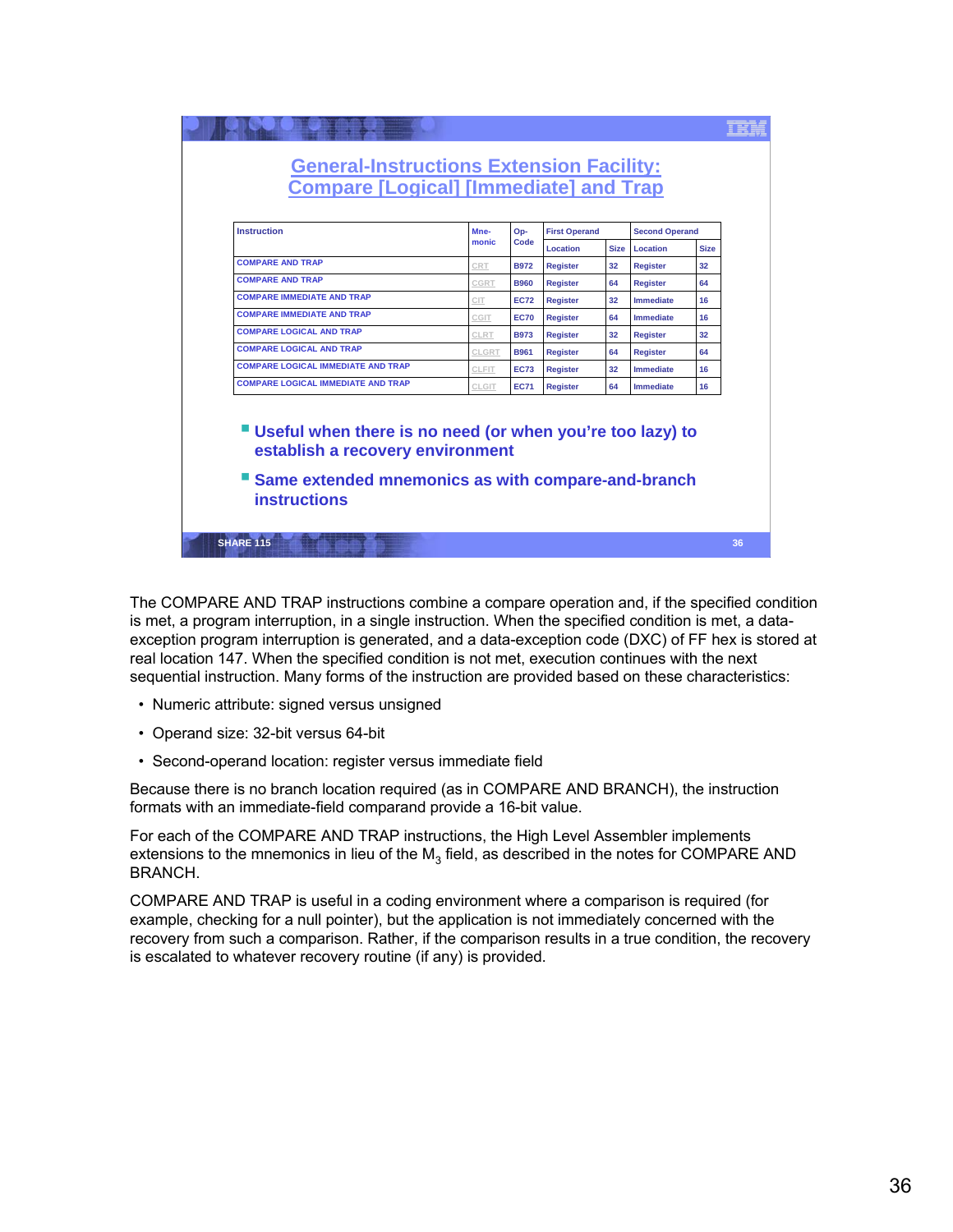

COMPARE AND TRP (CRT) compares the 32-bit signed binary integer in bits 32-63 of the firstoperand register with a 32-bit signed binary integer in the corresponding bits in the second-operand register.

If the conditions specified by the mask field (the third operand) are true, then a data exception program-interruption condition is recognized. The data-exception code (DXC) contains FF hex.

If the conditions specified by the mask field are not true, then execution continues with the next sequential instruction.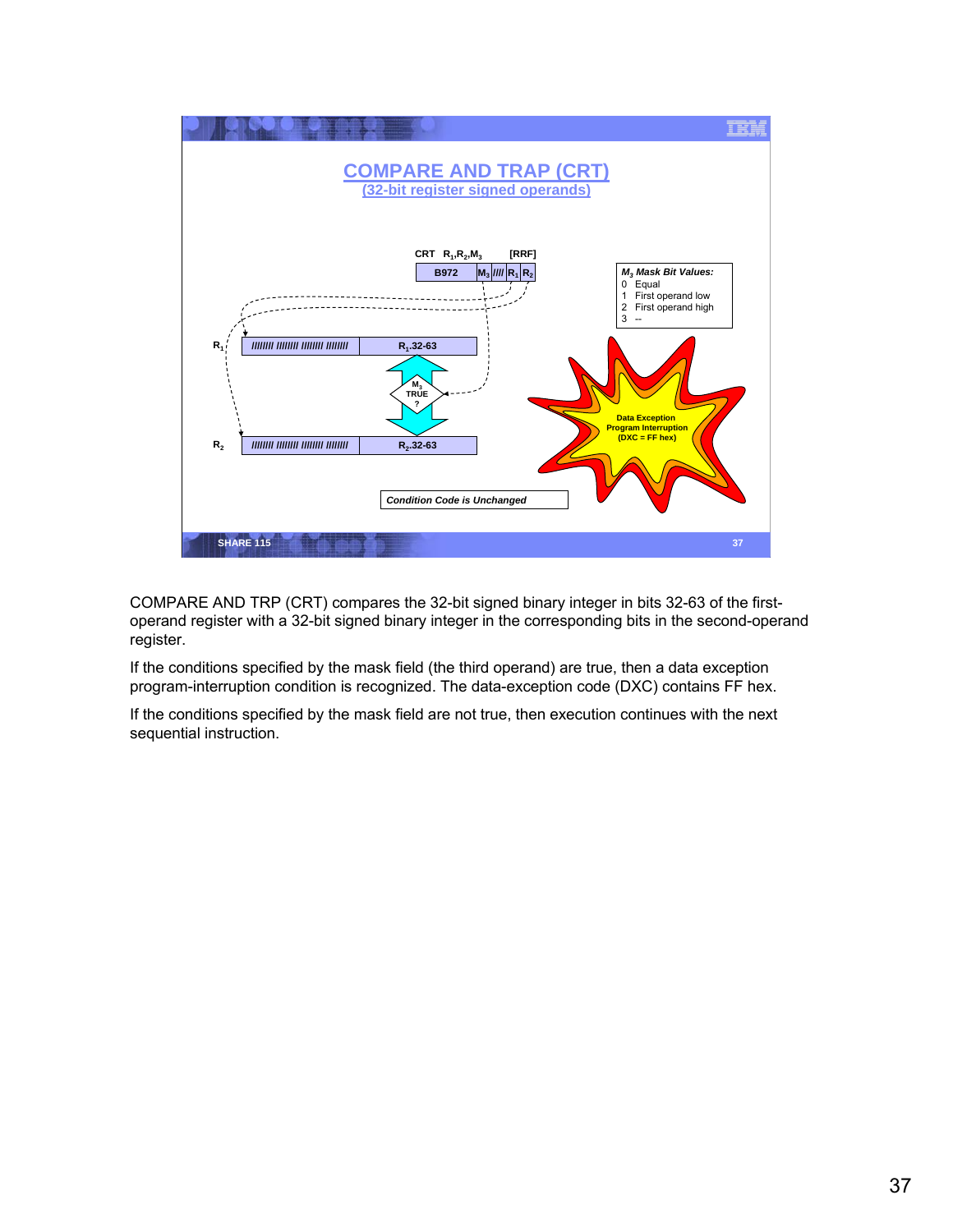

COMPARE LOGICAL IMMEDIATE AND TRAP (CLGIT) compares the 64-bit unsigned binary integer in the first-operand register with a 16-bit unsigned binary integer in the  $I_2$  field of the instruction, extended on the left with 48 binary zeros.

If the conditions specified by the mask field (the third operand) are true, then a data exception program-interruption condition is recognized. The data-exception code (DXC) contains FF hex.

If the conditions specified by the mask field are not true, then execution continues with the next sequential instruction.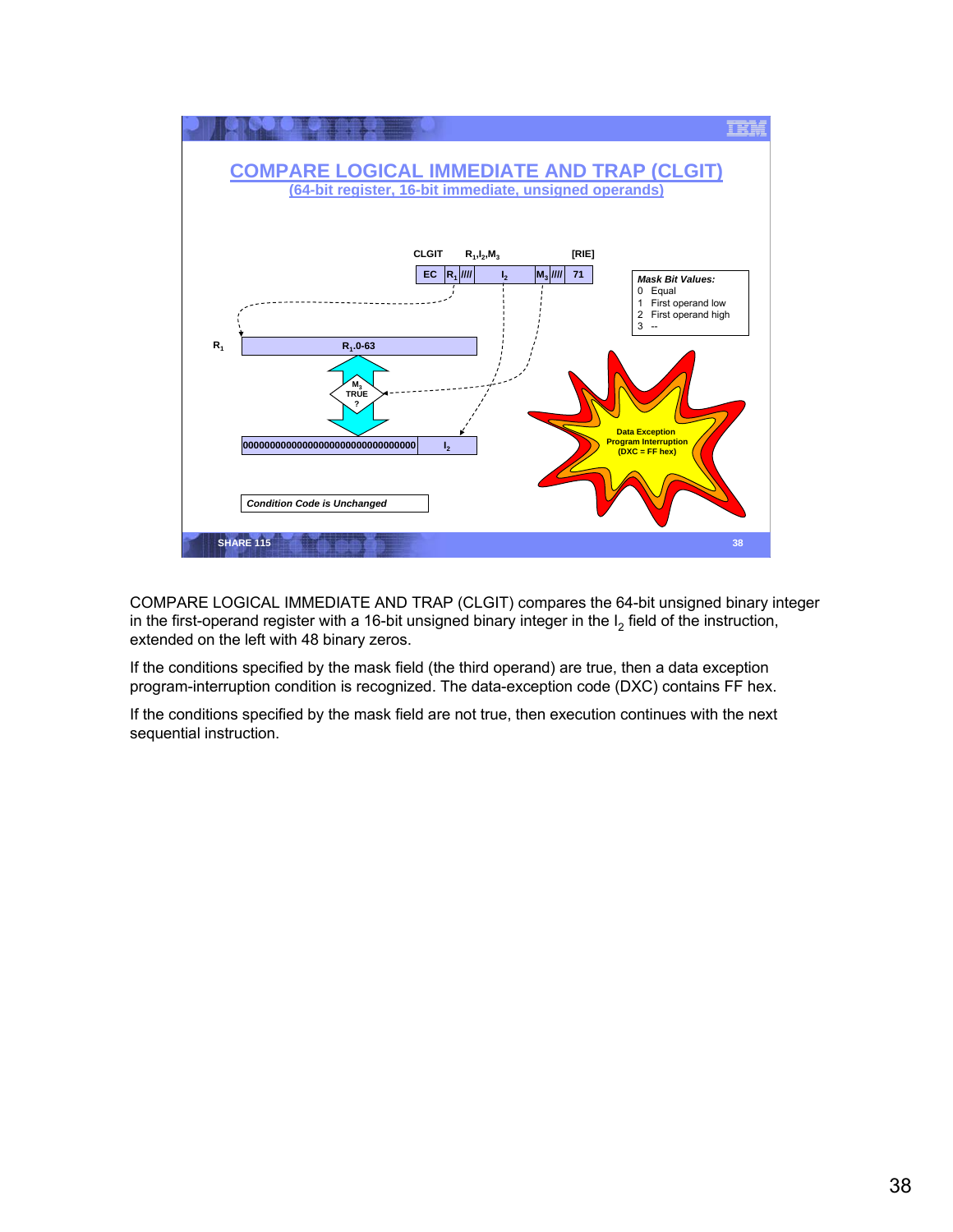| <b>General-Instructions Extension Facility:</b>                                                                      | <b>Rotate Then xxx Selected Bits</b> |                            |                                    |          |                                    |             |    |
|----------------------------------------------------------------------------------------------------------------------|--------------------------------------|----------------------------|------------------------------------|----------|------------------------------------|-------------|----|
| <b>Instruction</b>                                                                                                   | Mne-<br>monic                        | Op-<br>Code                | <b>First Operand</b>               |          | <b>Second Operand</b>              |             |    |
| <b>ROTATE THEN AND SELECTED BITS</b>                                                                                 |                                      |                            | Location                           |          | Size Location                      | <b>Size</b> |    |
| <b>ROTATE THEN EXCLUSIVE OR SELECTED BITS</b>                                                                        | <b>RNSBG</b><br><b>RXSBG</b>         | <b>EC54</b><br><b>EC57</b> | <b>Register</b><br><b>Register</b> | 64<br>64 | <b>Register</b><br><b>Register</b> | V<br>v      |    |
| <b>ROTATE THEN INSERT SELECTED BITS</b>                                                                              | <b>RISBG</b>                         | <b>EC55</b>                | <b>Register</b>                    | 64       | <b>Register</b>                    | v           |    |
| <b>ROTATE THEN OR SELECTED BITS</b>                                                                                  | ROSBG                                | <b>EC56</b>                | <b>Register</b>                    | 64       | <b>Register</b>                    | V           |    |
|                                                                                                                      |                                      |                            |                                    |          |                                    |             |    |
| <b>Explanation:</b><br>v<br>Variable number of bits processed, based on $I_3$ and $I_4$ operands of the instruction. |                                      |                            |                                    |          |                                    |             |    |
| <b>SHARE 115</b>                                                                                                     |                                      |                            |                                    |          |                                    |             | 39 |

Four instructions perform a rotate-left operation on the second-operand register; bits that rotate out of bit position zero reenter the register at bit position 63. Subsequently, depending on the instruction, one of four operations is performed using selected bits of the rotated value and the first-operand register.

It is the opinion of this author that these instructions, particularly the ROTATE THEN INSERT SELECTED BITS instruction, are some of the most powerful and useful operations in the architecture.

The following slides provide additional details.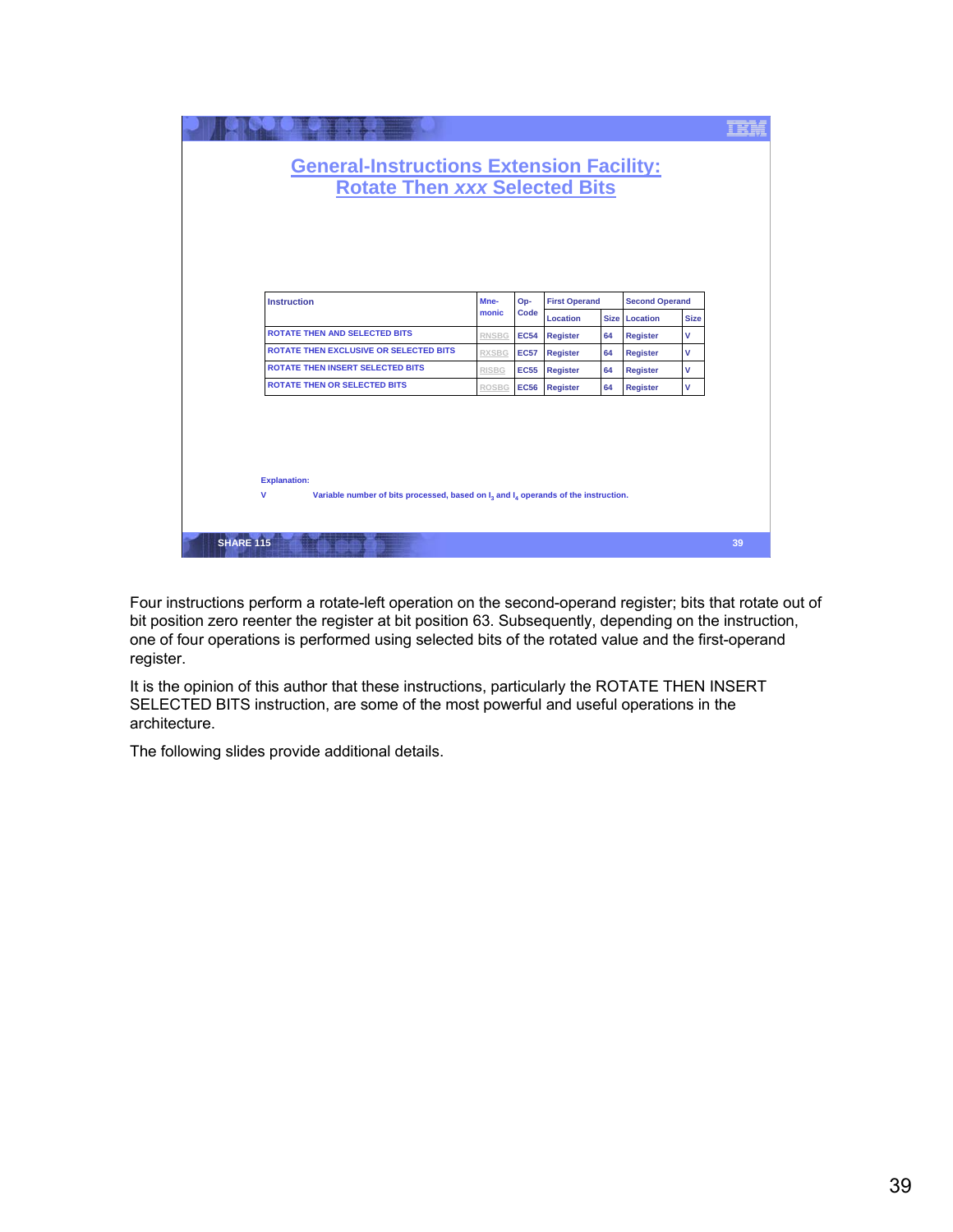

Three instructions, ROTATE THEN AND SELECTED BITS (RNSBG), ROTATE THEN OR SELECTED BITS (ROSBG), and ROTATE THEN EXCLUSIVE OR SELECTED BITS (RXSBG), rotate the value contained in the second-operand register by the number of bits specified in the  $I_5$ field. However, the contents of the second-operand register remain unchanged.

Subsequently, a logical operation (AND, OR, or XOR, depending on the instruction) is performed using a selected range of the rotated value and the corresponding bits of the first-operand register. The range of bits is specified by the  $I_3$  and  $I_4$  fields.

Bit 0 of the  $I_3$  field contains the test-results control (T). When the T bit is zero, the results of the logical operation replace the selected bits of the first-operand register, and the remaining (nonselected) bits remain unchanged. When the T bit is one, the entire first-operand register is unchanged.

Regardless of the setting of the T bit, the condition code indicates the results of the logical operation as performed on the selected bits only.

**Note:** HLASM treats the I<sub>5</sub> field as optional. If not specified, a rotate amount of zero is used.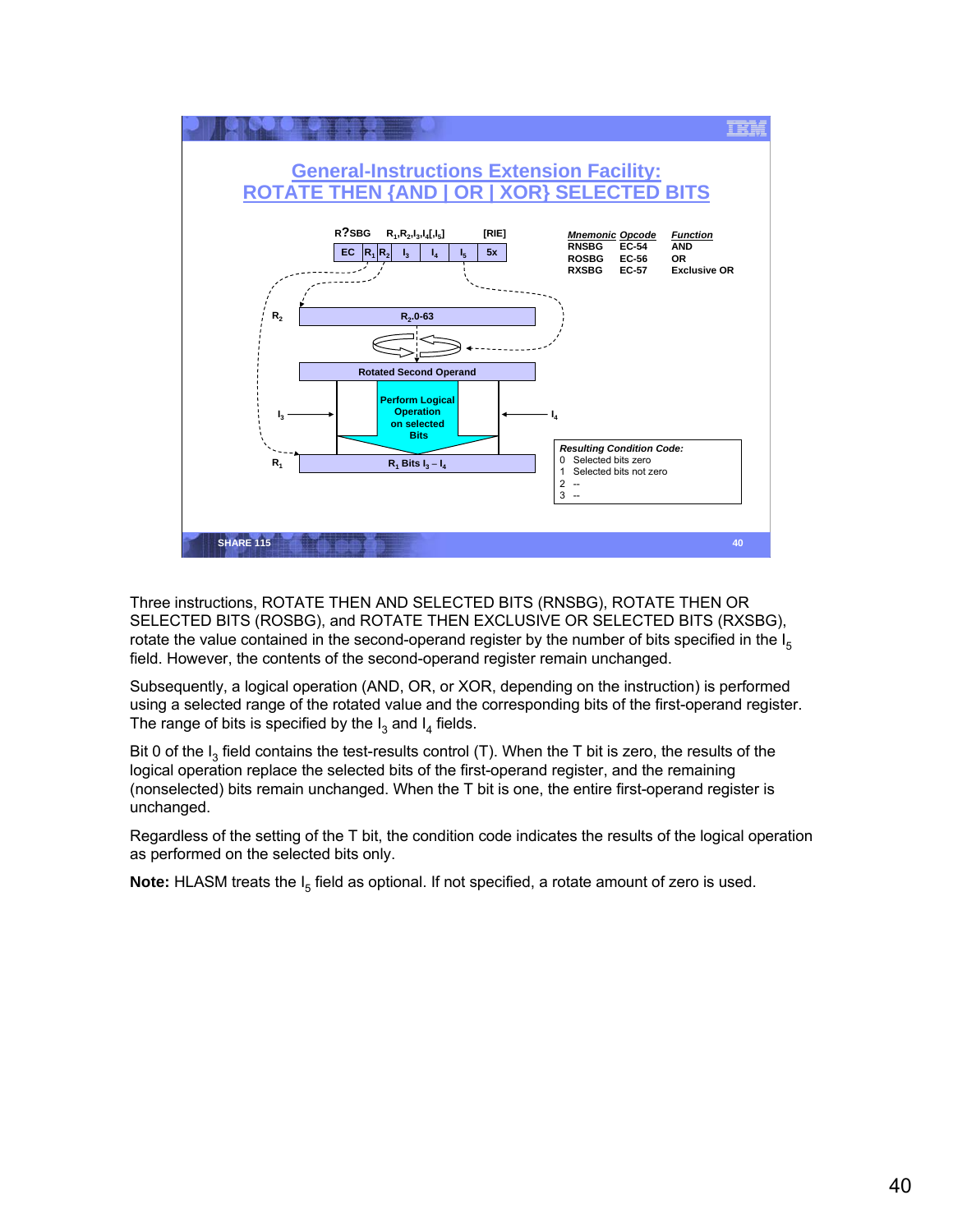

Bits 2-7 of the  $I_3$ ,  $I_4$ , and  $I_5$  fields contain the starting bit position of the selected bits, then ending-bit position of the selected bits, and the rotate amount, respectively.

When the ending-bit position is less than the starting-bit position, the selected bits wrap around. For example, if the instruction is coded:

RNSBG R1,R2,60,3,24

then the selected bits are bits 60, 61, 62, 63, 0, 1, 2, and 3.

The test-results control (T) is contained in bit 0 of the  $I_3$  field. The following statement illustrates the example shown above, but with the T control set:

RNSBG R1,R2,128+60,3,24

The High Level Assembler provides a mnemonic extension, "T" which causes a value of X'80' to be ORed into the  $I_3$  field. Thus the following statement generates code equivalent to the preceding example:

## RNSBGT R1,R2,60,3,24

The High Level Assembler also treats the fifth operand (the rotation amount) as being optional. If the operand is not specified, no rotation is performed.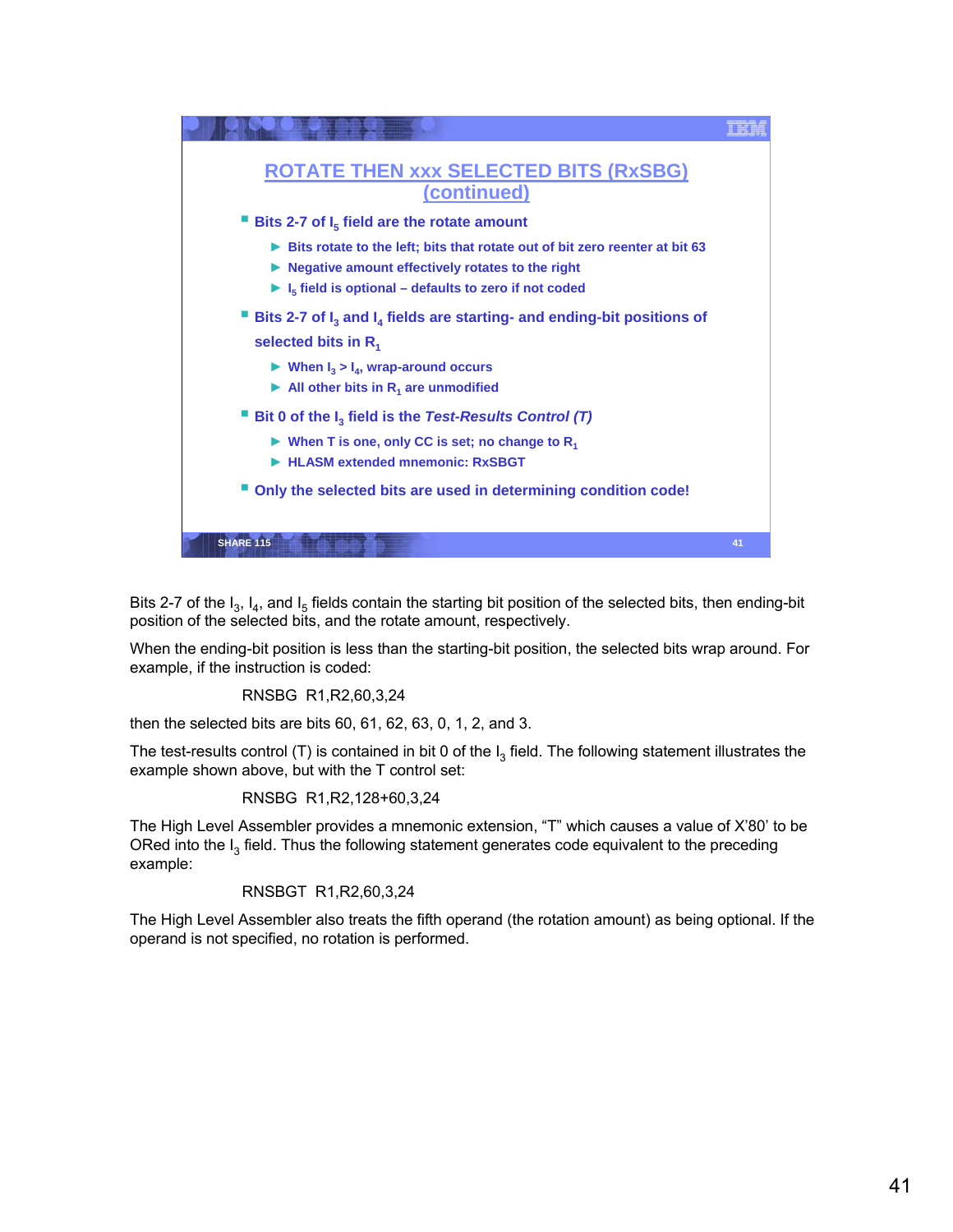

This slide shows how to determine if an address in general register 15 can be used in various addressing modes. If the address exceeds 16 megabytes, then it must be handled in either the 31- or 64-bit addressing modes. If the address exceeds 2 gigabytes, then it must be handled in the 64-bit addressing mode.

In the examples on the left, a copy of the value is first ANDed with a mask representing any bits that can must be zeros in the 24-bit addressing mode. If all of these bits are zero, then the address can safely be treated as a 24-bit address. Next, a copy of the value is ANDed with a mask representing bits that must be zeros in a 31-bit address. If any allo these bits are zero, then the address can be treated as a 31-bit address. If the code falls through, we can treat the value as being a 64-bit address.

Why a copy of the value? Because the AND instruction is destructive! The code is carefully arranged so that we only need to make one copy of GR15, but it still makes two storage references to two different literals.

The ROTATE THEN AND SELECTED BITS is using the test-results flag (the Z mnemonic suffix), thus the results are not actually written to the first operand. So, there are no additional storage references, and no need to copy the value into a separate register.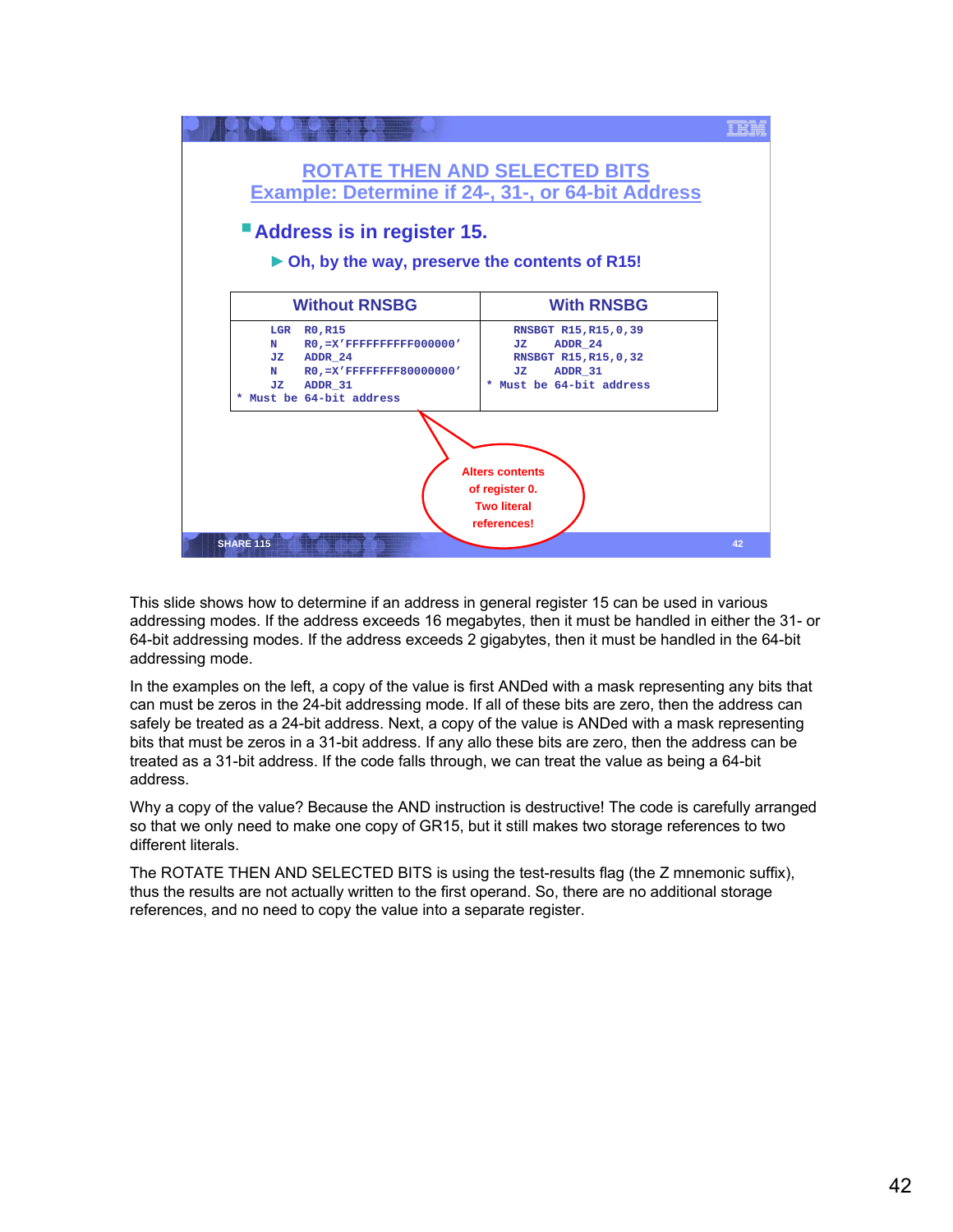

Regardless of whether you use the code on the left or on the right, this technique is something that every programmer should have in their tool box. It is an efficient means of determining if an address crosses an integral (power of two) boundary. For example, when adding a record to a 4K-byte buffer, the program needs to determine whether it will fit.

In our example, general register 1 contains the address of the next available byte in the buffer, and general register two contains the length of the record to be added. The boundary in this example is 4K, however with slight modifications (to the mask constant on the left, or to the bit range on the right), this example works for any power-of-two boundary.

Both code fragments begin by determining the address of the last byte that the new record would occupy if added; this address is placed into general register 15. The code on the left does not take advantage of the long-displacement facility, and needs two instructions to accomplish this (the LA and AGHI), whereas the code on the right uses a long-displacement LOAD ADDRESS that allows for negative displacement.

The magic of this determination comes from the exclusive-OR operation. By XORing the original address with the last byte of the new address, only the bits that differ will be set to one. The code on the left must subsequently AND off the rightmost 12 bits to isolate only the portion of the address identifying the 4K-byte block. The code on the right can accomplish this by using ROTATE THEN EXCLUSIVE OR SELECTED bits, but the XORing – and the setting of the condition code – is limited to the selected bits (bits 0-51).

In either case, if any of bits 0-51 of the XORed value are one, then the addition has overflowed into the next block, and the record won't fit.

This technique is easily adaptable to any integral boundary that is known at compile time. The technique can be adapted to a variable power-of-two boundary with only a few more instructions.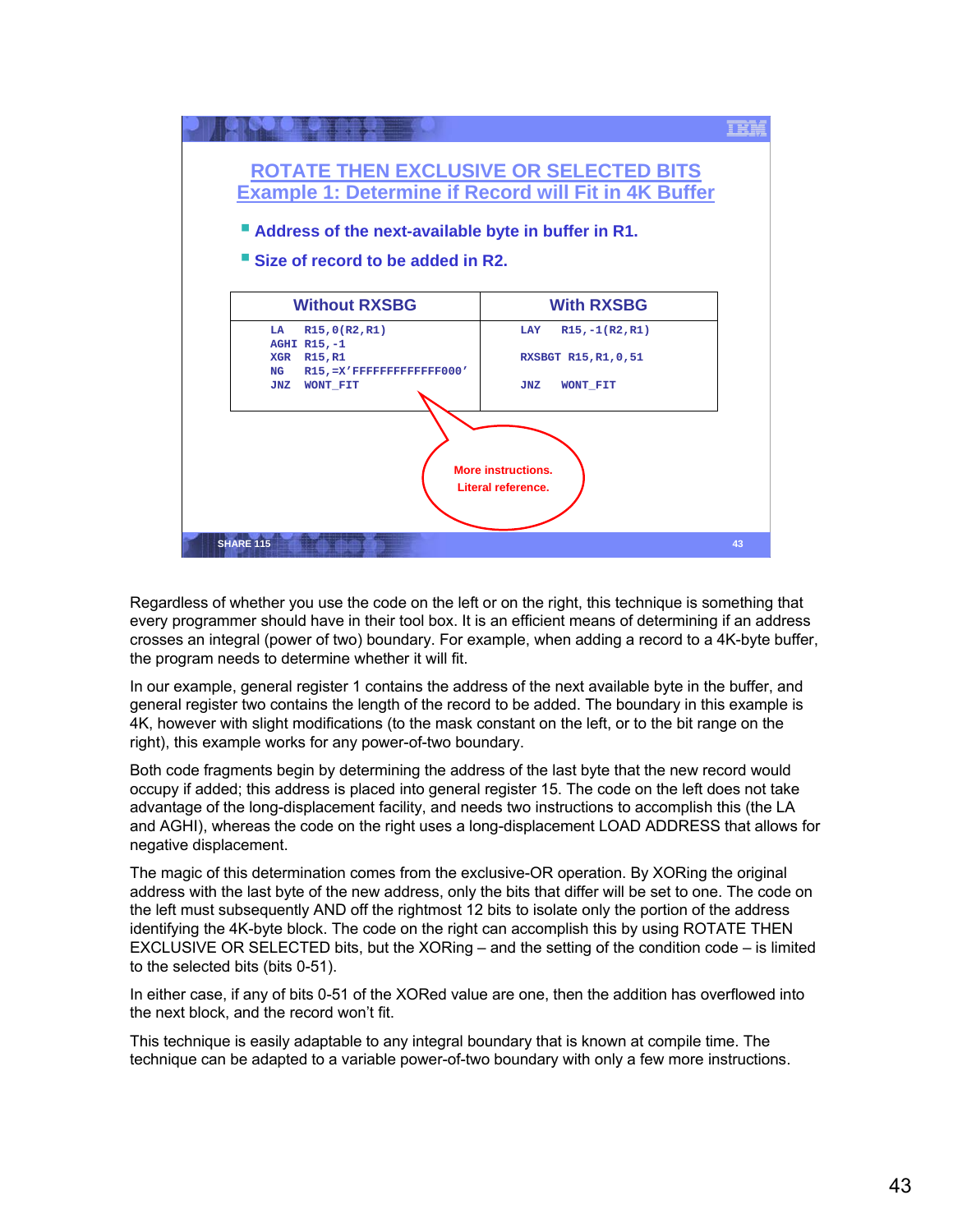

This example uses the ROTATE THEN EXCLUSIVE OR instruction as a simple comparator.

Consider an example where we want to determine if bits 0-1 and 62-63 of two registers are identical (an obtuse example, but one that has applicability when examining control register 12 – the trace control). We'll assume that the two registers to be compared are general registers 0 and 1, and to make matters more complicated, we'll assume that we want to retain the register's contents.

In the example on the left, we must make copies of the registers, then isolate the bits to be compared using an AND mask, and finally perform the comparison. In the example on the right, the ROTATE THEN EXCLUSIVE OR SELECTED BITS instruction, with the *test-results* control set accomplished this comparison with a single nondestructive operation.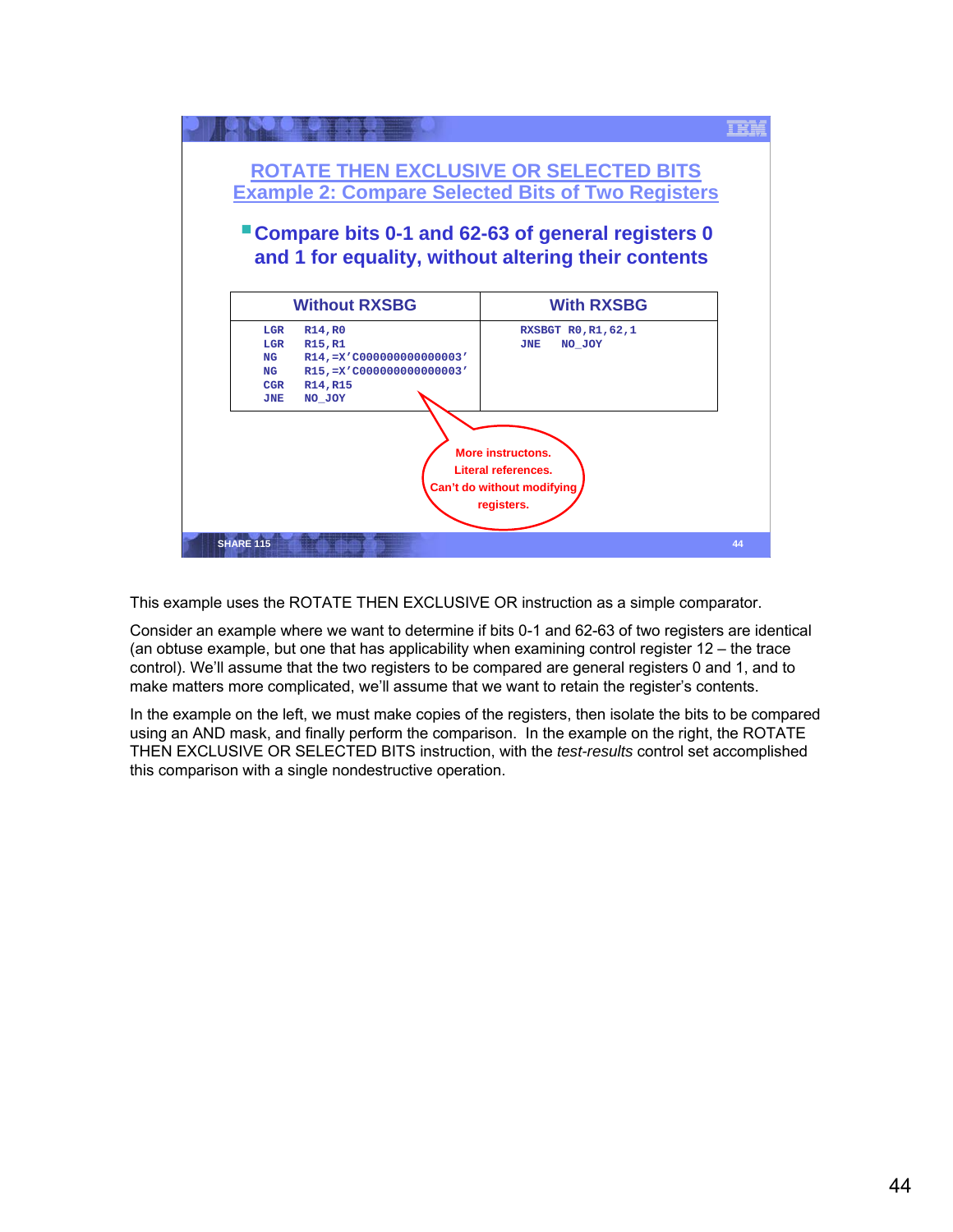

The ROTATE THEN INSERT SELECTED BITS (RISBG) instruction rotates the value contained in the second-operand register by the number of bits specified in the  $I_5$  field. However, the contents of the second-operand register remain unchanged.

Subsequently, the selected range of the rotated bits are inserted into the corresponding bits of the first-operand register. The selected range of bits is specified by the  $I_3$  and  $I_4$  fields.

Bit 0 of the  $I_4$  field contains the zero-remaining-bits control (Z). When the Z bit is zero, the remaining (non-selected) bits of the first operand remain unchanged; when the Z bit is one, the remaining bits of the first operand are set to zero.

The condition code is set based on the entire contents of the first-operand result register, similar to that of LOAD AND TEST.

**Note:** HLASM treats the I<sub>5</sub> field as optional. If not specified, a rotate amount of zero is used.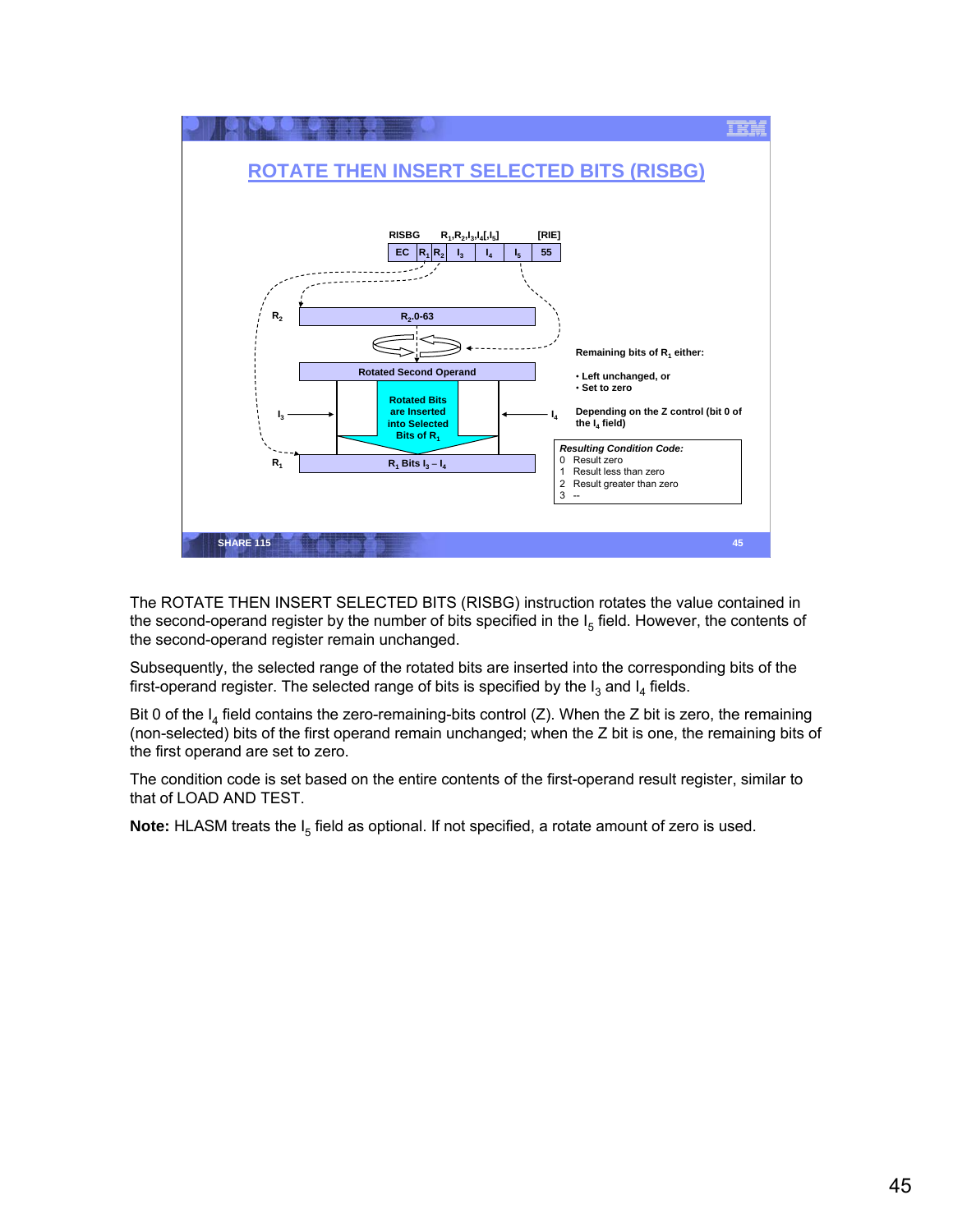

Bits 2-7 of the  $I_3$ ,  $I_4$ , and  $I_5$  fields contain the starting bit position of the selected bits, then ending-bit position of the selected bits, and the rotate amount, respectively.

When the ending-bit position is less than the starting-bit position, the selected bits wrap around in a manner similar to that of RNSBG, ROSBG, and RXSBG.

The zero-remaining-results control (Z) is contained in bit 0 of the  $I_4$  field. When the Z bit is zero, the remaining (non-selected) bits of the first-operand register are unmodified. When the Z bit is one, the remaining bits of the first-operand register are set to zero.

The High Level Assembler provides a mnemonic extension, "Z" which causes a value of X'80' to be ORed into the  $I_4$  field. Thus the following statement sets the Z bit to one, without any complicated encoding of the fourth operand:

## RISBGZ R1,R2,60,3,24

The High Level Assembler also treats the fifth operand (the rotation amount) as being optional. If the operand is not specified, no rotation is performed.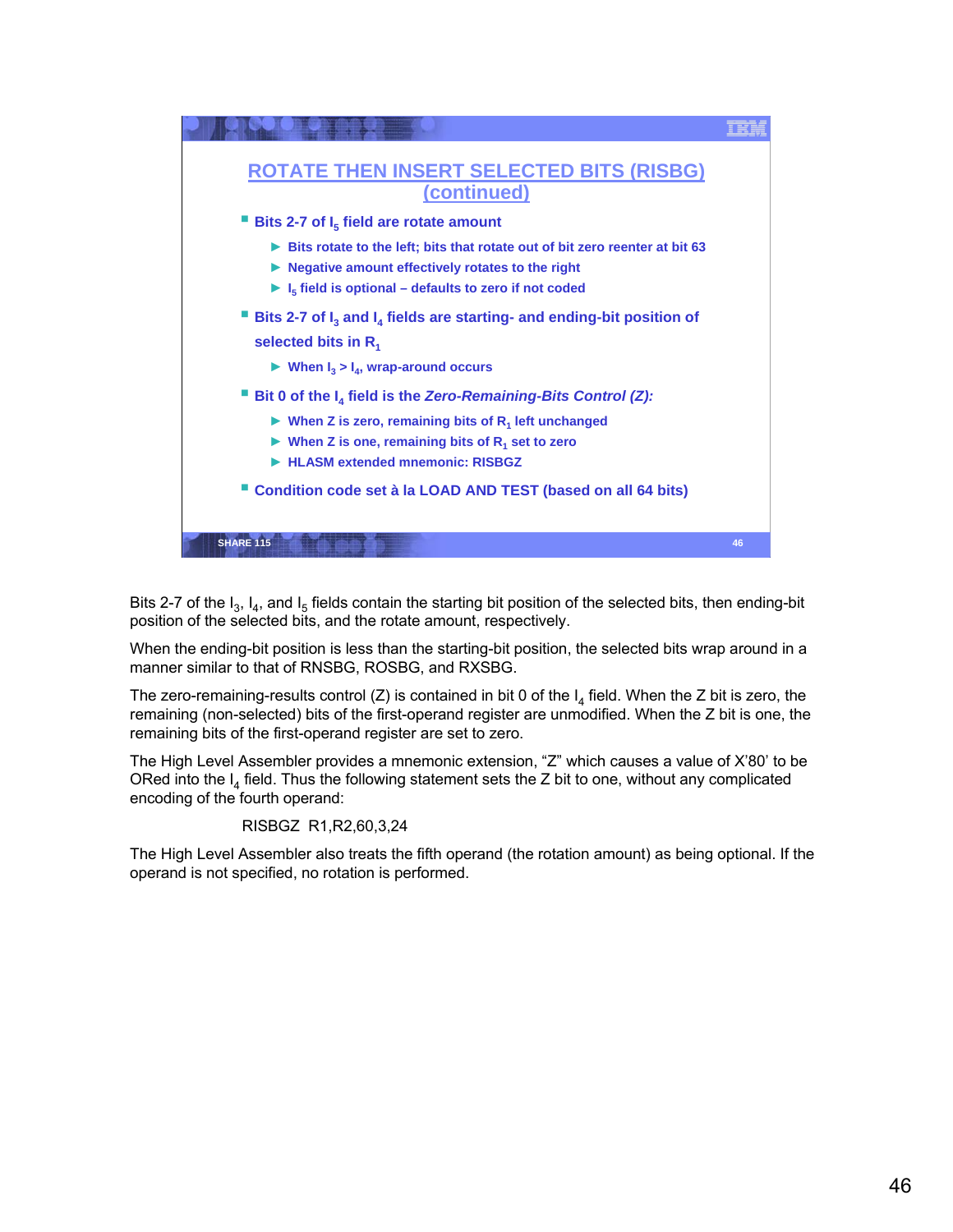| "Value in register 8 is a virtual address.<br>Extract DAT indices into registers 1-6                                                                                                                                                                                                                                                                                                                                                                                                                                                                                                                                                                                                                                                                            |  |
|-----------------------------------------------------------------------------------------------------------------------------------------------------------------------------------------------------------------------------------------------------------------------------------------------------------------------------------------------------------------------------------------------------------------------------------------------------------------------------------------------------------------------------------------------------------------------------------------------------------------------------------------------------------------------------------------------------------------------------------------------------------------|--|
| <b>Without RISBG</b><br><b>With RISBG</b>                                                                                                                                                                                                                                                                                                                                                                                                                                                                                                                                                                                                                                                                                                                       |  |
| RLLG $R1, R8, 11$ Reg. $1st Ix$ .<br>Reg. $1^{st}$ Ix<br>RISBGZ 1,8,53,63,11<br>$R1, = X'00000000000007FF'$<br>Reg. $2nd Ix$<br>NG<br>RISBGZ 2,8,53,63,22<br>RLLG $R2, R8, 22$ Reg. $2nd Ix$ .<br>Req. $3^{rd}$ Ix<br>RISBGZ 3,8,53,63,33<br>R2,=X'00000000000007FF'<br>NG<br>RISBGZ 4,8,53,63,44<br>Seg. Index<br>RLLG $R3.R8.33$ Req. $3rd Ix$ .<br>Page Index<br>RISBGZ 5,8,56,63,52<br>R3, =X'00000000000007FF'<br><b>Byte Index</b><br>NG<br>RISBGZ 6,8,52,63,0<br>Seg. Index<br>RLLG $R4, R8, 44$<br>R4,=X'00000000000007FF'<br>NG<br>RLLG R5, R8, 52 Page Index<br>R5,=X'00000000000000FF'<br>NG<br>Double the number<br><b>Byte Index</b><br>LGR<br>R6, R8<br>of instructions;<br>R6.=X'0000000000000FFF'<br>NG<br><b>Lots of literal</b><br>references |  |

This slide contains an example of using ROTATE THEN INSERT SELECTED BITS with the *zeroremaining-bits* control set to one.

In this example, we are given a virtual address in general register 8. The code extracts the various indices used by the dynamic-address-translation (DAT) process:

- \* Region first index (bits 0-10)
- \* Region second index (bits 11-21)
- \* Region third index (bits 22-32)
- \* Segment index (bits 33-43)
- \* Page index (bits 44-51), and
- \* Byte index (bits 52-63)

into the rightmost bits of general registers 1-6, respectively.

The example on the left accomplishes this task using ROTATE (RLLG) instructions, followed by AND instructions to isolate the applicable bits. SHIFT RIGHT LOGICAL (SRLG) could also be used in lieu of the ROTATE instruction.

The example on the right uses ROTATE THEN INSERT SELECTED BITS. The selected-bits operation, combined with the zero-remaining-bits operation makes this extremely efficient.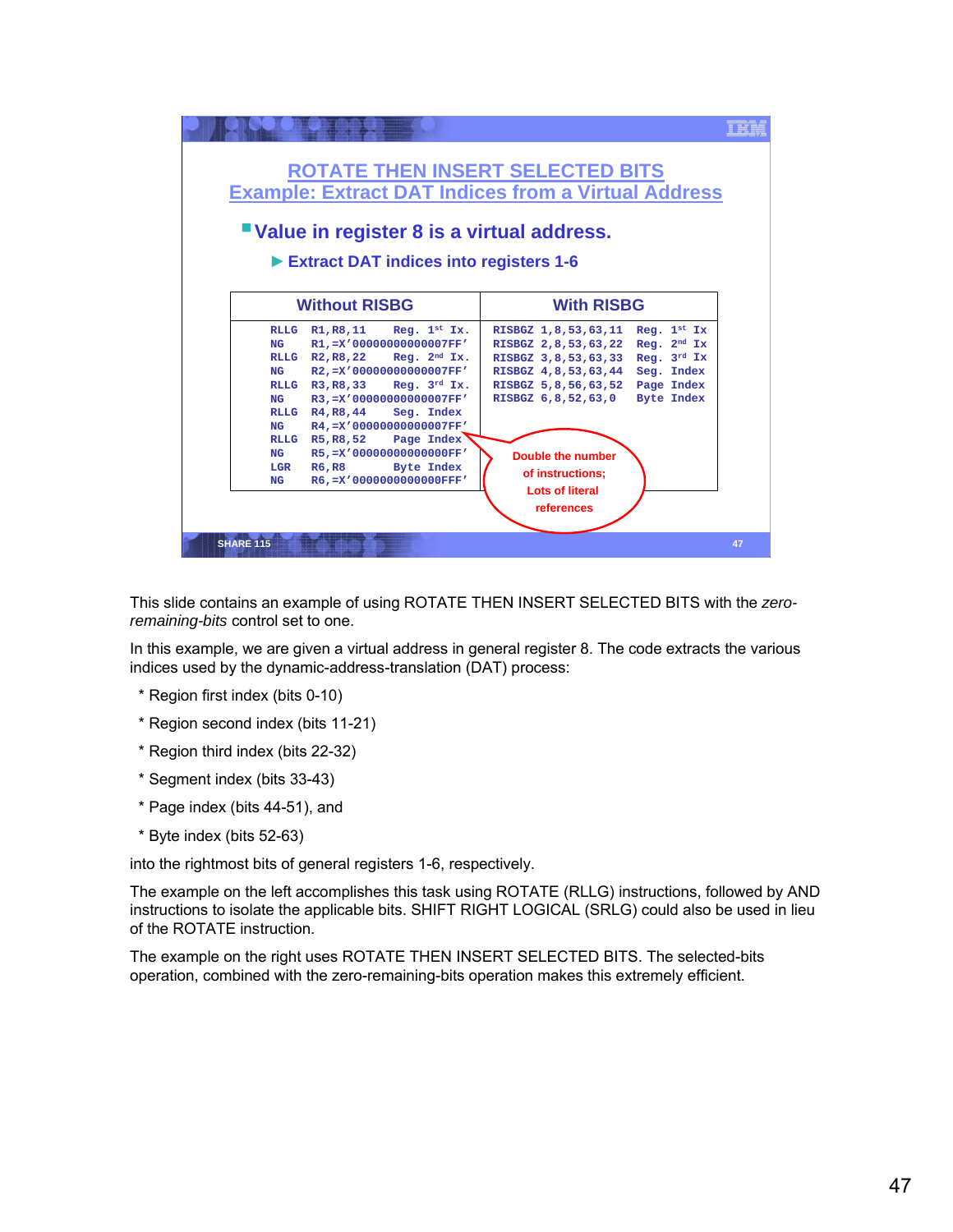

Ever since the IBM S/360 was introduced in 1964, TRANSLATE AND TEST (TRT) has provided a remarkably efficient means of parsing text. The TRANSLATE AND TEST REVERSE (TRTR) instruction, added with the extended-translation facility 3 (2004), provides a right-to-left analog to TRT's left-to-right processing. With well crafted function-code tables and corresponding functioncode tables, a programmer can implement a software implementation of a sophisticated parsing state machine.

However, TRT and TRTR are limited to one-byte argument and function characters. Therefore, TRT and TRTR are less useful in parsing modern multi-byte character representations such as Unicode™. Furthermore, with TRT and TRTR, the length of the data being parsed is part of the instruction's text, thus requiring more complicated use of EXECUTE (EX) to supply a variable length.

The parsing-enhancement facility addresses these limitations by providing two extended forms of the aforementioned instructions.

The next few slides provide an overview of the extended forms of TRT and TRTR (aptly called TRTE and TRTRE, respectively). These slides were extracted from my SHARE 113 session 1245 which gave a much deeper discussion of parsing using these instructions. For more detail, see that session.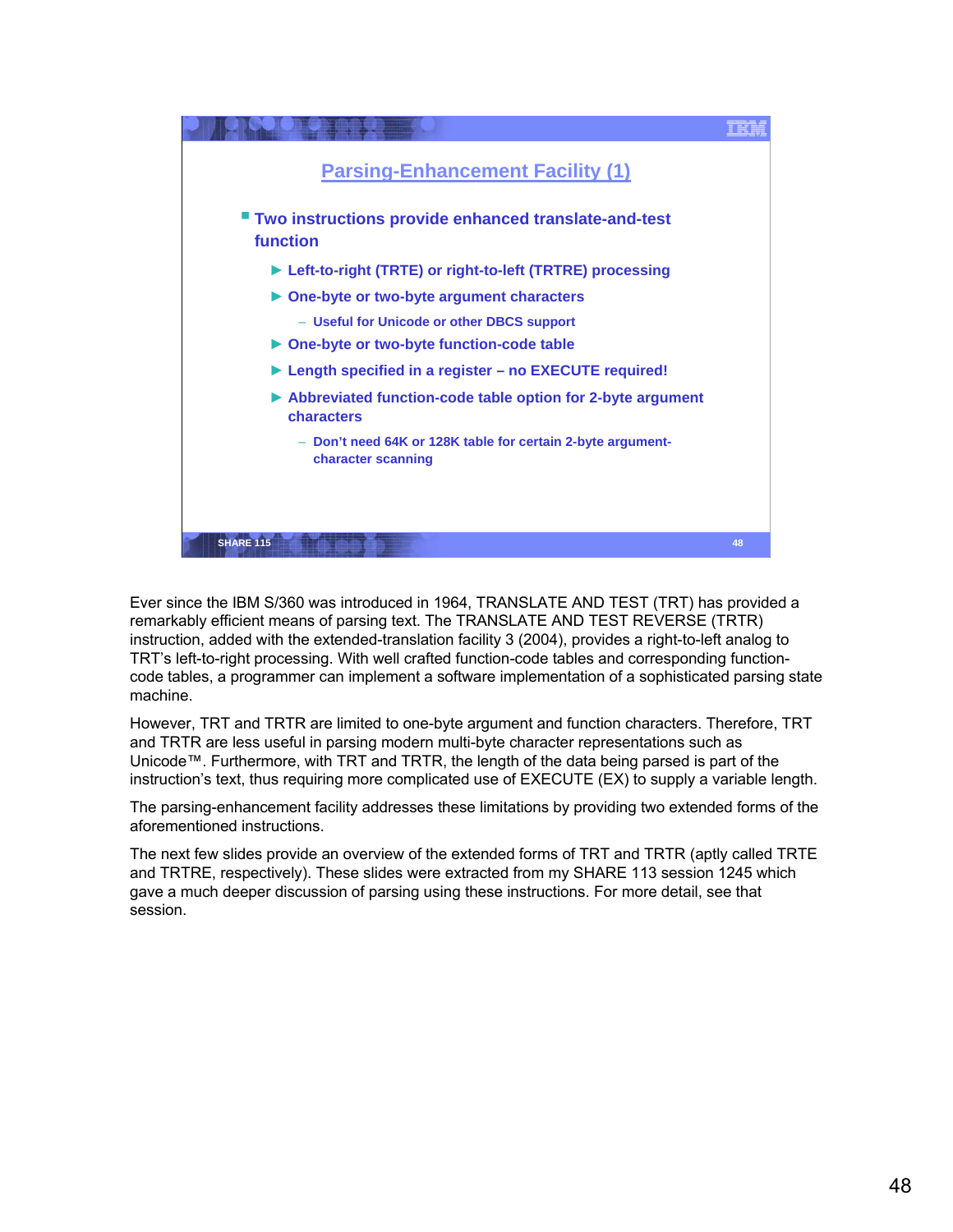

For both TRANSLATE AND TEST EXTENDED (TRTE) and TRANSLATE AND TEST REVERSE EXTENDED (TRTRE), the first operand designates an even/odd pair of registers. The evennumbered register contains the address of the argument characters to be scanned; the oddnumbered register contains the true length of the first operand (in bytes). General register 1 contains the address of the function-code table (sometimes referred to as the translate table).

The  $M<sub>3</sub>$  field of the instruction contains three separate binary controls that affect the operation of the instruction:

• Bit position 0 of the  $M_3$  field contains the argument-character size control (A). When A is zero, argument characters are one byte; when A is one, argument characters are two bytes.

• Bit position 1 of the M<sub>3</sub> field contains the function-character size control (F). When F is zero, function characters are one byte; when F is one, function characters are two bytes.

• Bit position 3 of the  $M_3$  field contains the argument-character limit control (L). When L is zero, argument characters are always used to index into the function table. When L is one, any argument character greater than 255 is assumed to designate a function code of zero, without actually having to examine the function table. More on this on the next slide.

When an argument character causes a non-zero function code to be fetched, that function code is inserted in the rightmost bits of the second-operand register.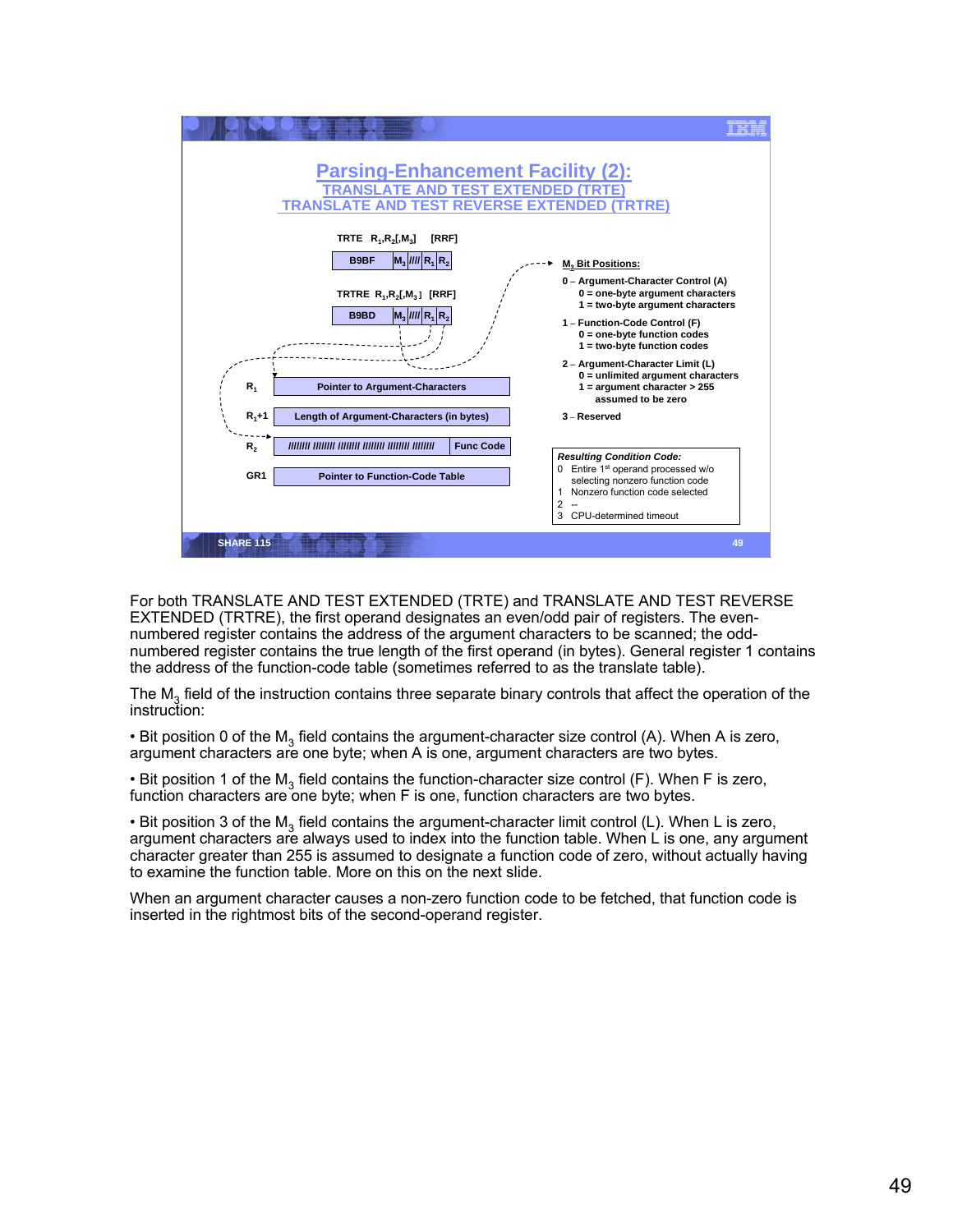

Operation of TRTE and TRTRE is similar to that of TRT and TRTR: The next argument character is fetched from first-operand location and used as an index into the function table. The size of the argument character is determined by the A control in the  $M_3$  field.

The function code designated by the argument character is examined. The size of the function code is determined by the F control in the  $M<sub>3</sub>$  field. If the function code is zero, then processing continues with the next argument character; otherwise, execution completes. If the function code is nonzero, then the code is inserted into general register  $R<sub>2</sub>$ , and the instruction completes with condition code 1.

If the entire first operand is processed without locating a nonzero function code, then execution completes with condition code 0.

If a model-dependent number of characters has been processed, then execution completes with condition code 3.

When the instruction completes, the  $R_1+1$  register has been decremented by the number of argument bytes processed, and the  $R_1$  register is incremented by the same amount.

In many Unicode character representations, characters that are commonly used as syntactical delimiters (such as commas, parentheses, mathematical symbols, &c.) are contained in the first 256 positions of the character set. The L bit of the  $M_3$  field allows a reduced-size function-code table to be used, even when the arguments are two characters each.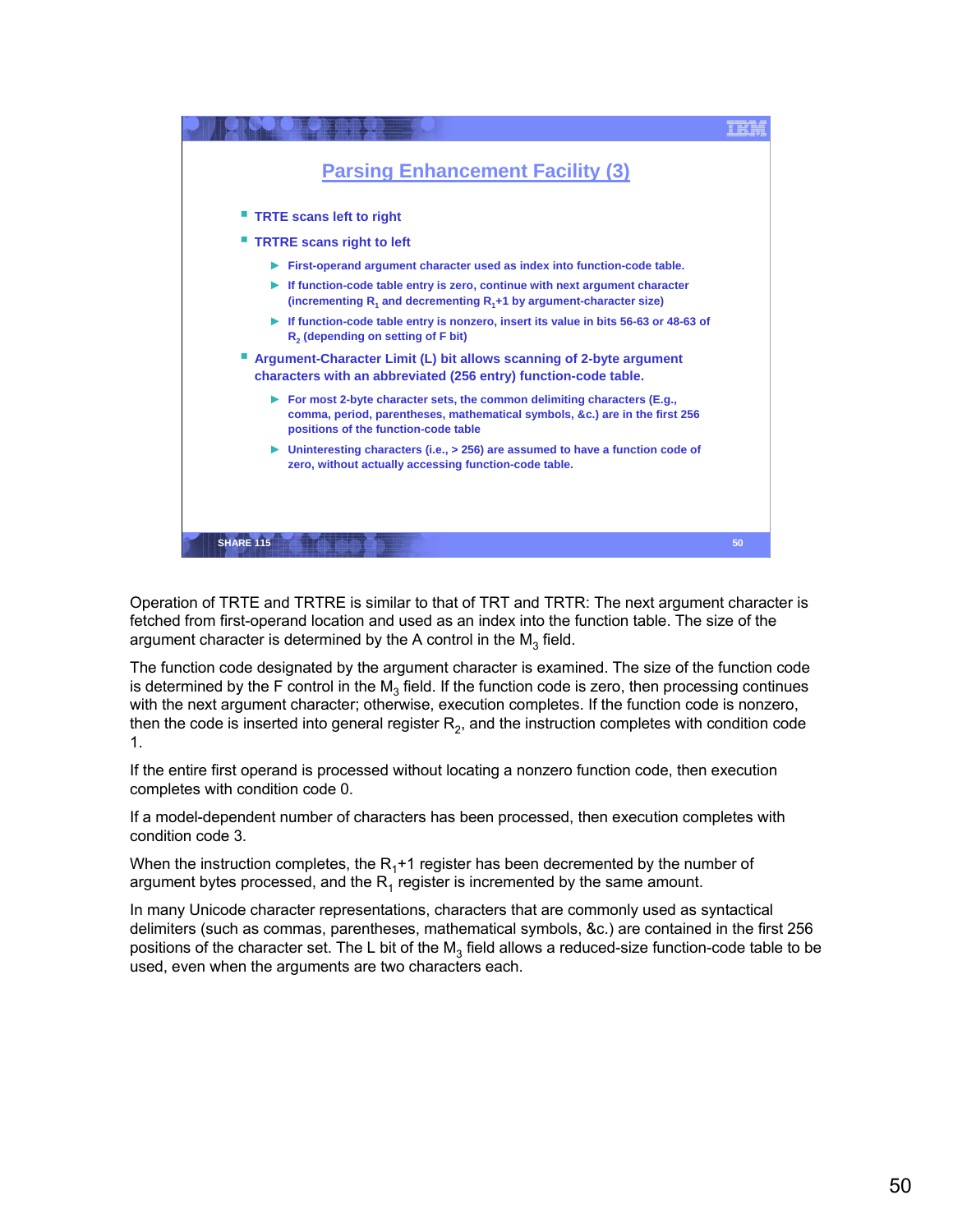

This slide compares two simple parsing functions, PARSER31 and PARSER64. The former uses instructions only available on ESA/390, whereas the latter uses z/Architecture instructions specifically the TRANSLATE AND TEST EXTENDED instruction introduced on the z10.

Given that the registers are pre-initialized as shown, this slide shows the core of the parser functions. This technique puts no limits on the size of the buffer being parsed.

PARSER31's code requires more instructions as it must use an executed TRT to account for the variable length. Thus PARSER31 must also account for an input buffer that is larger than 256 characters; the TRT\_CC0 code (not shown on this slide) allows PARSER31 to scan a buffer that is larger than 256 characters.

Note that the register usage for PARSER64 is somewhat different. This is because it uses the TRANSLATE AND TEST EXTENDED (TRTE) instruction.

In both cases, the functions use register 10 to point to the current state (triplet) table. Following the executed TRT or the TRTE instruction are three LOAD instructions that load the registers determining the next state: branch address, function-table address, and next state-table address. The second operand for each of these loads uses register 10 as the base and register 2 as the index; register 2 was set by the TRT or TRTE instruction, based on the nonzero function code that was encountered.

See SHARE 113 session 1245 for more details on the operation of these two functions.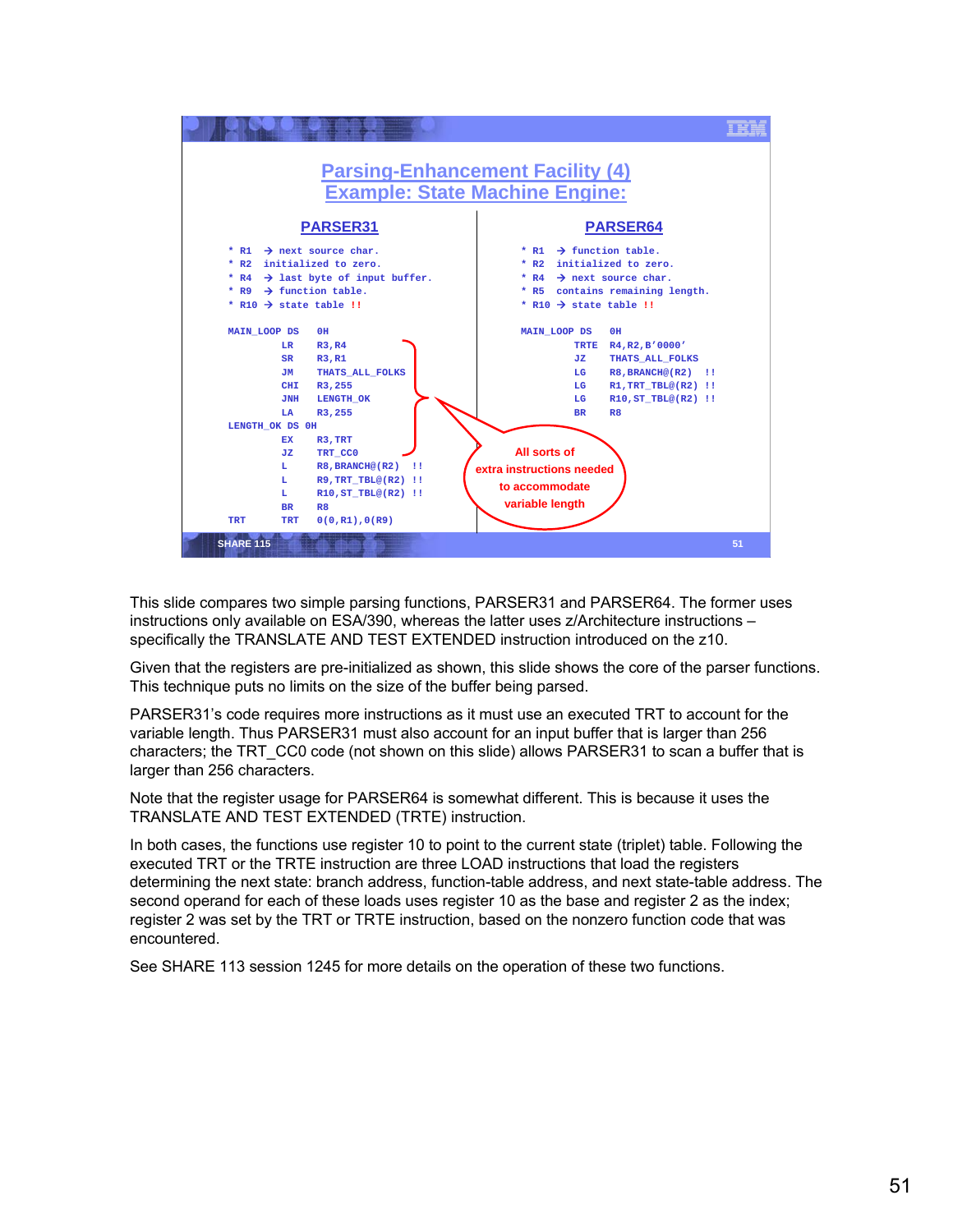

This slide shows the results of scanning the statement shown. This statement is spread over a 512 byte buffer beginning at location 10100 hex.

The advantages of PARSER64's use of TRANSLATE AND TEST EXTENDED can be seen in that it uses substantially fewer instructions.

In fairness, we must disclose that there is a slight penalty for using 64-bit mode instructions. Obviously, the 64-bit addresses used by PARSER64 consume more space in the data cache than the 31-bit addresses used by PARSER31. Some 64-bit z/Architecture instructions – particularly those that access storage – may be larger than their 31-bit ESA/390 analogues (6 bytes versus 4). Thus the 64-bit model may also take slightly more instruction cache. However, the software implementation of the finite-state machine implemented in both functions is extremely tight code, thus a minimum of cache lines are used in either case.

The performance improvement from using the newer instructions – particularly TRANSLATE AND TEST EXTENDED – is far more significant than any minor cache-hit penalty from using 64-bit addressing.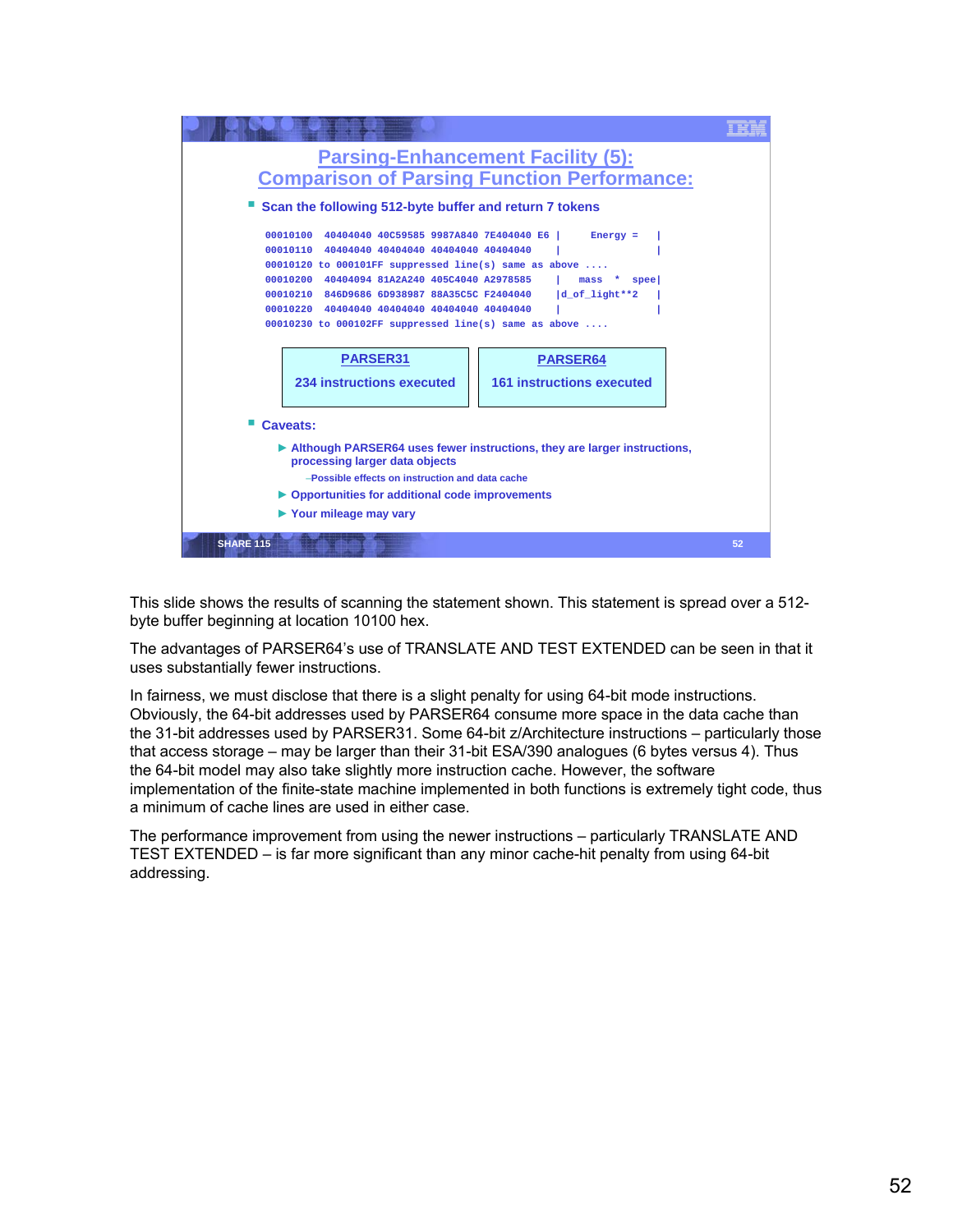| <b>Summary</b>                                                                            |    |
|-------------------------------------------------------------------------------------------|----|
|                                                                                           |    |
| We have examined a small portion of the new architectural facilities added<br>to System Z |    |
| Store-facility-list-extended                                                              |    |
| $\blacktriangleright$ Long-displacement                                                   |    |
| $\blacktriangleright$ Extended-immediate                                                  |    |
| $\triangleright$ Move-with-optional-specifications                                        |    |
| $\blacktriangleright$ General-instruction-extensions                                      |    |
| ▶ Parsing-enhancement                                                                     |    |
| ■ Use of these instructions can prove beneficial for several reasons                      |    |
| Reduced number of instructions required                                                   |    |
| Reduced number of cycles consumed                                                         |    |
| Reduced code image                                                                        |    |
| $\blacktriangleright$ Reduced complexity                                                  |    |
| <b>Potential for significant performance improvement</b>                                  |    |
|                                                                                           |    |
|                                                                                           |    |
|                                                                                           |    |
| <b>SHARE 115</b>                                                                          | 53 |

From the introduction of z/Architecture in 2000 to the System z10 in 2008, there have been approximately 283 new instructions added. (I say approximately, as I did a rough count when making up this slide, but it's pretty close … suffice it to say that this is not a RISC architecture.) Thus, in a one hour session, I've barely had the opportunity to scratch the surface.

We've examined some of the major facilities that have been introduced, and shown concrete examples of how these instructions can improve the performance of your applications. (Store-facilitylist-extended really doesn't get you any improved performance, but it gives the application program an accurate indication of what other facilities are present.) By using these facilities, you can:

1. Reduce the number of instructions required to perform a complex operation. In the FLOGR example, when searching through all 64 bits of a register, the single instruction is 80x to 100x faster than the coding example on the left (and I squeezed every cycle out of that example that I could).

2. By reducing the number of storage references, the newer code can significantly reduce the number of cycles that a program spends accessing memory – particularly when an operand is not in the cache.

3. By reducing the constants and literals in storage, the program's size is reduced, requiring fewer cache lines.

4. In some cases, a single instruction can replace numerous other, more complicated code sequences.

Judicious use of the newer z/Architecture instructions has the potential of significantly improving the performance of applications.